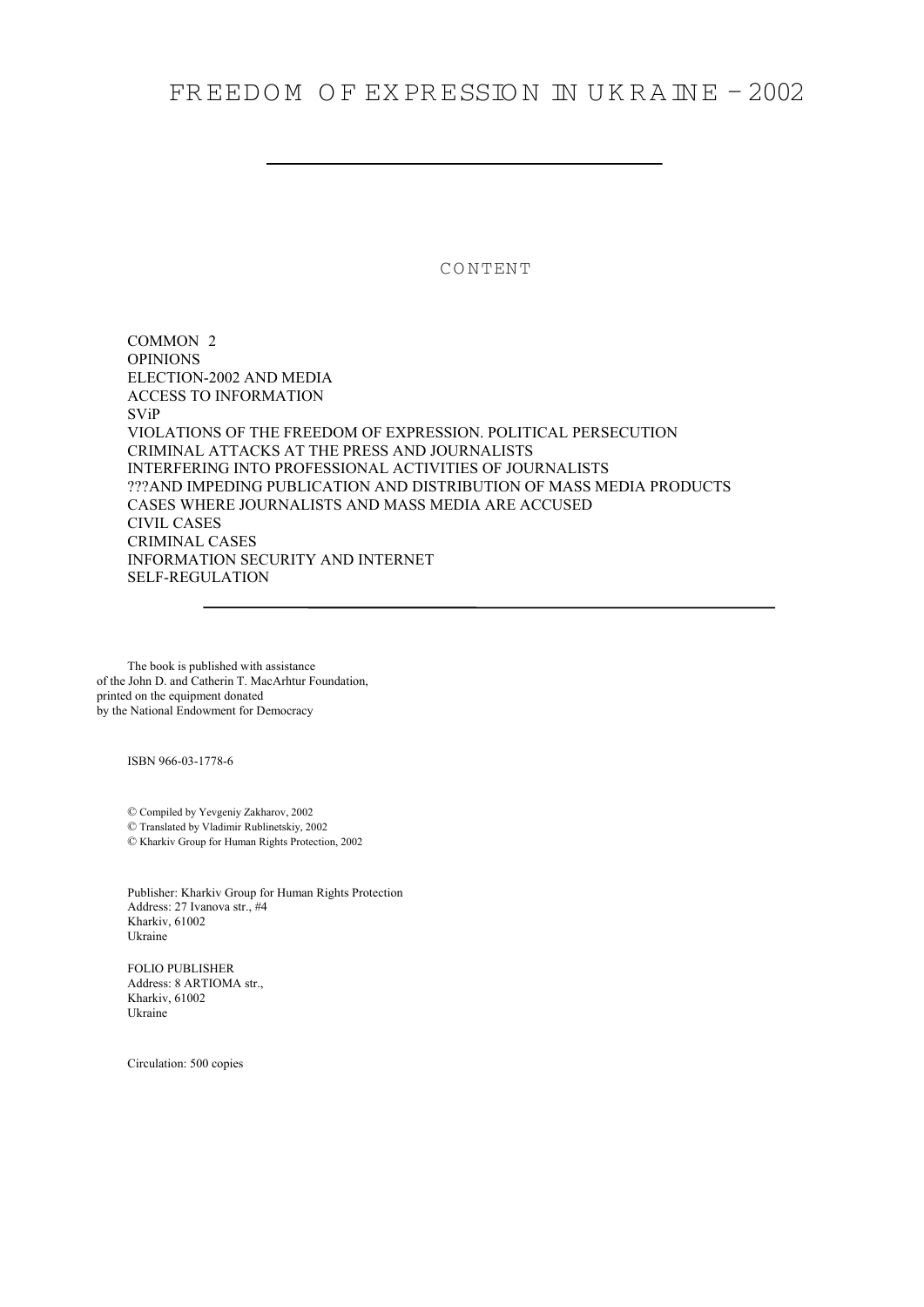# **Offenders of author's rights are sought in Ukraine**

The Agency of author's and related rights of Ukraine introduced the system of monitoring TV and radio programs. It is expected that these measures will prevent the use of non-licensed products. According to Sergey Bondarenko, the manager of the agency of author's rights, technical facilities of the monitoring system permit simultaneous recording of several electronic mass media. The records will be kept for three years. Explaining the necessity of this measures, Bondarenko told that the agency guard the rights of five thousand Ukrainian authors. However, only four radio stations and four TV companies agreed to pay royalties to the authors, whose production they use. The monitoring is introduced for the time being only in Kyiv. In future it is planned to include oblast centers, and to record all mass media in the capital around the clock. Valentin Chebotariov, the head of the State Committee in charge of intellectual property, is sure that it will be possible to use the monitoring data as evidence in court. The National Council in charge of TV and radio broadcasting will have to react fast after finding the violations.

> *'Deutche Welle' – Ukrainian department «Prava Ludyny», No. 1, January, 2002*

Yevgeniy Zakharov Balshoy Tekst

O PIN IO N S

### **Ukraine is blacklisted by 'Reporters without frontiers' for the second time on end**

For the second time Ukraine is mentioned in the report of 'Reporters without frontiers' in the list of seven European countries, where journalists were murdered in 2001.

This time Igor Aleksandrov is meant, whose brutal murder secured Ukraine a place side by side with such countries as North Ireland, Kossovo and the country of Basques.

The total sum up of the report is that the freedom of the press is deteriorating throughout the world. In most statistical indicators 2001 appeared to be much worse than the previous year. The only exception among the indicators is the number of murdered journalists, which is one less.

The freedom of the press in figures:

Murdered journalists: 31 (2001), 32 (2000); arrested journalists: 489 (2001), 329 (2000); threats and violence: 716 (2001), 510 (2000); acts of censorship: 378 (2001), 295 (2000); condemned journalists: 110 (by 2 January 2002), 77 (by 4 January 2001).

The dry statistics of the report testifies that the number of the arrested journalists grew by 50% during the year; the number of journalists, who became victims of threats and violence, grew by 40%.

For the first time during recent years in 2001 the cases of violating the freedom of the press were observed in the countries of stable democracy. This was a consequence of the terrorist act of 11 September and the consecutive anti-terrorist operation for the most mass media of the USA, Canada and Great Britain.

The tendency of the enhanced control over foreign journalists appeared in some countries. This tendency is observed in China, Saudi Arabia, Burma, North Korea and Vietnam.

The other dangerous tendency observed in many countries is the impunity of the crimes committed against journalists. The criminal investigations of the cases on murdered journalists are completed, as a rule, without any results, the organizers of these crimes remain unfound and unpunished. Ukraine also got into the list of such countries. The helplessness of the General Prosecutor's office and the Ministry of Interior in Gongadze's case forced the Council of Europe to approve the recommendations for carrying out the independent investigation with the participation of foreign experts.

### *Institute of mass informationi «Prava Ludyny», No. 1, January, 2002*

# **A new report of «Freedom House»: the situation with the freedom of speech in Ukraine deteriorated**

«Although the terrorist attacks of 11 September and the following global struggle with terrorism became a test for world mass media, the situation with the freedom of speech have not practically changed in 2001», affirm the authors of the new publication of «Freedom House». This publication presents an analysis of the freedom of the press in 187 countries.

The number of «free» countries have increased (40%), the proportion of the countries, where the freedom of the press is completely absent, makes 33%, and 50 countries are related to the category «partly free». Ukraine and Russia belong to the latter group.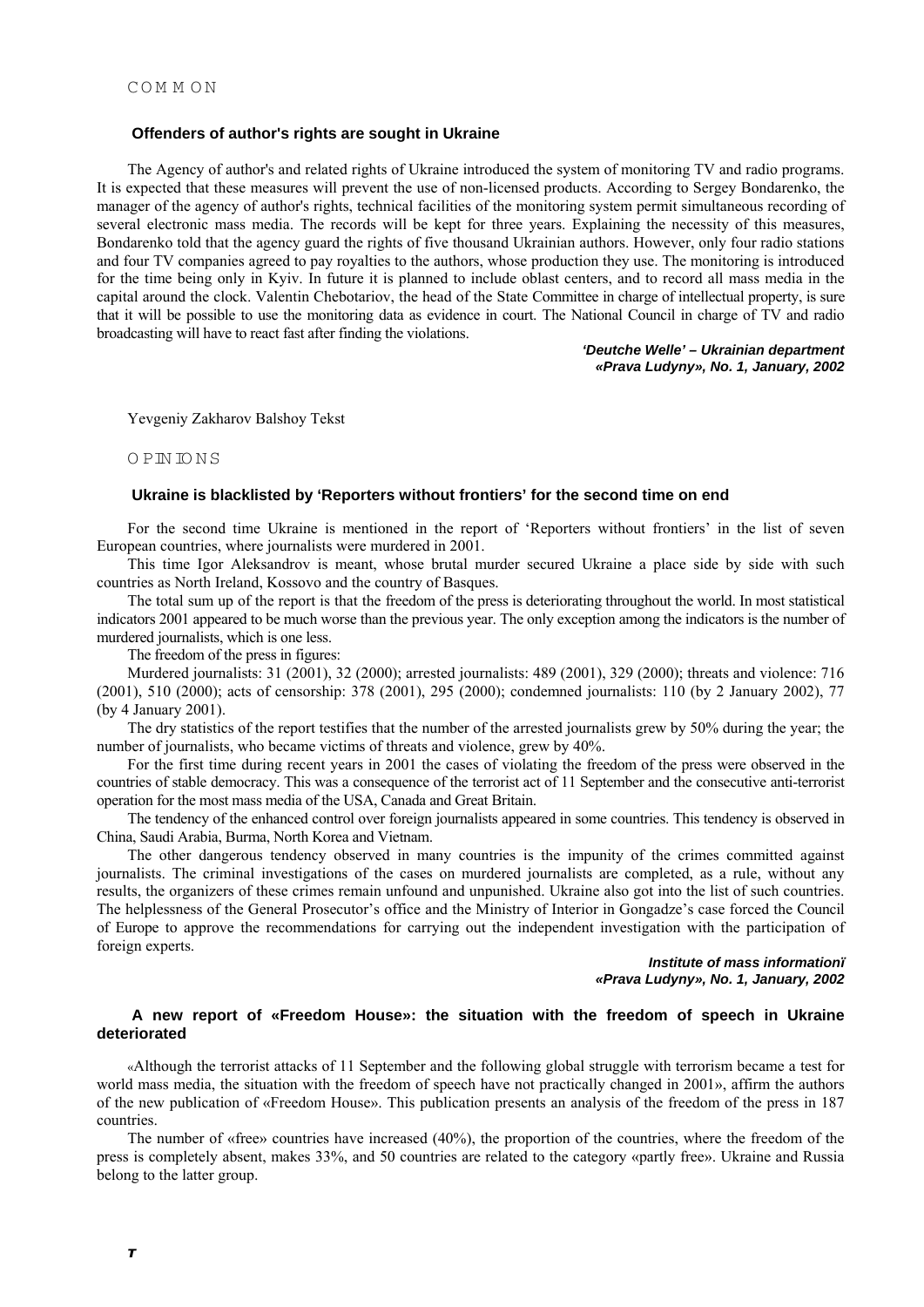Karin Deutch Karlekar, one of the authors of the publication, in her interview to the radio «Liberty» summed up the position of Ukraine: «Ukraine occupies more or less middle place among the East European countries and the post-Soviet countries, so it was included to the group with partly free press. The situation with the freedom of the press in Ukraine is better than in Belarus, Turkmenistan and Tajikistan. Yet, it is noteworthy», she added, «that this situation in Ukraine is much worse than, for example, in Czechia, Slovakia and even former Yugoslavia. This means that Ukraine is on the same level as last year, or maybe even lower, since the situation in other East European countries is improving».

According to Ms. Karlekar, the situation in Russia is similar: both Russia and Ukraine took the 60<sup>th</sup> place, and from the  $61<sup>st</sup>$  place the group of the «un-free» countries begins, that is the countries where is no freedom of speech.

During the last year in Ukraine the acts of violence against journalists took place, for which the offenders were brought to responsibility very rarely. The murder of famous journalist Georgiy Gongadze is not unclosed until now, murders of other journalists are also investigated extremely slowly. The authorities frequently abuse the constitutional guarantees of the freedom of speech and the press, militia often carries out the searches of the journalists, who write about the corruption among state officials. The pressure on the mass media is also realized through tax agencies, the documents reads.

Ms. Karlekar considers that the only noticeable positive change in the sphere of the freedom of the press in Ukraine is the adoption of the new Criminal Code, according to which the libel may not be regarded as a crime.

UP, 23 April 2002 **«***Prava Ludyny», No.5, May, 2002* 

#### **Journalism is a dangerous profession**

#### *Yuri Narbut*

78% of Ukrainian citizens are sure that the journalist profession is dangerous in our country. This is confirmed by the poll, which was conducted by the Ukrainian center of economic and political research named after Razumkov. Since the poll was conducted on 6 June, the Day of journalists in Ukraine, the poll was devoted to the problems of mass media.

The respondents believe that the most probable results of publishing critical materials are: physical violence against the journalist (68%), psychological pressure upon the journalist and the editor (57%) or economic sanctions against the mass medium (47%). Only 4% of the pollees do not regard publication of critical materials as dangerous. Almost 90% confidently answered «Yes» to a rather common sociological question «Does the Ukrainian society need the freedom of speech?» At the same time almost 70% of the respondents acknowledge that the political censorship exists in Ukraine now.

More than 50% of respondents in all regions of Ukrainian answered «No» to the questions: «Can Ukrainian mass media publish critical materials about the President (Supreme Rada, Cabinet of Ministers, local authorities, criminal clans) without negative consequences for themselves?»

The sociological center also made public the assessment of the leading political figures of Ukraine by common citizens. The first place is occupied by Viktor Yushchenko, the leader of the political party «Our Ukraine» (25% in March and 27% in May). He is followed by: communist leader Petro Simonenko (16% and 15% in March and May, respectively), Yulia Timoshenko (11% and 14%), Prime-Minister Anatoliy Kinakh (11% and 12%), social-democrat Viktor Medvedchuk (10% and 11%), socialist Aleksandr Moroz (8% and 9%) and new Parliament speaker Volodymir Litvin  $(3.5\% \text{ and } 5\%)$ .

«Prava Ludyny»,N o.6,June,2002

# **Ukraine got the 112th place in the rating by the level of the freedom of speech**

The international organization «Reporters without frontiers» made public the list consisting of 139 countries with their rating by the level of the freedom of speech. Interfax-Ukraine agency informs that the top ten places of the list are occupied by the countries, where this level is the highest: Finland, Iceland, Norway, The Netherlands, Canada, Ireland, Germany, Portugal, Sweden and Denmark.

Italy has the lowest rating among the countries of the European Union – the 40th place.

The United States got the 17th place because of the often arrests of journalists, who refuse to disclose their information sources.

Tajikistan is the leader among the CIS countries – the 86th place. Ukraine is on the 112th position, Russia – on 121st, Belarus – on 124th.

In the very end of the list are Iraq, Vietnam, Cuba, Butan and Turkmenistan. China and North Korea complete the rating list.

The rating was compiled basing on the results of the poll of journalists and experts, who were asked 50 questions each concerning the experience of their work in the 139 countries of the world, in particular, about the censorship and arrests they underwent.

According to the information given by korrespondent.net, Ukraine was included to the list of the countries, where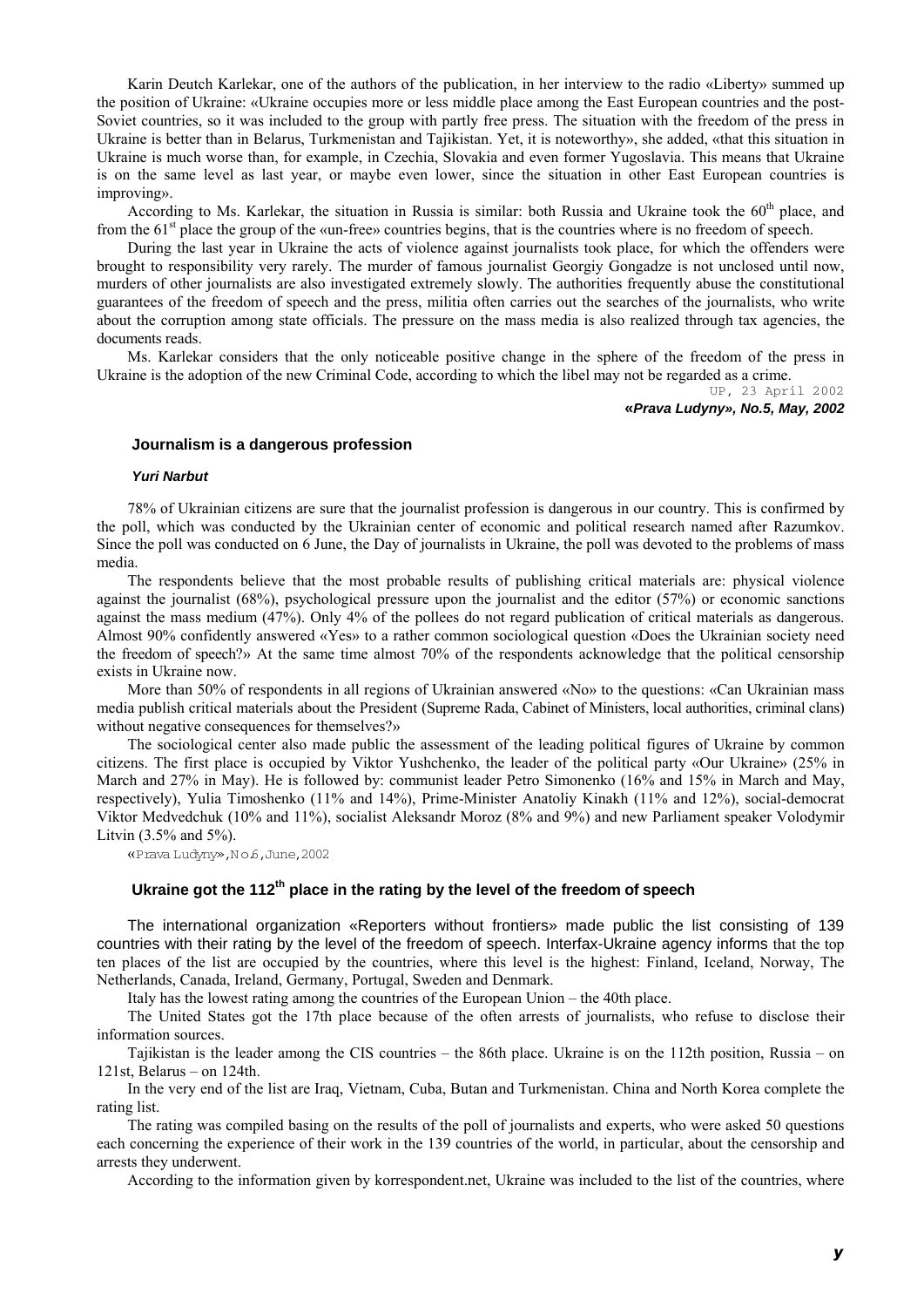the rights of journalist are brutally violated. The list was compiled by the international organization «Reporters without frontiers» and the International criminal court. All in all, the list consists of 21 countries, where murders, disappearance and torture of journalist cause no reaction on the side of the authorities.

Vitaliy Dovgich, the deputy manager of the Institute of mass information, who is the representative of «Reporters without frontiers» in Ukraine, told that these organizations had compiled such a list for the first time.

«The list includes 21 countries, where murders, kidnapping and torture of journalists are not punished, completely or partially, by the authorities. Torture in these countries is frequently sanctioned by the law-enforcing organs. The court system is controlled by the executive power or the corrupted political leaders, who cover up the criminals», reads the foreword to the list.

Except Ukraine, the list contains the following countries: Algeria, Angola, Bangladesh, Brasilia, Burkina-Faso, Burma, Cambodia, China, Columbia, Haiti, Iran, Iraq, Kosovo, Nepal, Russia, Rwanda, Sierra-Leone, Somali, Syria and Tajikistan.

«The Black list of impunity» will be distributed by all representations of «Reporters without frontiers» in various countries throughout the world.

> Source: http://www.korrespondent.net/m ain/57989/ «Prava Ludyny»,N o.9,Septem ber,2002

# ELEC TIO N -2002 AND M ED IA

*Undoubtedly, the leading event in the political life of Ukraine is the coming election. The nearer the election approaches, the more tricks the administration invents to drive the voters in the needed direction. Many a trick concern pressure on mass media, so this rubric and the rubric about the freedom of expression are rather intermingled*

.

# **How Yulia Timoshenko met voters in Kharkov**

#### *Inna Sukhorukova, Kharkov*

On 26 February a meeting was planned of Yulia Timoshenko, the head of the bloc BYT (which is called «beauty» by some more educated people), with voters in the «Ukraine» hall in Kharkov. Kharkov election headquarters of Yu. Timoshenko concluded the contract in time and paid the rent  $-3$  thousand UAH. No one could anticipate any obstacles for the meeting – a week before Natalya Vitrenko also met with voters in the same hall. Yet, the doors of the hall appeared to be not penetrable for Ms. Timoshenko… According to Anatoliy Zdorovy, the head of the union of political prisoners, who is a member of Timoshenko's election headquarters, the hall administration cancelled the rent contract and refused Yulia Timoshenko on the order of the oblast authorities, who, in their turn, got the orders from Kyiv. There is another version that the meeting was cancelled after the decision of the conciliatory commission of the city executive committee.

We believe that it is not especially important who personally took this decision, which is very far from being called reasonable and well grounded. The meeting with the BYT representatives Yulia Timoshenko and Anatoliy7 Matvienko was held outdoors near the «Ukraine» hall. The meeting lasted almost the whole day long, and occasionally about 3 thousand persons were present.

Yu. Timoshenko must be obliged to the authorities for good advertisement, and we, for the umpteenth time, must state that we, Ukraine, still have a long way to go to a law-abiding state and honest election.

By the way, those, who came to the meeting being not sure that they would vote for Timoshenko's bloc, returned Timoshenko's fans. The reason is the attitude of the power not only to Yulia Timoshenko, but also to the citizens, who want to make their choice consciously.

Head of the Kharkov oblast administration Evhen Kushnariov commented the situation to the «Ukrinform» informational agency: «Timoshenko got the refusal to hold the meeting with voters in the «Ukraine» hall on because this hall is not suitable for holding the meetings with political figures». Now Kharkovites are at a complete loss, since everybody knows that the hall is regularly used for the concerts of Russian songsters.

So we wonder if E. Kushnariov regards Natalya Vitrenko, an MP and the head of one of Ukrainian socialist parties, not a political figure, but a music-hall singer, in contrast to Yulia Timoshenko?

«Prava Ludyny»,N o.2,February,2002

*4*

#### **Yulia Timoshenko's bloc demands equal access to mass media for all candidates**

The appeal of the bloc to the Central Voters Commission contains the request to take measures at once to guarantee the equal opportunities of the access to mass media for all political parties and election blocs. The bloc states that the TV channels «1+1», «YT-1», «Inter», «ICTV» daily broadcast positive information and demonstrate pre-election agitation clips of such parties and blocs: «For united Ukraine», Social-Democratic party (united), the Green Party of Ukraine, «Women for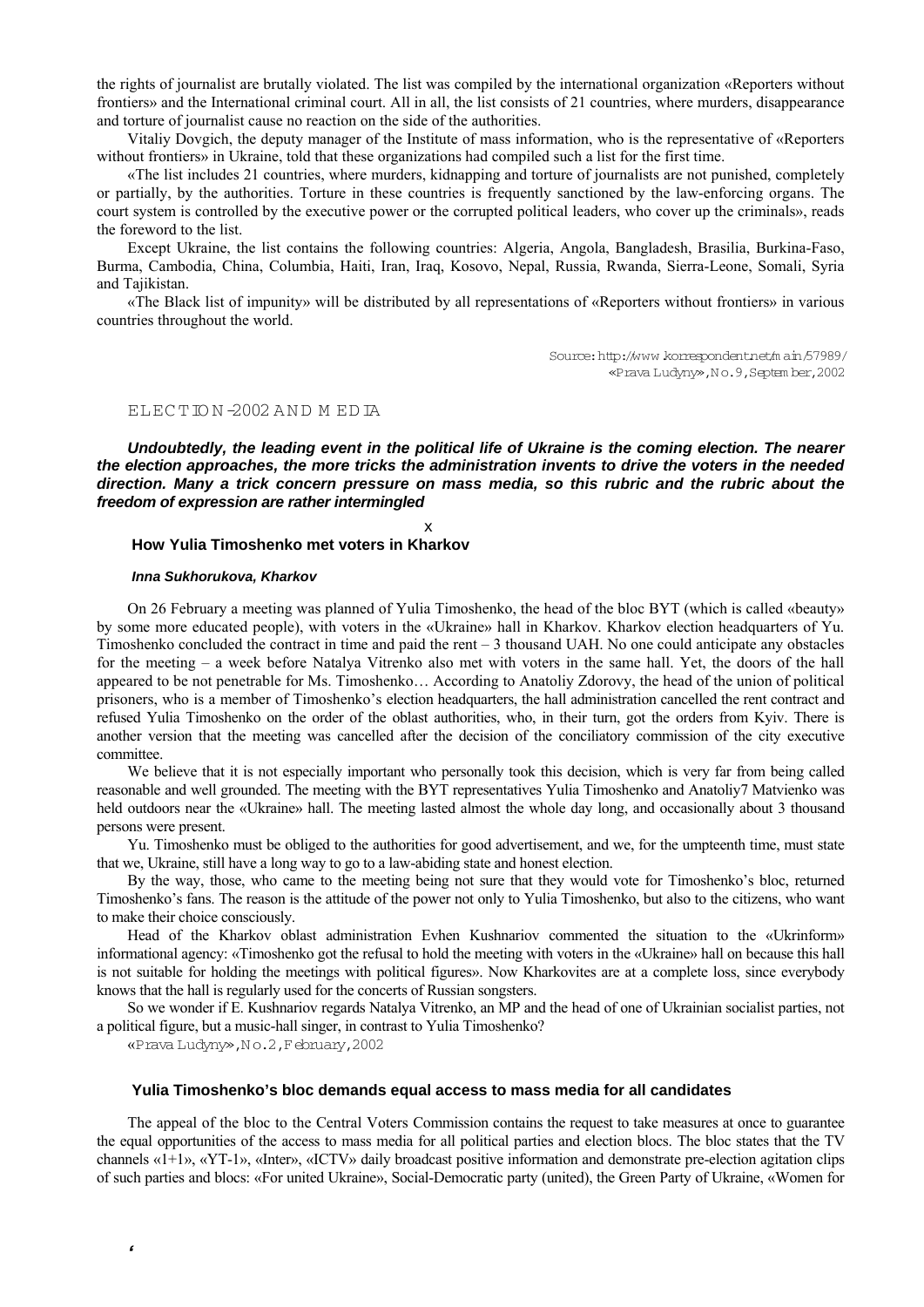future», «Democratic union», «Yabloko». The Timoshenko's bloc, as the document reads, sent the appeals to the National TV committee, to the administration of the TV channels «1+1», «Inter», «ICTV», «Novy kanal» and «STB» about placing its pre-election agitation. Yet, these appeals were in vain. «Such a position of the TV channel administrations deprives us of our constitutional rights, brutally violates election laws and confirms that the President Administration prohibited to place any positive information about our bloc on the all-Ukrainian TV channels», the appeal asserts. The documents also remarks that «the passivity of the Central Voters Commission concerning the brutal violations of election laws makes us turn to the Supreme Court of Ukraine and the corresponding international institutions». The bloc representatives intend to try to place their agitation in regional mass media, including radio channels.

> *Interfax-Ukraine «Prava Ludyny», No. 2, February, 2002*

#### **Odessa law-enforcers against Yulia Timoshenko's bloc**

On 24 February militiamen from the Kyivskiy district precinct of Odessa tried to impede holding of an agitation meeting of Yulia Timoshenko's bloc. The militiamen attempted to detain and take to the precinct Volodymir Gumeniuk, an activist of the bloc.

They failed only because of the interference of MP Viktor Shishkin.

In the opinion of Fedor Nariychuk, the deputy head of the election headquarters of Yulia Timoshenko's bloc, «the election campaign in Odessa is conducted in the conditions awful for opposition».

Political parties and blocs supporting the President and local authorities have much more opportunities in Odessa.

Unfortunately not a single TV channel agrees to accept agitation materials of Yulia Timoshenko's bloc, explaining the refusal with the prospect to be closed or deprived of license.

# *«Prava Ludyny», No. 2, February, 2002*

# **AM EXVITSO OTIONIELA IO µ JUSICE VININGUITO TIXEMET CITIONS**

The American Center of strategic and international studies has remarked numerous violations of election laws in Ukraine. This is said in the report of the working group that has studied the situation in Ukraine at the eve of the parliamentary election.

As Deutsche Welle informs, the materials of the working group confirmed the serious anxiety of the West. The report reads that a long time before the election campaign started, state officials in many regions tried to influence the results of the future election.

Among violations they observed: free distribution of various goods and victuals, agitation for some political parties, pressure on independent mass media, coercive enlisting to some political parties, distribution of the materials discrediting competitors, etc.

The American Center of strategic and international studies has recommended to the governments of the USA, Canada and Europe to appeal to conduct transparent election at every meeting with Ukrainian representatives.

> *1 February 2002 Deutsche Welle*

# **Not a single mass medium obeyed the moratorium on political advertisement**

Yuri Nesteriak, the president of the Association «Spilny prostir» («Common space»), commented the results of monitoring mass media activities in January 2002. The monitoring was intended to determine to what degree citizens have the access to the political processes and obtain the information sufficient for make a conscious choice. Yu. Nesteriak pointed out that that by January most mass media have already made their choice and demonstrated it in a more or less open manner. Mr. Nesteriak said that the broader spectrum of political parties and blocs figured in the newspaper «Ukraina Moloda». Nonetheless, even this newspaper was not dispassionate: it preferred some political parties and blocs too. According to Oleksandr Chekmyshev, the head of the Committee «Rivnist vozmozhnostey» («Equality of opportunities»), during the moratorium for political advertisement those subjects of the election process won, who worked in the state power structures, since they were not prohibited to inform about their activities in this period.

> *UNIAN «Prava Ludyny», No. 2, February, 2002*

**Pre-election troubles in Odessa**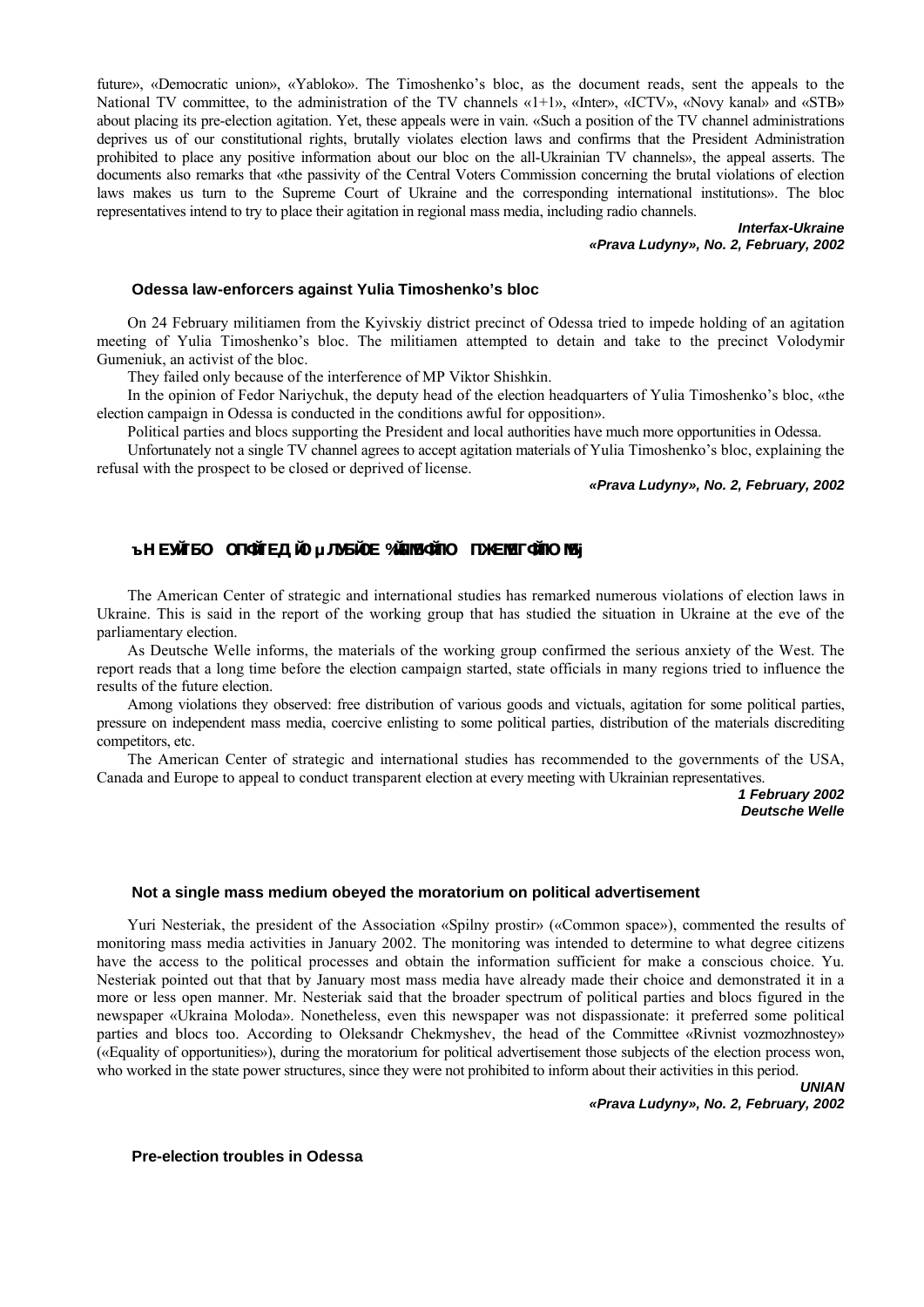#### *Igor Stoliarov, Odessa*

«We have all the grounds to reckon that the events that occur in Odessa are deliberate again», declared Natalya Chaychuk, a deputy of the city council, commenting the last events in the pre-election life of Odessa.

She told: «Odessa voters lost doubly. First, the city mayor violated the proper term, opening the work of the commission accepting all propositions and claims of candidates.

Secondly, when on 14 January it became known that the mayor lost his right to accept such claims without voting at the session, he passed the right to from the commission to the Odessa oblast rada.

The city council was pushed aside from the process of forming the election structures, the session of the oblast rada had only to confirm this decision. The composition of the commission, which was at last formed, raises astonishment and nothing else!»

Natalya Chaychuk said: «Not a single candidate suggested by such participants of the election process as People's Rukh of Ukraine, Ukrainian Popular Rukh, political party «Reforms and order» and others was included into the commission. The propositions handed by these political parties included the well-known lawyers, academicians, professors and other popular citizens of Odessa.

The only lawyer, who was admitted to the newly formed city election commission, appeared to be a privately practicing notary.

In the commission we see a housewife not belonging to any party. We see that the age limit was also not obeyed, since the representatives of party of pensioners are rather old.

What is also surprising, only one public organization (the fund named after Semen Kislina) was nominated out of numerous Odessa public organizations. So, the foreign charity fund got the right to suggest their candidates to the election commission.

I think that this is a law violation. Why foreign funds have the right to hand their propositions about the election process?

Thus, the city mayor realized the actions that were obviously deliberate and planned beforehand. He concentrated all his actions to force Odessa, city dwellers, representatives of political parties and blocs and of public organizations to be put aside from forming the city election commission – the organ that would influence the course of the election campaign.

First of all, I think that we will publish in mass media the lists of those people, whose names we handed to the election commission. We shall do it to make Odessa dwellers able to understand whom the mayor did not want to see in the election commission, and they are people well-known and respected in the city.

Secondly, the juridical service will work. I hope that we will find the proper solution of this problem. I do not know how we can coexist with such a commission! Free city of Odessa is made an obscure province, ruled by housewives. One cannot agree with this choice».

#### *«Prava Ludyny», No. 2, February, 2002*

**\*\*\***

On 24 January the three-days-long trial finished in Odessa. The court considered the claim of several public organizations and political parties against city mayor Ruslan Bodelian. The plaintiffs believe that, while forming the city election commission, the city authorities violated a number of the operating laws. The claimants were represented in the court by Fedor Nariychuk, the head of the oblast branch of Yulia Timoshenko's bloc, by Leopold Mendelson, a deputy of the city council, and Valeriy Kochetov, the president of the Odessa Academy human rights protection. Along with the claims already given to the court two more documents were added later: from the political party «Batkivshchina» and from the Odessa Academy human rights protection. The authors declared that «the formed city election commission is not independent and it will endorse only one candidate to the mayor's post – Ruslan Bodelian».

The demands of the claimants were as follows: to bring to court the representatives of the oblast rada, to acknowledge Ruslan Bodelian's activities as illegal and contradicting the operating laws, to cancel the decision of the Odessa oblast rada about the creation of the Odessa city election commission, to prohibit the election commission to execute any procedural actions until the court decision. Valeriy Kochetov reminded the judge that all normative documents of the local self-rule organs must be issues in Ukrainian language. The documents published in the newspaper «Odesskiy Vestnik» is in Russian, and this «restricted the right of the native Ukrainian citizens, who live in Odessa, to understand this documents concerning the election process».

V. Kochetov declared that he demanded to regard the activities of the city mayor as illegal, and the normative act that regulates the terms and procedure of putting out candidates to the election commission, issued by the mayor, as disagreeing with the operating laws and contradicting the Constitution. One of the plaintiffs, Fedor Nariychuk, called the trial «a traditional perversion typical of Ukraine». «The political perverts, who belong to the so-called administrative resource, provoked this trial. This insolent behavior of the current power is based on the conviction that every sin will be pardoned. They believe that if the superior power may violate laws unpunished, then they, the local power, may do the same. This is not a new tactics. The Odessa mayor bred by the communist party preserved his old habits. The3 political parties, which remained outside the city election commission must demonstrate to the whole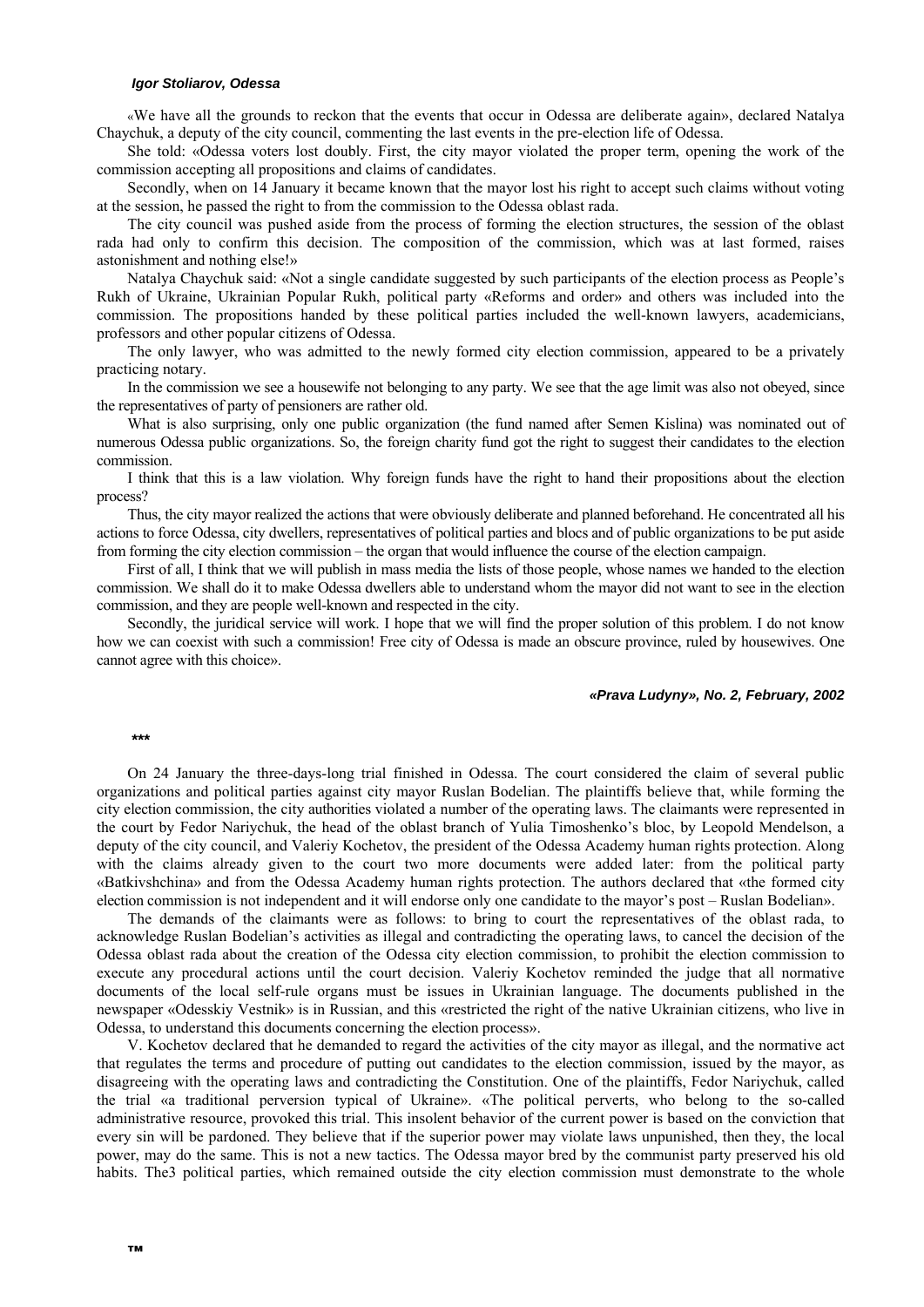world that such phenomena, as occur in Odessa, must not exist in a society».

The claim of political parties and public organizations was not accepted, and the court decision «must be executed at once».

V. Kochetov believes that «the judge of the Zhovtnevy district of Odessa demonstrated that our city is ruled not by the force of law, but by the force of power». The decision is illegal in toto, and the qualifying commission of the Supreme Court and the Supreme Council of justice would have to learn this decision by heart. This decision shamelessly abused the rights stipulated by Constitution and the Universal Declaration of human rights.

If the judge is sure that the decision of the state official, which is obligatory for execution by the inhabitants of an almost one-million city, is not a normative act, but an administrative documents, the qualification of the judge is to bad to be true.

As during the previous election, they formed Odessa the obedient election commission, whose main task is not guaranteeing honest and independent election, but the achievement of the results needed by the people at the top. This commission may have only one motto: «It does not matter how they vote – it matters how we count».

But this is not the end of problems…

V. Kochetov told that «according to the Civil-Procedural Code, a court has three days for preparing the protocol after having taking a decision. The decision was announced on 24 January, and we have not seen the protocol yet. I and my colleagues came to the court to familiarize with the protocol and learned that the main document, in which they had to register our visit (the journal for registering documents given out to visitors) was absent. It did exist all recent years and now it disappeared as if in the thin air. Thus, our presence and activities in the court office could not be fixed in writing».

The representatives of the political parties turned to the clerks of the Zhovtnevy district court with the request to solve the raised problem. During two hours the clerks actively searched the office for the register. The superior clerks explained that «Ukraine suffers from the shortage of paper and cannot afford to keep registers». The strange detail is that this shortage exists only in the Zhovtnevy district court, where the city election commission works.

The request of the claimants' representatives about compiling the protocol on the absence of the register was ignored for a long time. The chairman of the court refused to be present at compiling the protocol.

«I have suspects that the organs of the judicial power connive with Odessa mayor R. Bodelian, whose illegal activities we intend to denounce», said the president of the Odessa Academy human rights protection. Advocates V. Kochetov, V. Aseev and L. Mendelson wasted much time to meet with the head of the Zhovtnevy district court. His secretary tried not to admit them to chief's office and said that the judge's reception day is Monday, so any hope to see him before is unreal. The wrangle lasted about ten minutes.

When the judge appeared he demanded from the advocate to go away to the hall. «We have not and will not have the register. The Ministry of Justice does not supply us with enough stationery. We shall not compile any act with you present. And switch off your dictaphone!», head of the court Oleksandr Golovchenko said.

In the opinion of L. Mendelson, «in the Zhovtnevy district court they brutally abused the procedural norms of conducting civil affairs: they have no register of giving out the case materials. A great danger follows from the situation: it would be impossible to prove that somebody got familiarized with the case, that the case materials consisted of so many pages and that no changes were introduced later.

By today there are already several violations in the described case, which we cannot prove.

Moreover, the court decision has not been signed yet, the date of its compilation is not given. Thus, the neglecting the laws, which was observed during the trial, is continued.

### *«Prava Ludyny», No. 2, February, 2002*

\*\*\*

Interesting TV features again disappear from the Odessa air. And again it happens before the election. The popular feature «Hotline» has become a consequent victim.

The disappearance of the feature «OKO» transmitted by the TV company «Odessa plus» with two showmen Igor Grinshteyn and Sergiy Kovalinski made a lot of noise in its time.

The journalists were refused in the further joint work after they took interviews from MPs Yuri Karmazin and Viktor Shishkin.

Now the TV company «Odessa plus» has another owner, who even created the fund and named it after Boris Derevianko, the murdered editor of the newspaper «Vechirnia Odessa». As it is known, the  $26<sup>th</sup>$  TV channel is now controlled by Oleksiy Kostusev, the present head of the anti-monopoly committee of Ukraine.

This common participant of various elections in Odessa, while promising the better future and the best mayor in his own person to the city inhabitants, seems to treat in a rather queer way the freedom of the press concerning mass media he controls. A bright example is the3 lot of the authors' collective of the popular TV feature «Hotline».

According to journalist Marina Kolmykova, «from the very beginning Oleksiy Kostusev actively endorsed the idea of the renaissance of the feature «Hotline», which once had been closed on the TV company «MOST». He certainly understood that in this way he could increase the rating of the TV company «Odessa plus» controlled by him.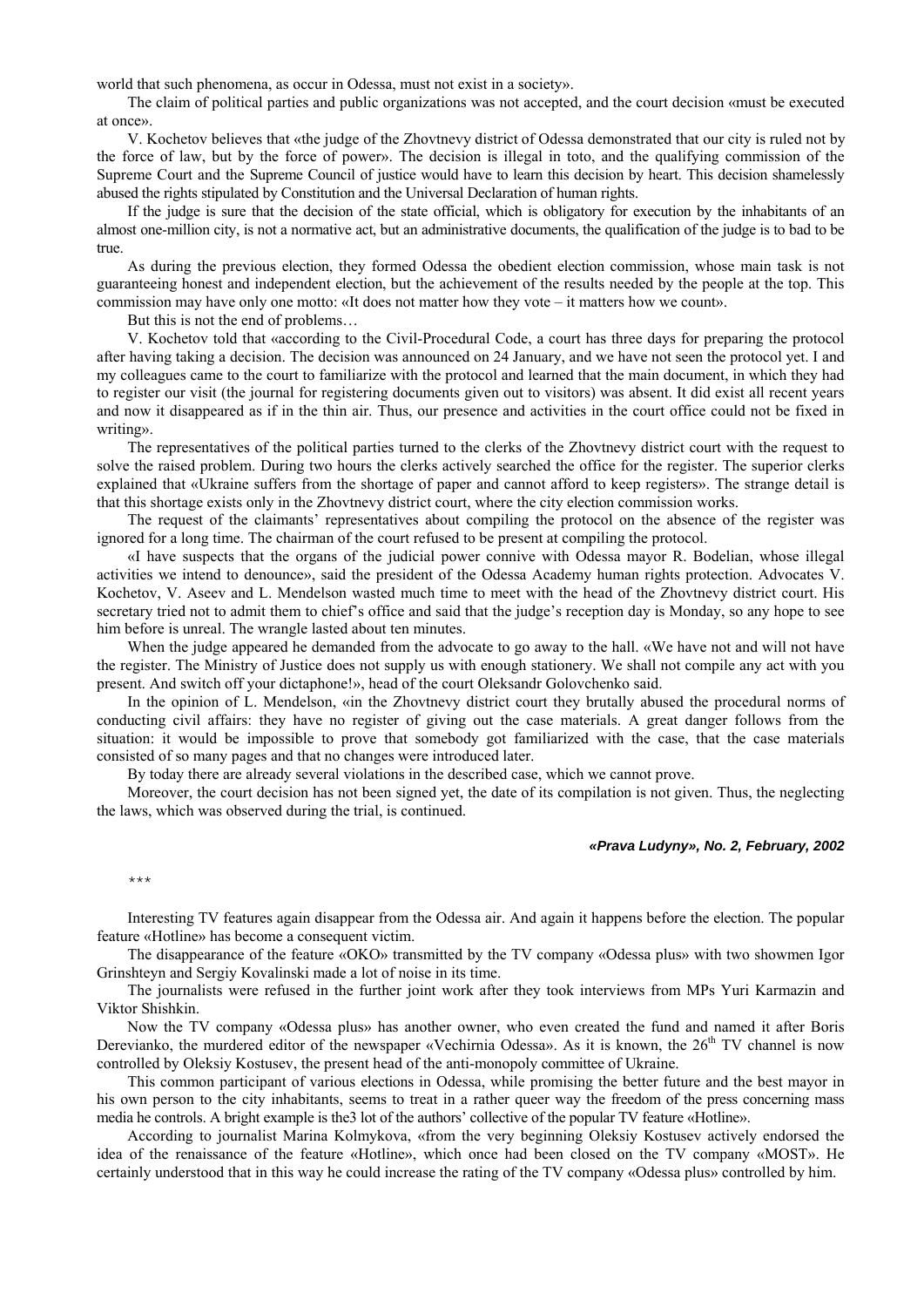We did not get any pay for our work. Producing the feature occurred for our expenses and on our equipment.

Yet, in a month Mr. Kostusev changed the policy of the TV company. We were told not to elucidate any positive events in the city, only crimes and drawbacks, to criticize all what was happening and to search negative aspects, and to tell how great and good is Oleksiy Kostusev and how lucky will Odessa be having his in the capacity of the mayor».

Marina Kolmykova informed that several meetings with Kostusev and his deputy were held, where the personnel was criticized for they did not do what they were told to.

«We formulated our position that we did not want to take part in this dirty policy, which was practiced on the  $26<sup>th</sup>$ channel, in that flow of sewage that flooded the city. A Kostusev's representative visited us without warning and informed that they did not want to cooperate with us any more. They even did not permit us to go to air for the last time to inform the audience about our closure», told Ms. Kolmykova.

It became known about the anonymous threats to Ms. Kolmykova. She was warned that, if the information about the «internal» conflict that appeared spread, then not only her own life, but the life of her family might be endangered. By the way, Marina Kolmykova is a mother with many children.

She told that she was ready to turn to court and to seek another city TV channel to adopt the feature «Hotline».

# *«Prava Ludyny», No. 2, February, 2002*

\*\*\*

The first victim of the Odessa voters commission was Fedor Nariychuk, the head of the oblast organization of the political party «Sobor» and an assistant of MP Viktor Shishkin. He is refused the right to be elected as a deputy of local rada in the 27<sup>th</sup> electoral district, since he «does not work and does not reside in this electoral district».

Representatives of many political parties and public organization in Odessa demonstrated their worry about the composition of the city voters commission, formed, in their opinion, by mayor Ruslan Bodelian with violations of the Ukrainian Constitution and operating laws. The Zhovtnevy district court considered the claim of the political parties «Fatherland», «Reforms and Order», Popular Rukh of Ukraine», «Congress of Ukrainian Nationalists», Odessa Human Rights Protection Academy. The claim was rejected.

And here is a result.

As Odessa advocate Volodymir Pasichny said, «It is the violation of the operating laws that regulate the elections to local radas».

Fedor Nariychuk himself called arbitrary the actions of the territorial voters commission.

«The behavior of and activities of the «pocket» voters commission was not difficult to forecast. I can risk predicting that, more probably, all candidates to radas of various levels will be pressed upon, if they are not liked by city mayor R. Bodelian», Mr. Nariychuk believes.

He intends to appeal against the mentioned decision of the voters commission in court, although there is not much hope for justice.

By the way, Fedor Nariychuk represented in the Zhovtnevy district court of Odessa, the claimants who demanded to change the composition of the city voters commission «formed with violation of law».

#### *«Prava Ludyny», No. 2, February, 2002*

### **Administrative resource is used in Nikolayev**

#### *Igor Stoliarov, Odessa*

Nikolayev mayor Vladimir Chayka met with journalists. He informed the mass media about using against him the administrative resource (misuse of administrators' influence for election agitation), since some administrators did not want him to be the head of the city.

First of all the journalists were familiarized with the report of the mayor about the activities of power structures. As it became known, the mentioned report would be distributed among Nikolayev dwellers to enable everyone to read about the achievements and drawbacks of the local rule.

V. Chayka also made public his appeal, in which the confirmed the intention to fight for the mayor's post at the coming election. The six-year plan of the development of Nikolayev is already realized. Eighteen months of the attempts to realize the plan testify about its success.

For example the incomes to the city budget increased twice, many important for the city objects were reconstructed. Gas pipelines were laid to several districts. This work is being continued.

These achievements, V. Chayka told at his press conference, served as a stimulus for him to fight again for the post of Nikolayev mayor.

Too tell the truth, the oblast authorities had a grudge this decision.

The oblast state TV and radio company refused to sign the contract for elucidating the activities of the city administration. They refer for some technicalities.

By the way, a similar reasons were given when the retranslating news and other features of radio «Liberty» was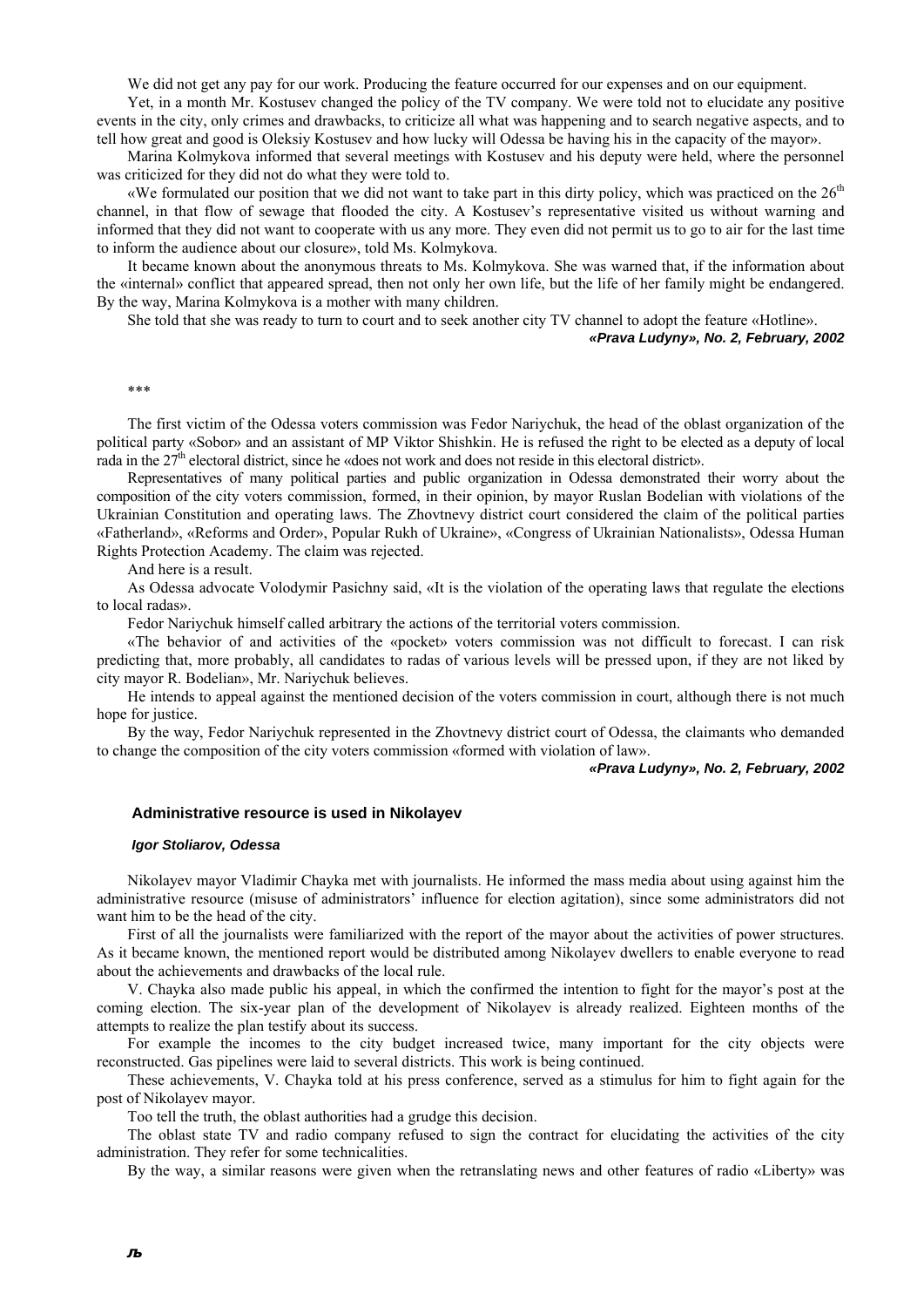stopped by the radio station «Mykolaiv». The «technicalities» are still not removed, although almost a year has passed. Yet, V. Chayka intends to fight for his rights and has already sent the letter to Igor Timofeev, the editor-in-chief of

the radio station «Mykolaiv», with the request to give him and his deputies transmission time.

«I am just curious how they will try to refuse me. It happened with us before and we shall live through it now», the mayor said. «Is it not the so-called administrative resource, when newspapers get orders to endorse only one candidate for mayor's post, whom the oblast authorities like?»

In the opinion of Yuri Didenko, the editor-in-chief of the newspaper «Ukrainsky Pivden», «The current election is not quite gentlemanly, it is cruel and uses dirty PR technologies and the administrative resource. As the press conference testified, mayor Vladimir Chayka was the first, who suffered from it in Nikolayev».

### *«Prava Ludyny», No. 2, February, 2002*

# **Dnepropetrovsk authorities prohibited to place in the city any political advertisement except that of the bloc «For united Ukraine!»**

The Dnepropetrovsk oblast organization of the party «Yabluko»

distributed the appeal with the information about the conference held on 19 February in the Dnepropetrovsk city executive committee. «Yabluko» informed that the conference gathered the representatives of the firms that specialize in placing outdoor advertisement. As the appeal reads, Evhen Zaets, the deputy head of the city executive committee, told the businessmen: «Up to 31 March there must be no political advertisement in the city streets, except the advertisement of the bloc «Za edynu Ukrainu!» («For united Ukraine!»). The Dnepropetrovsk oblast has already determined its political choice – this is the bloc «For united Ukraine!», which includes many of our outstanding compatriots».

According to the quotas set by the city executive committee, the firm owning 70 big-boards must give 10 of them for the advertisement of the bloc «For united Ukraine!» gratis. As «Yabluko» asserts, E. Zaets, hinting at what will happen else, said: «For the long time we work with you side by side. I hope that you want to continue to work after 31 March too».

The oblast organization of the «Yabluko» party protested against the pressure upon the businessmen and the violation of the democratic norms. The party intends to turn to all instances. «We will not allow to turn the Dnepropetrovsk land into the a reservation of political terror and arbitrary actions of bureaucrats», states the appeal.

### *UNIAN, 21 February 2002 http://www.razom.org.ua/events/?news\_id=1046 «Prava Ludyny», No. 2, February, 2002*

# **A feature with Yulia Timoshenko was banned in Kharkov**

A plot with the participation of Yulia Timoshenko, one of the opposition leaders, that was recorded for the Kharkov TV feature «Objective review» was not transmitted. As the feature author Zurab Alasania, the head of the information service of the TV channel «Simon», told, the feature, as far as he knows, was banned under the pressure of the oblast administration and Kharkov governor Evgeniy Kushnarev. «The program was taken from the schedule, and I was just informed about this without further explanations», the TV commentator said. According to him, the prohibition was accompanied with the threat that the entire TV channel will be closed. Z. Alasania remarked that the interview with Timoshenko was recorded during the recent Timoshenko pre-election visit to Kharkov. It was planned to show the feature on 2 March. Yet, due to the expected on 3 March President's visit to Kharkov, the feature was postponed on the insistent request of the oblast administration. However, a week later, on 9 March the interview was not transmitted, ForUm informs. Z. Alasania pointed out that «the feature did not contain anything extraordinary». «I reckon that it did not matter what Yu. Timoshenko told, the sufficient reason was that she is an un-person», he declared. The TV journalist also stated that in the nearest future he intends to place on Internet sites the texts of the interviews recorded for the mentioned feature, including that with Yulia Timoshenko.

> *«Objective review» «Prava Ludyny», No.3, March, 2002*

### **Human rights protectors of Sevastopol are disturbed with the violations of election laws**

In the opinion of Roman Romanov, the executive manager of the Sevastopol human rights protection group, violations of election laws by authorities are especially dangerous for citizens' rights and are intended to subdue the citizens' will. The Sevastopol Group distributed its review «The course of the election campaign in Sevastopol: facts that disturb» at a press conference. The review contains numerous facts of violating the Ukrainian Law «On election of people's deputies of Ukraine».

Sevastopol human rights protectors reckon that Leonid Zhunko, the head of the Sevastopol city administration, having signed order No. 214-p of 10 February 2002, exceeded his authority, did not fulfil the demands of the Ukrainian Law «On election of people's deputies of Ukraine» (Article 52 part 8) and thus impeded the free election agitation, as it is envisaged by Article 51 part 1 of this Law. As a result, the agitation matter of the election bloc of Viktor Yushchenko «Our Ukraine» was destroyed. At the same time other political parties and blocs continued to use the similar methods of outdoor political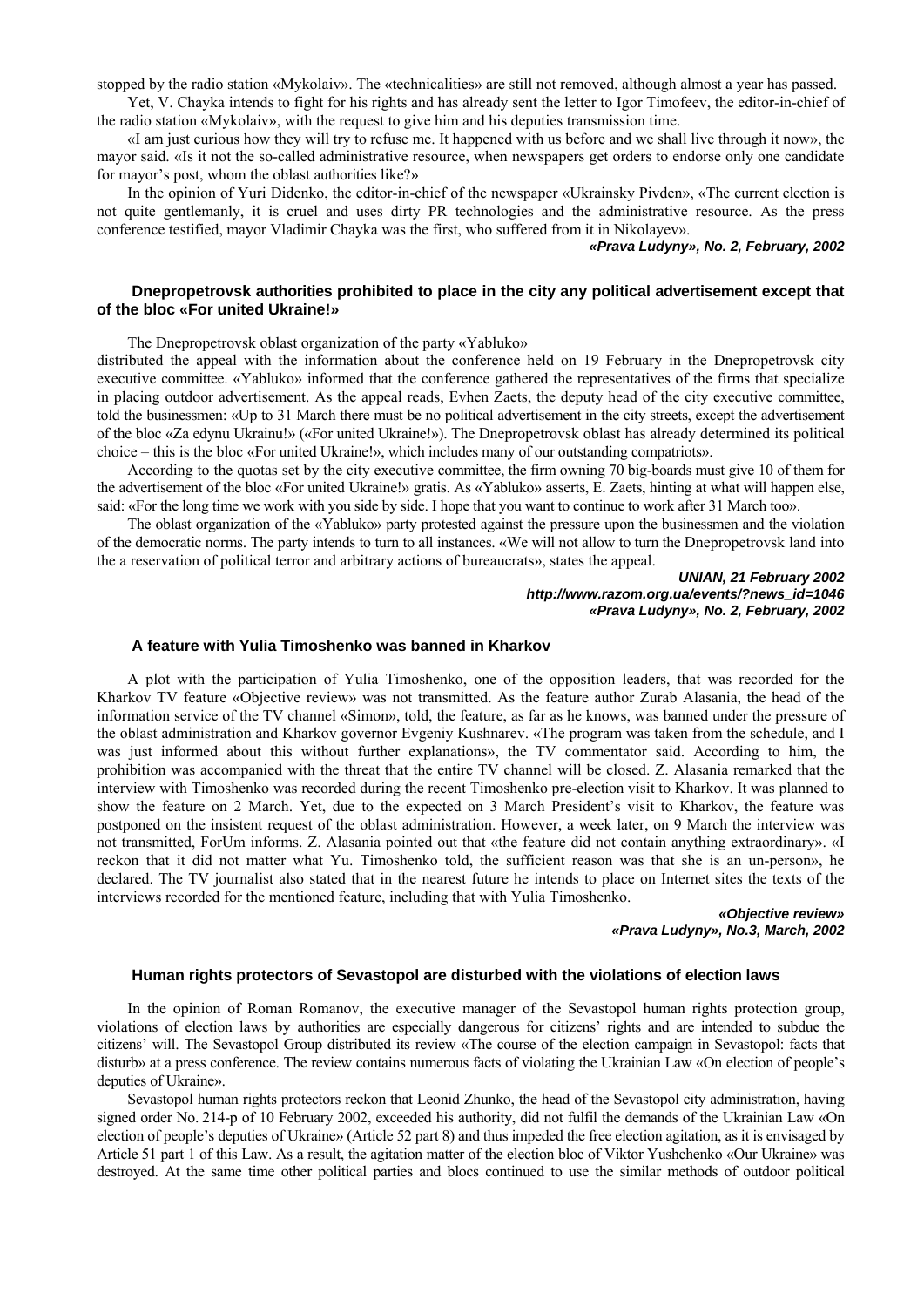advertisement that were not permitted to Yushchenko. For example, every inch of Sevastopol trolley buses was plastered with the leaflets of the bloc «For united Ukraine!» (a pro-governmental block), a big-board with the symbols of the Social-Democratic party of Ukraine (united) (SDPU (u)) was placed near the stadium «Chayka».

The largest number of the materials with a concealed political advertisement was published in the newspaper «Slava Sevatopolia». Only during February the newspaper printed more about a dozen of such publications, from which it is not difficult to conclude that the newspaper supports the SDPU (u) and the bloc «For united Ukraine!» Some issues of the newspaper were so oversaturated with such agitation that space lacked for reporting other city events. For example, the newspaper managed not to mention the V. Yushchenko's visit to Sevastopol. In such a manner the editorial board restricts the citizens' right for information, since the readers get for their money not the unbiased information, but propaganda and agitation indoctrination.

Analyzing the facts of the active participation of the organs and officials of state power and local self-rule in the election agitation, R. Romanov, along with the requirements of the Law «On election of people's deputies of Ukraine», also reminded the OSCE standards. The standards read: «A government must not misuse the state resources for supporting the candidates of the ruling party (parties). For example, government-owned cars, offices and communication means must not be used for it, except cases, where all candidates have the equal access to these resources».

Most shops, hairdressing saloons and other convenient places permitted to arrange the placards of the bloc «For united Ukraine!» in their windows. In private talks the owners and workers of these establishments do not conceal that they did it not on their own free will, but after the orders of local authorities. Many communal services of the city were also involved to the election campaign.

Involving the law-enforcing organs to the election campaign is the most dangerous for the free will demonstration of citizens. Militiamen actively collect signatures for the bloc «For united Ukraine!» The Sevastopol Group received some complaint from citizens that militiamen turned to them with the proposition to sign a special blank with the promise to vote for the bloc «For united Ukraine!». The blank was a table without a heading that contains surname, name, patronymics, address and signature.

The Group received similar complaints from car drivers, who were stopped by road militiamen. The militiamen checked their documents and, having learned the addresses, proposed to sign the appeal endorsing Viktor Zaichko, the candidate of the bloc «For united Ukraine!» from electoral district No. 225, the deputy head of the Sevastopol city administration. Vladimir Litvin, the head of the Presidential administration and the leader of the bloc «For united Ukraine!», demonstrated a bad example for imitation. Having arrived in Sevastopol on a service car and with the service guard, he held a number of agitation meetings, wasting in such a way the state budget. One of these meetings was held in the headquarters of the Ministry of Interior, which violates Article 56 item 2 of the Law «On election of people's deputies of Ukraine». This article forbids candidates to people's deputies to visit militia units.

Some candidates, including Ivan Vernidubov, the head of the Sevastopol tax administration, sent greeting postcards to their potential voters for the cost of tax administration. The addresses were taken from the database of the tax administration, which, according to the law, must be confidential. Such actions of the head of the tax administration and the candidate from the bloc «For united Ukraine!» may be a legal cause for excluding him from the list of candidates, according to Article 49 part 3 item 11 of the Law «On election of people's deputies of Ukraine», and starting a criminal case, according to Article 182 of the Criminal Code of Ukraine (interference into private life).

Human rights protection activists are seriously worried by the passivity of prosecutor's offices concerning the election violations by candidates and political parties (blocs). In spite of the fact that laws theoretically enable participants of election process to protect their rights, the potential of the laws is used very insufficiently. This, in the opinion of the Sevastopol Group, is the main reason of the abuses of laws.

> *After the review compiled by the Sevastopol human rights protection Group in the framework of the program «Transparent election-2002» The complete version of the review is placed on the site http://ukrlife.bravepages.com/main/TRIBUNA/view\_.html*

«Prava Ludyny»,N o.3,M arch,2002

**Levko Lukyanenko: «Power in Ukraine passes from democracy to fascism in its attitude to the opposition»**

#### *Igor Stoliarov, Odessa*

*Every nationally conscious Ukrainian knows Levko Lukyanenko. His lifetime full of struggle for the independence of Ukraine was really heroic. Cells for the doomed to death, Bolshevik concentration camps, where they murdered Vasyl Stus, Valeriy Marchenko, Yuri Litvin and others…* 

*In the first years of the Ukrainian independent L. Lukyanenko was the first Ukrainian ambassador in Canada. Now he is the head of the Ukrainian republican party and the deputy head of the election bloc of Yulia Timoshenko.* 

Our correspondent Igor Stoliarov took the following interview from him.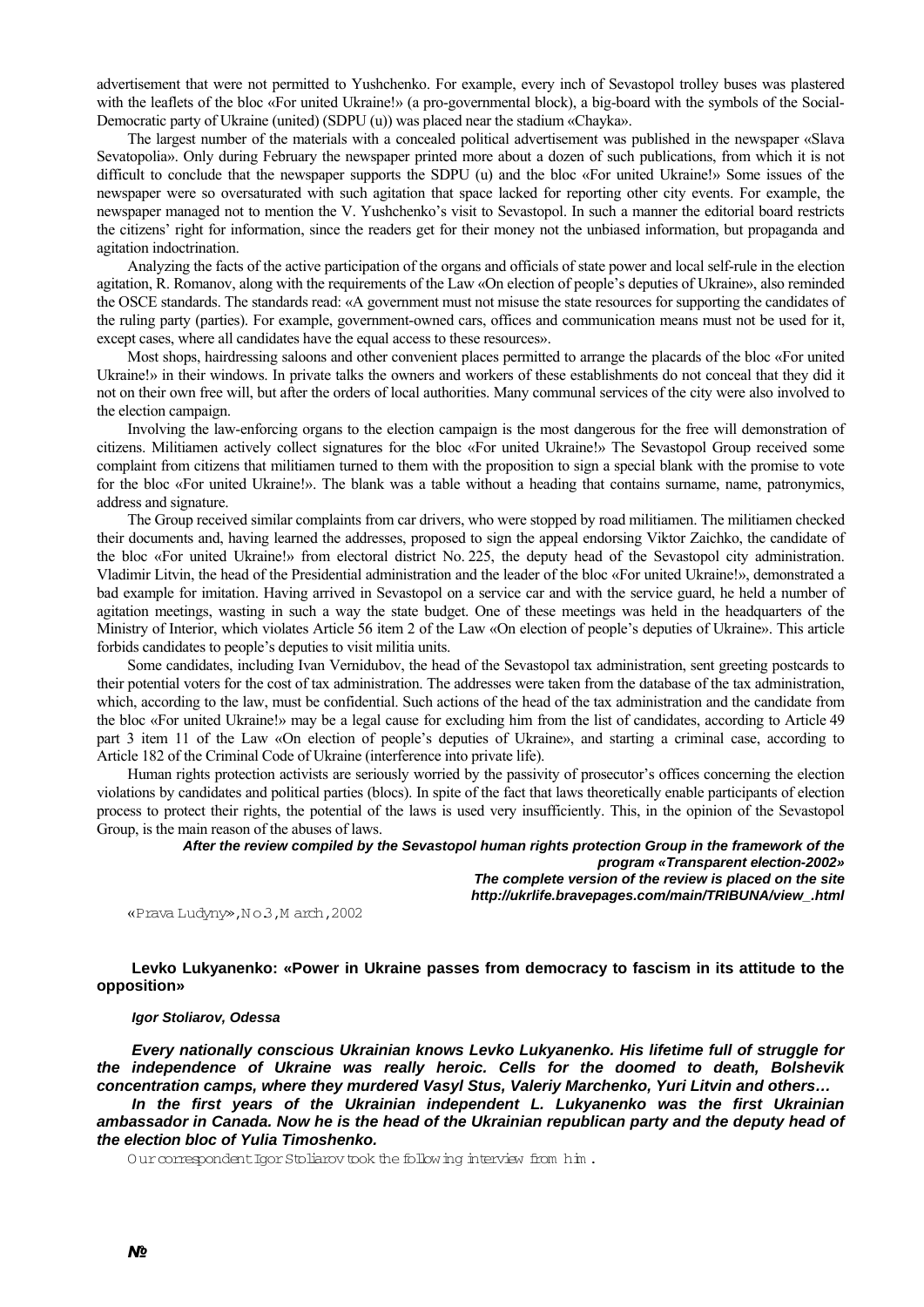Igor Stoliarov: I am sure that many people inside and outside Ukraine are interested to hear you opinion about the pre-election situation in Ukraine.

Levko Lukyanenko: It seems that the power decided to violate openly the Law «On election». Five progovernmental political parties making the bloc «For united Ukraine!» wasted heaps of money for posters, slogans and other agitation matter. This matter covers towns and villages.

The authorities openly abuse laws and exceed the expenditures for the election campaign. Yet, they think that it is not sufficient. Using their power, they exert pressure upon mass media and impede the representatives of Yulia Timoshenko's bloc to communicate with voters.

Today I have returned from electoral district No. 148, the town of Lubny of the Poltava oblast. There Viktor Bilous is a candidate to the Supreme Rada from Timoshenko's bloc. He was an MP before, from 1994 to 1998, he is a political experienced person, graduated from two higher schools, defends the independence of Ukraine. He is a member of the Ukrainian republican party.

His rival in this electoral district is, among others, a Salmin, a representative of power clans and the head of the corporation «Ukrainian Oil». Salmin and his support group hired girls (for 100 UAH each), gave them notebooks and sent them to wander around and to write down those, who promised to vote for Salmin. Salmin's agitators question, insist and then intimidate the voters.

Such methods can influence the opinion of simple peasants…

I.S.: Are such cases frequent?

L.L.: Yes, rather. The most disgusting fact occurred in the Sumy oblast.

Vladimir Shcherban, the head of the oblast administration, gathered for conference the heads of district administrations and town mayors. At the conference he said that they had to agitate only for the bloc «For united Ukraine!» and do it as well as they can. Else, he said, is someone does it without proper zeal, he will be sacked. He made all state officers, who are financed from the budget, write and sign the promise (dated by 2 April) that, if on their territories less than a half vote for the bloc «For united Ukraine!», they will retire.

V. Shcherban ordered the heads of district administrations and town mayors to fight actively against any agitation of the representatives of national-democratic parties, and, in particular, Yulia Timoshenko's bloc. He appealed to «to tear away leaflets of the oppositionists' and beat them on the kisser. And never care if they do not look well in the coffin…»

I assess this as a gradual passage from democracy to fascism, since the latter begins when the ruling regime starts proving its rightness not by ideological methods, but by beating and them shooting opponents.

I categorically protest.

On behalf of the Ukrainian Republican party we wrote the appeal to the General Prosecutor of Ukraine with the demanded to start then criminal case against Sumy governor Vladimir Shcherban for abusing election laws.

One more appeal we sent to President Leonid Kuchma, in which we demanded to dismiss Shcherban from his post, since his activities contradict the Ukrainian Constitution and the operating laws.

In the Konotop electoral district slogans and leaflets agitating for Petro Rubin, the counselor in economics of the head of the Ukrainian Republican party, are torn off or painted black. The electoral headquarters of P. Ruban complained about these facts to the Central election commission.

I.S.: Taking into account the horrible events happening in Ukraine we ask whether Yu. Timoshenko's bloc has any chance to win a significant number of seats in the new Ukrainian Parliament?

L.L.: Upon the whole, people feel sympathy to this block.

Individual candidates from this bloc (in particular from the Ukrainian Republican party) – P. Ruban, V. Bilous, I. Bidyk (in the Chernivtsi oblast) and L. Stasiv (in the Khamelnitska oblast), are very respected by people. They undoubtedly will win and become MPs. But they encounter not only counter-propaganda. The authorities have nothing to say against these candidates and they apply various dirty methods. For example, in the small hours of the morning of 10 March 2002 strangers cut the wheels of the car of candidate L. Stasiv. Is at a method of honest political struggle?

Our people are brave. They cannot be intimidated by such actions, but cutting protectors restricts the candidate's ability to move around.

I am indignant and I protest. We, republicans, are now forced not to prove our views at meetings with voters, but protect our cars and our kissers from our political opponents.

We are worried by the policy of the government that strives to preserve its rule in the country by hook or crook.

I. S.: Many observers confirm that something similar occurs in Odessa now. Using obedient judges and almost complete information blockade, the authorities do their best to prevent Eduard Gurvits to win the mayor's post. Bureaucrats are anxious to preserve at this post Ruslan Bodelian, the former oblast communist party chief. Last time this communist came to power in Odessa with the assistance of the Kirovograd oblast court. This time courts are also involved.

L.L.: It worries me even more, because it demonstrates that, obviously, such methods are approved by the top power of Ukraine, with President's camarilla.

I am certainly indignant, I abhor the actions with which R. Bodelian attempts to prolong his rule.

He is known as a man, who almost for ten years was fighting against the construction of the Odessa oil terminus. It contradicted the interests of Ukrainian. Certainly R. Bodelian long ago had to be sacked and driven from power as far as possible.

At the same time Eduard Gurvits is a democrat, and I would be happy, if he won the election.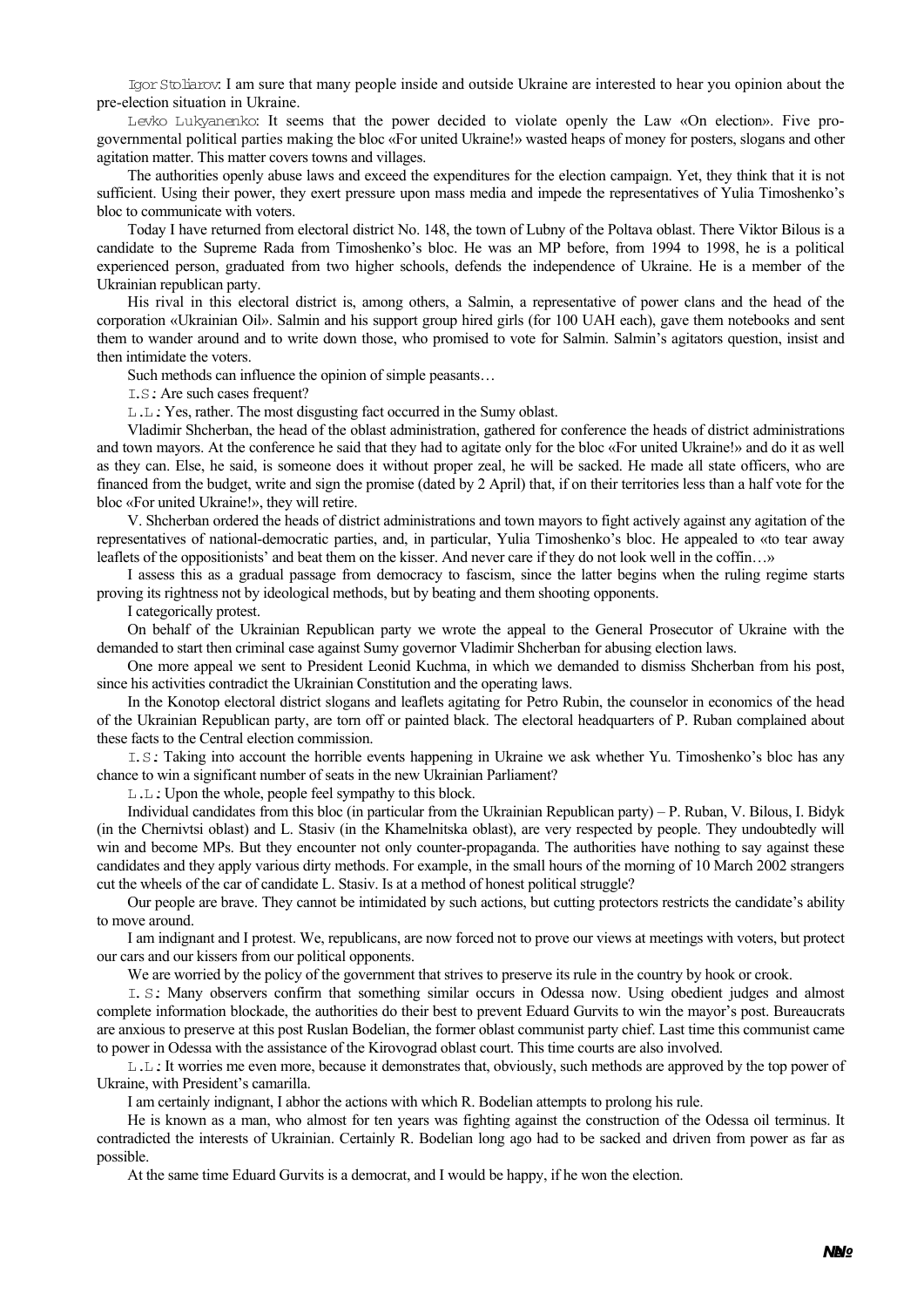# **Pre-election scandals in Kirovograd**

### *Igor Stoliarov, Odessa*

A new pre-election scandal burst our in Kirovograd. Valeriy Kalchenko, a candidate to mayor's post and to the Supreme Rada, who is now the head of the oblast organization of the political party «Batkivshchina», is taken off the list of candidates.

Kirovograd dwellers up to now are ignorant why Oleksandr Nikulin, the present mayor, is kept in the preliminary prison for such a long time. The opposition press believe that he will be released immediately after the election. O. Nikulin is especially dangerous for the authorities, since he was one of those mayors, who loyally treated the participants of the all-Ukrainian action «Ukraine without Kuchma». The regional power included into the list of the politically dangerous also Yulia Timoshenko's bloc. Having to pretexts to put the activists of the bloc to prisons, the authorities take them off the election race. That was what happened with Valeriy Kalchenko.

In the opinion of many regional politicians, Kalchenko is one of a few most suitable candidates, who have the chance to become the mayor.

Kirovograd lawyer Andrey Sirnov said: «The removal of Valeriy Kalchenko from the registration was a political order of his opponents. The court ignored all the arguments offered by Kalchenko's side.

In fact, according to the court decision, Valeriy Kalchenko overdrew his election fund as a candidate to the mayor's post. The grounds of the decision were the leaflets paid from the account of Kalchenko in his capacity of a candidate to the Supreme Rada. The leaflets read: «I want to revive the town. Valeriy Kalchenko». The leaflets were registered in the district electoral commission and did not contain any open agitation of Kalchenko as a future mayor. The court did not take this argument into account».

Andrey Sirnov stated that Valeriy Kalchenko, as a candidate to the Supreme Rada, had the right to spread the leaflets with the mentioned neutral text.

Now the appeal is handed. The oblast organization of the party «Batkivshchina» is sure that Valeriy Kalchenko will be restored as a candidate to the mayor's post. Vasyl Onopenko, a well-known lawyer, will now defend Kalchenko's rights in Kirovograd.

«Prava Ludyny»,N o.3,M arch,2002

# **Some pre-election events in Marganets**

#### *Mykola Vitko, Marganets*

In the end of February 2002 it was announced about the arrival in the town of the leaders of two competing blocs: Sergey Tigipko, the leader of the bloc «For united Ukraine», and Viktor Yushchenko, the leader of the bloc «Our Ukraine». It was a marvelous day-off and I decided to attend the both meetings. On the eve of the meetings the local TV announced that the supporters of Yushchenko would not be admitted to the hall of the mining technical school. Yet, MP A. Zhir had already agreed on the rent of the hall with the school principal, so the meeting would be held on the square in front the school.

So, at 10 a.m. I went to the meeting with S. Tigipko to the miners' palace of culture. Certainly, everything was organized as best as possible: music; elegant cars; an agitation bus; the tent, where they handed out agitation matter of big format and excellent quality, cellophane bags with the name of the bloc, programs of the bloc. The meeting began at 10 sharp. The presidium was occupied by the town mayor, administration of the main town enterprise «Marganets ore mining and processing enterprise» (the owner of the palace of culture), members of the party «Labor Ukraine» (candidates to the oblast council and to the mayor's post). After a short introduction S. Tigipko was answering the question of voters almost for two hours. Then he made an effective and rather reasonable concluding speech. After this the less politically minded part of the audience remained for a concert. By the way, after the concert the enterprise buses transported people home (service!). The more politically minded part went to the meeting with the other political leader – Viktor Yushchenko. The meeting began at 13:30. It was held outdoors, but the weather was, fortunately, the weather was fine. There was no service to speak of: either big-format agitation leaflets, or music, or, what is most important, convenient chairs and the roof over our heads. Supporters of the bloc (and most of the audience were the supporters) attentively listened to the speakers: V. Yushchenko, MPs A. Zhir and A. Stoyan. «Every cloud has its silver lining» – the open-air meeting had its advantages. The audience, who gathered to listen and see the legendary former prime-minister, was at least two times greater than the hall of the technical school could seat. Nonetheless, we returned home in low spirits. Upon the whole, it was indecent. Political struggle or not, but, I believe, people should be hospitable and benevolent.

A day later I went to the principal of the school to learn why the meeting in the hall was cancelled. I was interested, if our agreement is still valid. It had been concluded between the ecological organization «Zeleny svit» and the school administration about holding in April in the same hall the ecological seminar. The principal answered that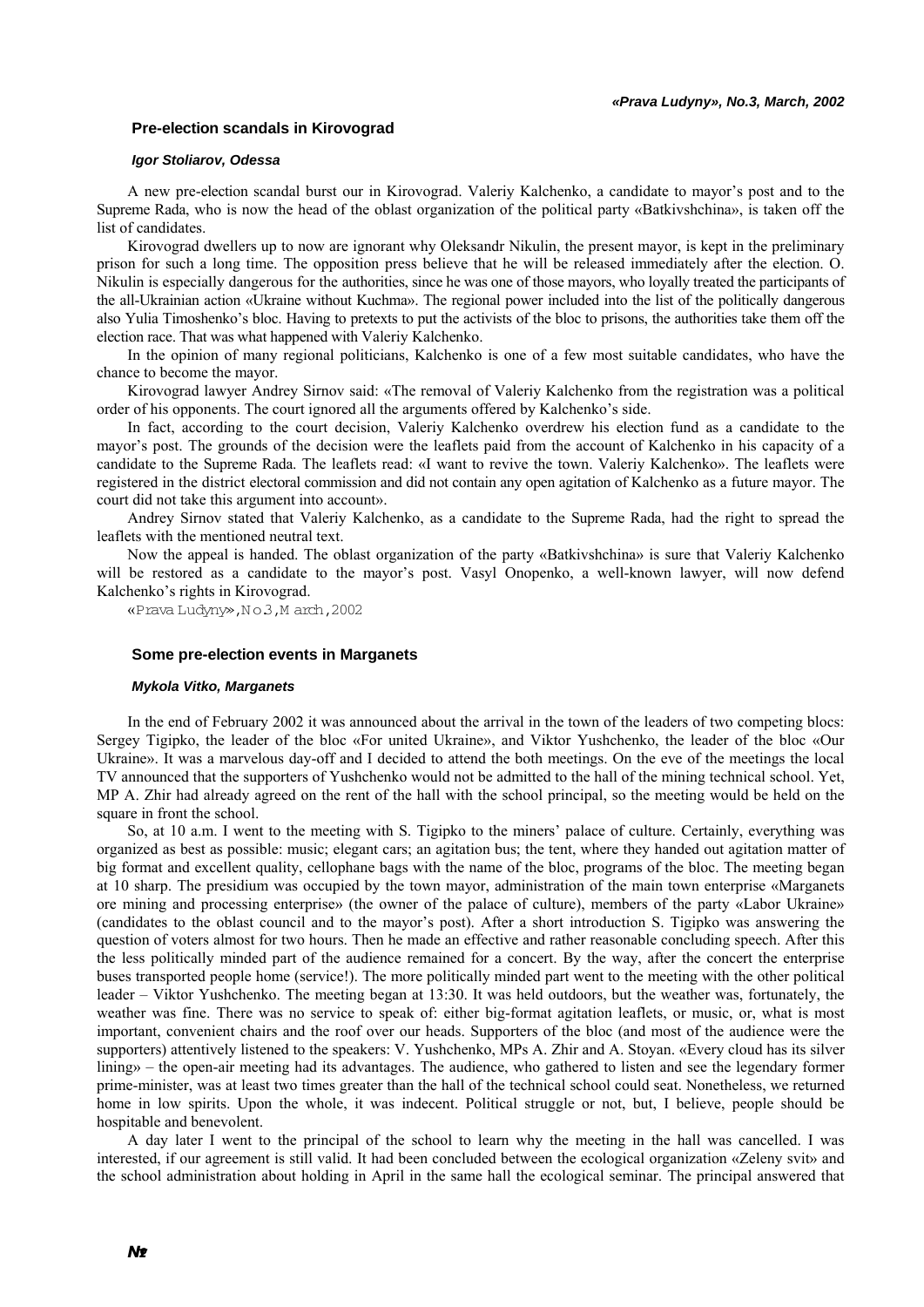the meeting with Yushchenko was prohibited by the fire inspection. As to the agreement about the seminar, it will be permitted, but in another, smaller hall.

**\_\_\_\_\_\_\_\_\_\_\_\_\_\_\_\_\_\_\_\_\_\_\_\_\_\_\_\_\_\_\_\_\_\_\_\_\_\_\_\_\_\_\_\_\_\_\_\_\_\_\_\_\_\_\_\_\_\_\_\_\_\_\_\_\_\_\_\_**

*6 March 2002 «Prava Ludyny», No.3, March, 2002* 

A C C ESS TO IN FO R M A TIO N

SViP1 SViP2

# **Court process is lasting...**

On 8 August 2002 the Kyiv appeal court satisfied the claim of Evhen Zakharov, a co-chairman of the Kharkov Group for human rights protection, against the decision of the Pecherskiy district court concerning the rejection of his claim about the passivity of the Kyiv city prosecutor's office. The prosecutor's office twice did not answer to the informational request of the plaintiff about its activities on the surveillance over the legality in the law-enforcing organs of Kyiv.

The Pecherskiy district court rejected the complaint under the pretext that chapter 31-A of the Civil-Procedural Code, which stipulates that only physical persons have the right to turn with complaints, and the request was printed on a blank of a public organization.

The appeal court returned the complaint to the Pecherskiy court for consideration by essence.

O ur inform ant «Prava Ludyny»,N o.8,August,2002

### **Poltava journalist L. Kucherenko vs. state officials**

Ludmila Kucherenko, the editor-in-chief of the Poltava newspaper «Novy den», turned to the oblast prosecutor's office with the request to start a criminal case against state officials for impeding her legal journalistic activities.

As early as 20 May this year Ms. Kucherenko sent to the Poltava town council the request about the information concerning Anatoliy Kukoba, the town mayor. The journalist was interested if the mayor was going to retire from his post since he was elected to the Supreme Rada.

In spite of the legal limitation to answer such requests within 10 days, the request was not answered during a month. When, on 17 June, Ludmila Kucherenko together with Anatoliy Banny, the editor of the newspaper «Pryvatna sprava», and Oleksiy Gavrikov, the head of the oblast committee «Pravozakhyst», came to the town council to learn about the lot of the request. In the press service of the town council they got the answer that the officials did not intended to response.

L. Kucherenko believes that Mr. Zinenko, the head of the staff of the town council, and Mr. Kikt, the head of the press service, impeded her journalistic activities ignoring her request, thus violating the right of readers to learn the socially important information, which the information about the status of the head of the local self-rule organ obviously is. In this connection the journalist asks the prosecutor's office to start the criminal case after Article 171 (part 1) of the Criminal Code (impeding legal professional journalistic activities) and to draw the guilty to responsibility.

«Prava Ludyny»,N o.8,August,2002

### **Board of the communist party cut off in Krivoy Rog**

Mykola Korobko, Krivoy Rog

The events, which are occurring these days in Krivoy Rog, shows, it seems, that the communist party joined the opposition. On the XXII CPSU Congress Street the board for placing the communist press was dismounted. The metal legs of the board were cut off on the ground level by a team sent by the authorities. The situation in the town is firmly controlled by the mayor, so it is obvious that the event was ordered from the top.

It should be noted that such boards for the press were owned in different places of the town only by the communist party. It is widely known that mayor Yu. Lubinenko is benevolent to the «former vanguard of the working class». The former secretary of the district communist party committee did not permit to change a single name of streets and other town objects given in the Soviet times. He motivated this decision by sparing the town budget. Now the mayor has become a persona grata to President Kuchma. He spent a lot of efforts in order to overcome the resistance of

IM I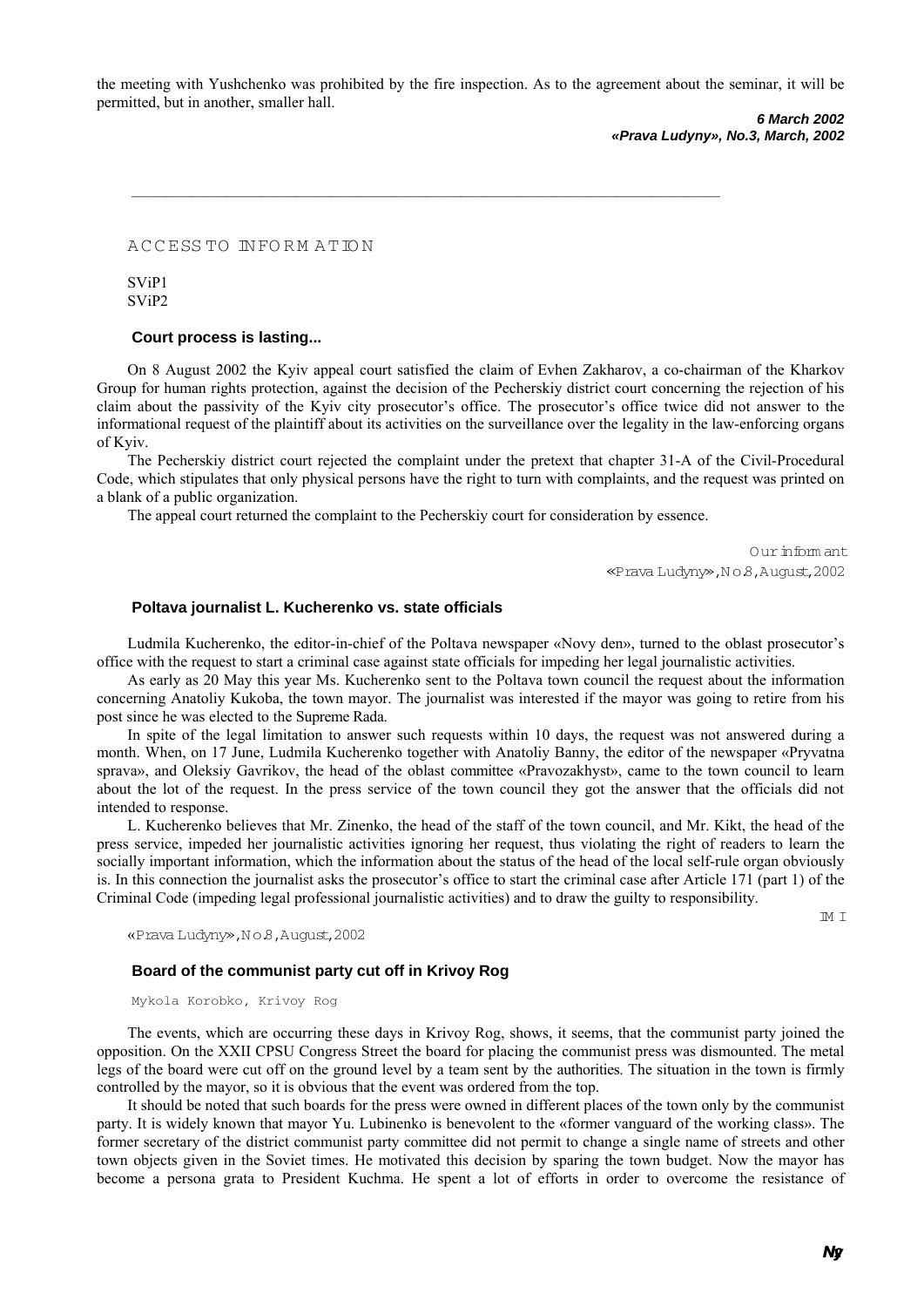communist deputies of the town council, who protested against the idea to nominate Leonid Kuchma as a honorable town citizen.

«Prava Ludyny»,N o.8,August,2002

### **The contacts of Kuchma with the NATO will not be a secret for public now**

On 27 December the Supreme Rada of Ukraine supported the request to Ukrainian President Leonid Kuchma on canceling the classification «for service use only» of the action plan Ukraine – the NATO.

251 MP out of 418, who were registered, voted for the request of MPs Mykola Katerinchuk, Igor Ostash and Valeriy Lebedivsky (fraction «Our Ukraine»).

In November, at the sitting of the joint commission conducted in the framework of the Prague summit of the Alliance, Ukraine and the NATO adopted the action plan and the plan of goals –2003.

«Prava Ludyny»,N o.12,D ecem ber,2002

# **The fund «Opened society» intends to turn to the Supreme Rada in the connection with making secret the information about the attendance of MPs at their working place**

The fund «Opened society», which conducted the analysis of the work of MPs in 2002, could not obtain the information how the people's representatives attend their working place – the session hall.

Oksana Griaznova, the president of the fund, told at the press conference in Kyiv that this information had been blocked since December 2002 and removed from the official site of the Supreme Rada.

The correspondent of the center «LIGA» communicates that the administration of the fund are going to turn to the Parliament with the request about the reasons of making this information secret.

> 28 January 2003 LIGA ONLINE «Prava Ludyny»,N o.1,2003

V IO LA TIO N S O F THE FREEDO M O F EX PR ESSIO N

POLITICAL PER SECUTION

#### **Lugansk journalists stopped the hunger strike**

The personnel of the Lugansk TV company 'Efir-1' declared that they would stop their hunger strike, which had lasted for 53 days, on 5 January. The collective of the company believes that their hunger strike achieved its purpose.

UNIAN informs that on 4 January the journalists involved stated that 'even such extremal from of protest as a hunger strike did not make the power put the law above egotistical interests of various individuals and groups, as it must be in a law-abiding country'.

The collective of the TV-company will continue to protect their professional positions. However, they believe that the hunger strike was successful: the TV-company was supported by the inhabitants of Lugansk, public, political organizations, Ukrainian and foreign journalists, MPs, international human rights protecting organizations 'Reporters without frontiers' and 'IREX Pro Media'.

We remind that on 1 November another TV-company started to broadcast on the frequency of 'Efir-1', and on 14 November the attempt was made of capturing the building of 'Efir-1' by force. On the same day a number of employees of 'Efir-1' started the hunger strike on their work places, protesting 'against the violation of the rights for just court consideration and against the passivity of law-enforcing organs'. To protect their rights the journalists turned to ombudsperson Nina Karpacheva.

'Efir-1' contests in court the legality of the decision of the Lugansk town council on the liquidation of the TVcompany since 16 July. According to the decision, after 'Efir-1' another company with the same name shall broadcast on the same frequency.

The journalists demand from the town council to return them their seal, stamp and documents before the court issues its decision about the legality of the liquidation of the company. Without these attributes the juridical enterprise cannot conduct normal activities.

Among journalists participating in the hunger strike were: manager of the TV-company Tatyana Kozhenovskaya, editor of the main TV office Olga Kuznetsova, head of the advertisement department Elena Popova and car driver Viktor Ganziy.

As Корреспондент.net informed, on 8 December 2001 Olga Kuznetsova got to an intense care ward with the diagnosis dystrophy.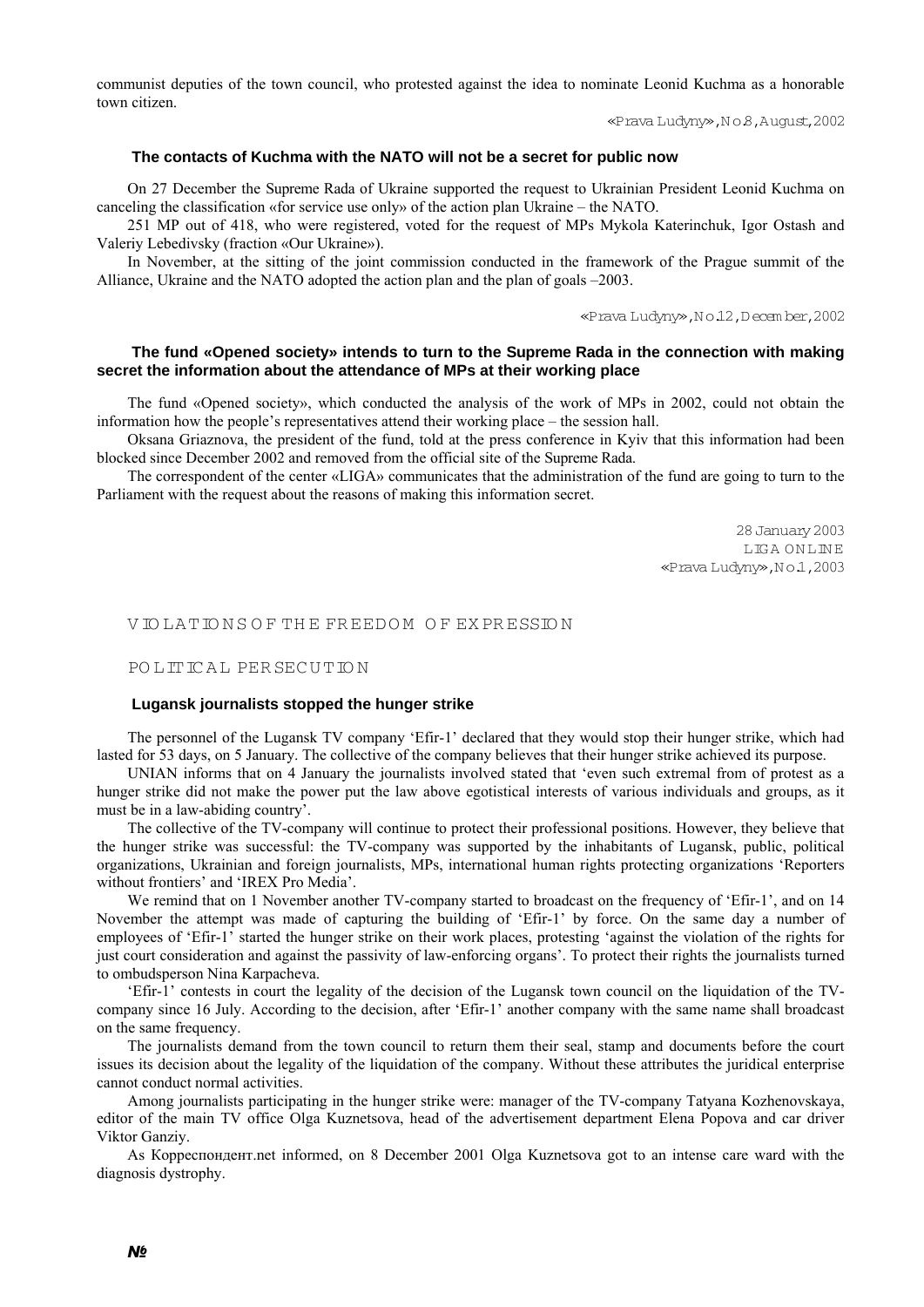### CRIM INAL ATTACKS AT THE PRESS AND JOURNALISTS

# **Militia learned about the attack at a journalist from mass media**

#### *Galina Sinarevska, 'Politichna Ukraina', the Lugansk oblast*

After the newspaper 'Fakty' and the radio 'Liberty' made public the information about the attack at Lidia Milchevska, the editor-in-chief of the newspaper 'Za sotsialny zakhyst', the representatives of the Lugansk militia visited her and proposed to start a criminal investigation. The newspaper 'Za sotsialny zakhyst' is a public and political all-Ukrainian weekly of the People's party of bank depositors and social protection, which was founded in 1997.

The victim herself had not information militia about the accident. Ms. Milchevska was almost throttled to death in the doorway of her house, when she was returning from her office.

As Lidia Milchevska told, two young strangers waited for her in the doorway. One of them started to throttle her at once, while another was standing on guard. The attackers demanded nothing and were completely silent. All this could finish fatally, but some of neighbors opened the door on hearing the woman's cries. The criminals had to flee. They did not take either the handbag or purse. Lidia does not negate that the attack could be connected with her professional activities. In the last issue of the newspaper that was printed on the previous day, contained the article 'The freedom of speech under muzzles of tommy-guns'. The article described the preliminary consideration of the case of the bank 'Slovyanskiy' in the Artemivskiy district court of Lugansk.

L. Milchevska did not turn to militia on principle, since she had already dealt with militia before, when in 1998 she was attacked for the first time. Then she was beaten on the head. After this she spent almost two months in a hospital with a cerebral brain concussion. Militia could not help her, so the victim just fidgeted in vain. The case was started and closed after some time. As Ms. Milchevska told to a correspondent of 'Politichna Ukraina', this time she asked the militiamen to install some illumination in the neighborhood and to patrol it now and then.

«Prava Ludyny»,N o.1,January,2002

#### **Another journalist beaten**

Valeriy Vorotnik, a journalist of the Cherkassy independent public and political newspaper 'Antenna', came to see how emergency works were done at the town canalization collector. Some time before a serious ecologically dangerous breakthrough occurred there, because of which the emergency state was ordered in Cherkassy. When the journalist tried to begin his professional activities, two strangers came up to him and introduced themselves as 'security officers'. They impeded the journalist to work, dragged him out of the territory involved, beat him and damaged his digital photographic camera. The strangers motivated their actions by the victim did not pass the accreditation at the gigantic town chemical enterprise 'AZOT'. In spite of the fact that the place of the breakthrough is situated outside the enterprise, in the middle of a street, the attackers accused the journalist of the alleged penetration to a secret guarded territory.

As it became known, the territory of the collector belongs namely to the mentioned chemical enterprise, which, possibly, is responsible for the ecological accident. As the result of this accident industrial waste and faeces flowed directly to the Dnieper, and the town was left without drinking water during the New Year festivities for several days.

The persons, who violated the rights of the journalist, appeared to be guards from 'AZOT' and not state security officers, as they told. Their presence at the accident site testifies that the administration of the chemical enterprise wanted to conceal the reasons of the breakthrough, which endangered not only the inhabitants of Cherkassy, but also the dwellers of the entire middle of the Dnieper region. The journalist violated neither the boundaries of the guarded territory nor ignored the demands of any prohibiting signs, which, by the way, were absent. He fulfilled his usual professional duties on the territory belonging to the town.

Valeriy Vorotnik turned to the prosecutor's office with the demand to start the criminal case immediately according to Article 171 of the Criminal Code of Ukraine 'Impeding permitted activities of journalist'.

> *Source: UKROP.com «Prava Ludyny», No. 1, January, 2002*

#### **A lady-journalist may become blind**

#### *The protest of «Reporters without frontiers»*

In their letter to Ukrainian President Leonid Kuchma «Reporters without frontiers» expressed their indignation about the attack at Tetiana Goriacheva, the editor-in-chief of the newspaper «Berdiansk Dilovoy», which happened on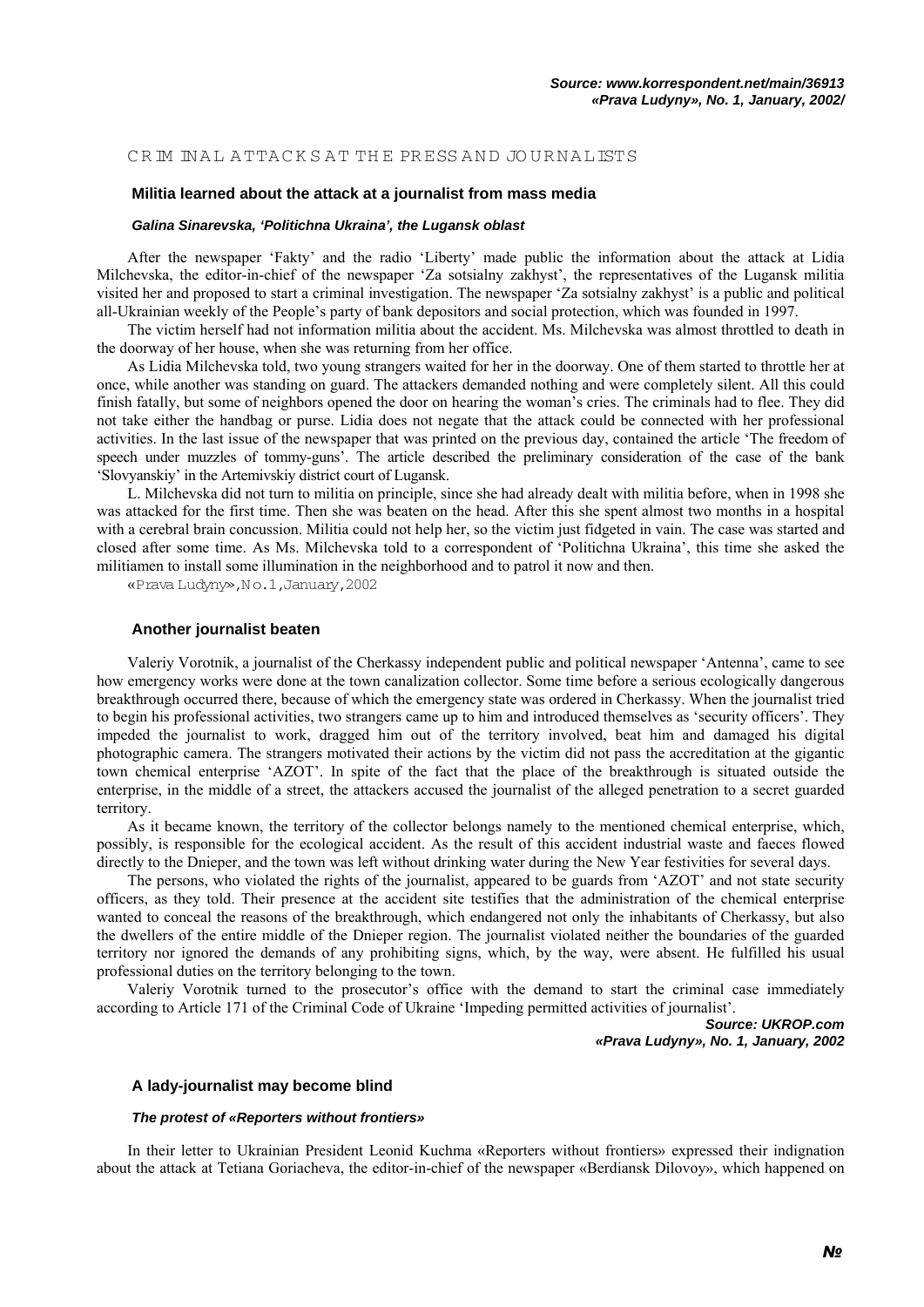#### 28 January.

«It is inadmissible, when journalists, who refuse to serve the interests of some VIPs and fulfil their modest task merely to inform the public, become victims of revolting acts of violence», stated Rober Menard.

According to the information of «Reporters without frontiers» Tetiana Goriacheva was attacked when she was returning from her job. A stranger splashed acid into her face. The journalist's face, eyes, cornea and conjunctiva were burned, and she may get blind unless she will have urgent surgical aid. The criminal case is opened.

Sergiy Belousov, the chief editor of «Berdiansk Dilovoy», believes that the attack is due to the professional activities of Ms. Goriacheva and has a goal to neutralize the newspaper at the eve of the local and parliamentary elections. The victim informed «Reporters without frontiers» that she did not see her attacker and that she had not been threatened before.

She recollected that a conflict had happened between the newspaper and sea port manager Anatoliy Reznikov.

Several days before it the latter asked «Berdiansk Dilovoy» to print the material compromising Dmitriy Bero, a candidate for the mayor's post, and got the refusal. The article was published in another newspaper, and «Berdiansk Dilovoy» printed an note by the candidate. Anatoliy Reznikov reacted in a very acute form and warned Bero that he would pay for it. In five days D. Bero and S. Belousov became victims of a road accident and got body injuries.

«Prava Ludyny»,N o.2,February,2002

IN TER FER IN G IN TO PR O FESSIO N A L A C TIV ITIES O F JO U R N A LISTS

#### **The freedom of speech? Do not touch!**

### *Ludmila Kucherenko, Poltava*

# *We must confirm that the nearer is the election, the dirtier are the methods used by the power to get rid of those independent mass media, which do not say the white seeing the black. This is the problem of the freedom of speech in the Poltava oblast that was debated at the consecutive press conference of the Poltava media club.*

Ungrounded refusal to print opposition newspaper, persecutions of disobedient journalists, destroying computer databases in editorial boards and stealing already printer runs of newspapers make only a part of the tricks applied by the power.

Complaints to prosecutor's offices and courts do not guarantee the protection, even if the law is on the side of mass media. Thus, one of the Poltava oblast courts without any reasons, in the opinion of our advocate, rejected the claim handed by the media club against the publishing house 'Poltava' that last summer one-sidedly broke the contract about printing our newspaper 'Novy den'. Nonetheless, as Tamara Prosianik, the editor-in-chief of the Kremenchug weekly 'Informative bulletin' asserted, the local Themis found groundless eight claims against the weekly. Yet, the Mirgorod inter-district prosecutor's office refused to start the criminal case about impeding the professional activities of a journalist, namely Viktor Kozoriz, the editor of the newspaper 'Mirgiridska Pravda'. V. Kozoriz was, by the order of P. Kandyba, the head of the district state administration, was bodily thrown out (having thorn his jacket in the process) from the conference, where any witnesses from the information press were undesirable. On the contrary, the journalist was practically blamed that he invented the fact of the beating. These conclusions were made by the prosecutor's office from the evidence provided by the participants of the conference ('closed for the press', as it was written in the prosecutor's resolution). Among the witnesses was A. Korsunskiy, a colleague-journalist from the official district newspaper. What can one say about journalists' and common human ethics?!

The authorities now are trying to destroy the Poltava TV and radio company 'YUTA'. The head of company, after 8 years of faithful service to town mayor A. Kukoba, at last found vigor to stand up from his knees. The authorities are acting after the standard script. Customers are insistently recommended not to place their advertisements in this company, the rental was increased by 15 times, the broadcasting of the company programs in the Poltava cable network was suspended. Two specialized institutes estimated that the radiation of the TV company transmitter is by an order of magnitude less than the boundary admissible doze. In spite of this E. Tomin, the head of the Poltava oblast state administration, at one of the weekly apparatus conferences, ordered to two corresponding services to solve the question about placing the transmitting antenna to other sites. V. Shapoval, the chief state sanitary doctor of the Poltava oblast, who personally signed and stamped the sanitary permissions of the Tv company in 2001, suddenly issued the official letter, in which he urges the administration of the House of technology to break the contract with the TV company for the rent of the roof, where the antenna is placed.

Georgiy Chechik, the general manager of the TV and radio company 'YUTA', considers that the actions of the Poltava rulers directed at the closure of the company are caused by the fact that he has more than 30 hours of video records, where the local authorities of all levels look, mildly speaking, not very well. So, they are afraid that this compromising materials would be transmitted during the election campaign. It is obvious that when the voters see the moral level of their rulers, it will be no sense to continue their election campaigns. Although the permissive documents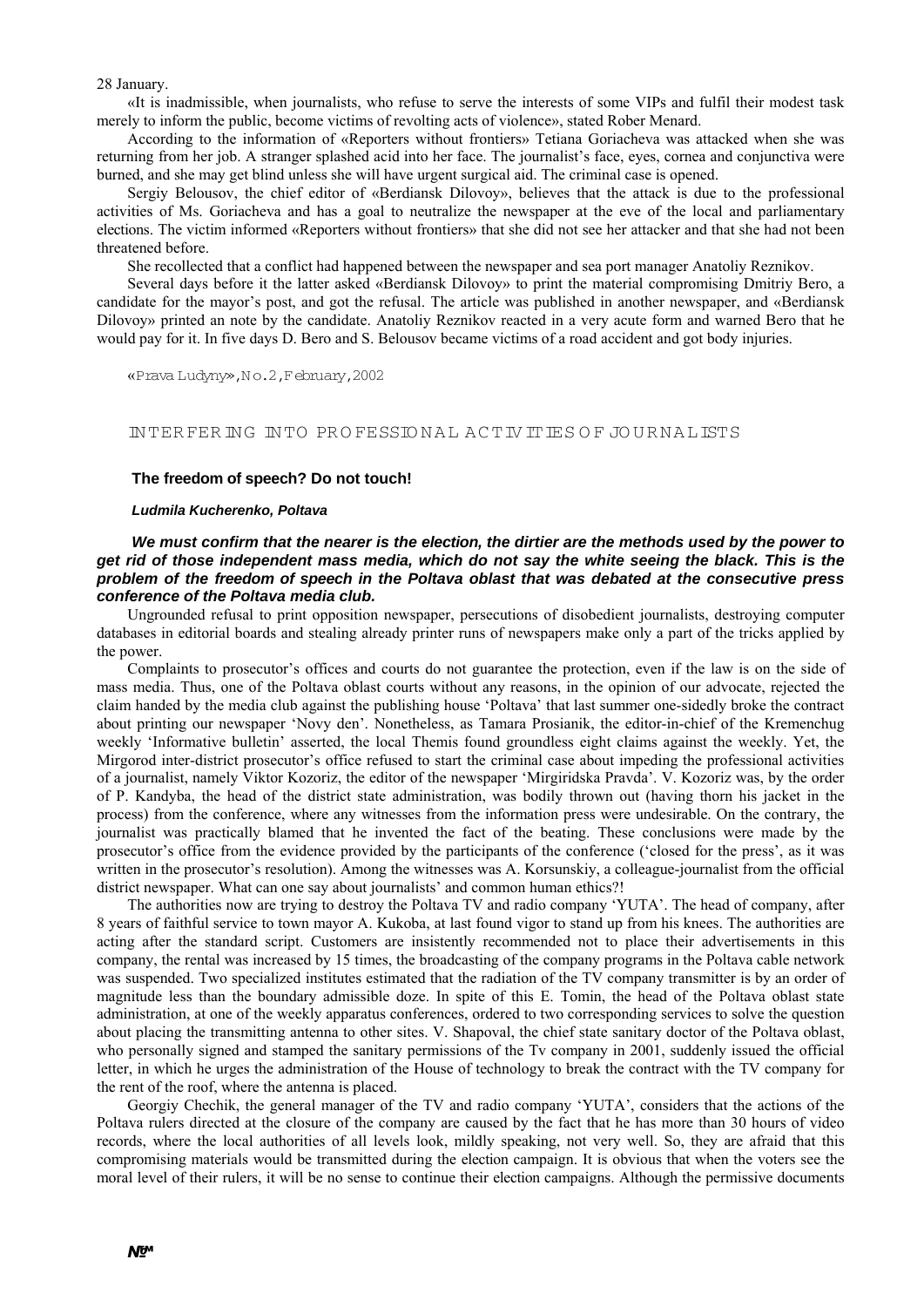of the TV company for the transmitting antenna are in order, the Poltava officials demonstrate their firm attitude: Poltava town sanitary doctor Sukhonos has already issued the order to dismount the antenna.

That is the way how the Law is obeyed in this country!

C om m ent of the counselor of 'IR EX ProM edia'. In my opinion, the freedom of speech, like any other value, is not something given forever. Always there is somebody, who will try to encroach upon it. This is the problem, but it must case not desperation and passivity, but the wish to struggle for one's rights. Each of us is free to choose if he will fight and how.

However, some ways are efficient, and others are not. It depends upon us: either we want to inform the public about a problem or to solve it.

The mentioned incidents are the conflicts, which must be solved in the legal sphere.

The refusal to start the criminal case concerning V. Kozoriz may be protested at court or at the oblast prosecutor's office. One should remember that the success of this case for the journalist depends upon the fact if he was accredited or not. If not, it would mean that he violated the legal rules and cannot pretend to be protected by law.

In the case of the TV and radio company 'YUTA' it is important to know, what are the objections formally and from whom they emerge. If the documents of the company are in order, then the actions of those, who impede the broadcasting, must be brought in court with computing the total financial losses. It is also hard to understand, how might one to increase the rent by 15 times. This must be complaint against in the special court.

If your colleagues intend to protection their rights, they must turn to lawyers, and not only inform the public about al these violations.

> *Natalia Petrova, advocat «Prava Ludyny», No. 1, January, 2002*

# **«Freedom of speech» in the Nikolayev oblast**

#### *Igor Stoliarov, Odessa*

The Nikolayev oblast authorities stirred up their activities in the struggle with the freedom of speech on the eve of the parliamentary election-2002. Such an orgy started in the region, which could not be imagined in the past. In all cases the victims are consoled by explaining about «technical problems».

The freedom of speech and the attitude of the local authorities to democracy in the Nikolayev oblast were brightly illustrated during the visit of Viktor Yushchenko, the head of the bloc «Nasha Ukraina» («Our Ukraine»). It will suffice to tell that, for the first time in the history of the oblast TV, the TV-air was switched off five minutes before the beginning of Yushchenko's speech. During 20 minutes the oblast inhabitants observed only flickers on all channels.

Only Yushchenko's insistence and his readiness to come on the air later changed the situation. The authorities hesitated, «technical problems» were correspondingly liquidated and Mr. Yushchenko at last got the opportunity to communicate with voters. In the opinion of the bloc «Our Ukraine», the regional power widely uses the «administrative resource» (that is the capabilities of the power to use their position in order to influence the election) and presses on independent mass media.

The all-Ukrainian newspaper «Ukrainsky Pivden» published in Nikolayev also has now some problems.

According to the words of Yuri Didenko, the editor-in-chief of the newspaper. «only a part of the newspaper run with the report about Yushchenko's visit was printed. After the oblast authorities, who are made to endorse the bloc «Za edynu Ukrainu!» («For the united Ukraine!»), learned what was published in the newspaper, the printing of the second part of the newspaper run was stopped «because of technical problems» again.

Yuri Didenko explained the reasons of the calamities in the following way: «The newspaper permanently publishes the materials not only from Nikolayev, but also from Odessa and Kherson. We do our best to objectively describe our current life. Mostly, the local authorities do not like it, and they do what they can to prevent the publication of the newspaper «Ukrainsky Pivden», which Ukrainian in spirit and language.

#### *«Prava Ludyny», No. 2, February, 2002*

# **The Crimean authorities press on the local mass media**

#### *Volodymir Pritula, Simferopol*

The hard situation with the freedom of speech established in the Crimea, informed the local Committee for monitoring the freedom of the press. In particular, the independent newspapers in Bakhchisaray and Alupka have troubles with the authorities.

In February 2000 one of the oldest Crimean newspapers «Chernomorska zaria» stopped to exist. The conflict between the journalists and the local authorities was lasting three years. The latter won. Irina Khrol, the editor of «Chernomorska zaria», had to leave the Crimea under the pressure of the authorities. In spite of the public support, she did not manage to protect the newspaper journalists. Now a similar situation is developing in Alupka.

For more than a year the conflict is smoldering between town mayor Valeriy Andik and Ragim Gumbatov, the editor of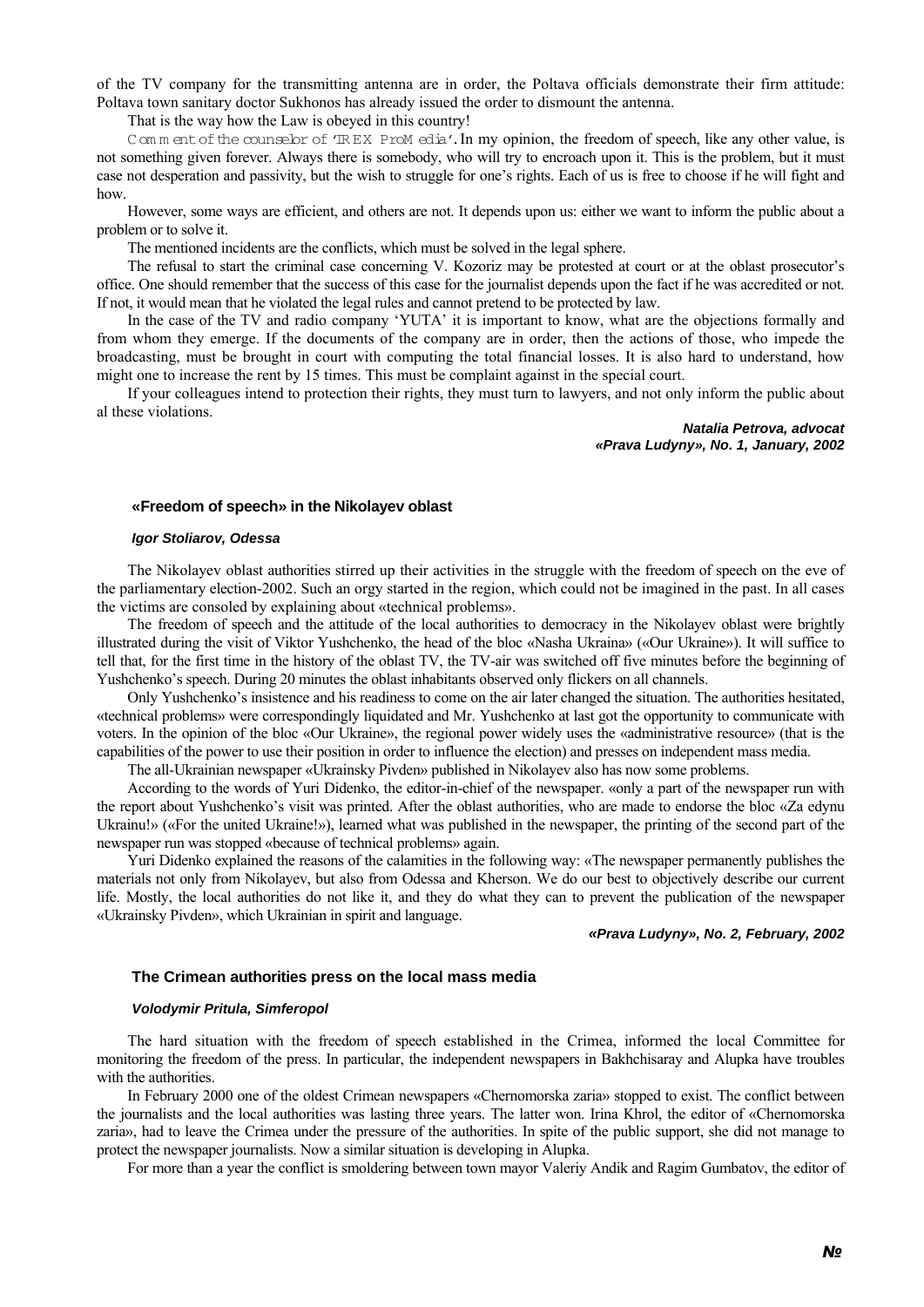the local independent newspaper «Alubika». As a result, the edition was deprived of accreditation in the town council, it was throttled by numerous controlling and financial inspections, the rent of the rooms, where the editorial board is placed, was called off.

Answering the appeal of journalists and human rights protecting organizations of the Crimea to stop the pressure on the independent newspaper, Mr. Andik stated that «all the accusations are false», and the behavior of the mentioned organizations is «scandalous». Besides, he proposed to Mr. Gumbatov to get the accreditation «in another town council».

The situation in Bakhchisaray is not so dramatic as in Alupka. Here Volodymir Tsyganskiy, the head of the district administration, and Fedor Kozhevnikov, the head of the town council, unanimously refused Ludmila Shchekun, the editor of the independent newspaper «Bakhchisarayskiy Vestnik» in accreditation. The arguments were funny: they said that journalists of the newspaper «Slava trudu» were accredited in the district power organs, that these journalists elucidate the work of these organs completely, so there was no need to accredit some other mass media.

The town authorities refused to give the accreditation to Ms. Shchekun even after the appeals of Mykhaylo Rogozhin, the head of the Republican committee in charge of information of the Crimea, and such organizations as the Committee of monitoring the freedom of the press in the Crimea, Crimean association of free journalists and the Crimean Center of independent political researchers and journalists. In his answer Mr. Tsyganskiy quite seriously proposed to complain against his actions to the President, ombudsperson or to a court.

«Prava Ludyny»,N o.6,June,2002

#### **Ukrainian language disappeared from the FM-air of Odessa**

#### *Igor Stoliarov, Odessa*

The National Council in charge of TV and radio broadcasting of Ukraine again demonstrated a strange attitude. In Odessa, where the FM Ukrainian-language transmissions were infrequent, the Odessa oblast state radio company «Radio na Troitskiy» was deprived of the license. The license was passed to the Russian-language station «Armenian radio-Ukraine» registered in Kyiv. In spite of the fact that two «Armenian radios» operate in Odessa, none of them has any relation to the Armenian diaspora in the Odessa oblast. According to the monitoring conducted by the Odessa representation of the National Council in April-May, the «Armenian radio» broadcasts in Russian (98.9%) and in Armenian (1.1%).

11 TV and radio companies from Odessa, Kyiv, Donetsk and Kharkov took part in the contest for the FM frequency.

The Odessa oblast radio, according to its editor-in-chief Sergey Komar, had the priority right for the license, since it had already operated on that frequency. Besides, it broadcast in Ukrainian, thus fulfilling the orders of the National Council in charge of TV and radio broadcasting concerning the language.

That is why the decision about the license was unexpected. Besides, a request about rendering an FM-frequency must be considered during a month, but not during a year, as it happened this time.

The personnel of the Odessa oblast state radio company turned to the President of Ukraine with their complaint.

Sergiy Komar, the editor-in-chief of the Odessa oblast radio informed:

«We disagree with the decision of the National Council. We have already prepared the claim to the economic court of Kyiv.

We believe that our rights were abused. It is abnormal, when a Ukrainian-language state radio company has to fight for its right to broadcast in court.

FM-frequencies were the only promising perspective for developing the oblast radio, which has been existing for more than 70 years. IN October 1999 Ukrainian President Leonid Kuchma personally congratulated us with our 70-year anniversary.

Now we turned to the President with the request to endorse us in these difficult times, to help us to save our radio company. That is strange that such illegal decision was taken on the eve of the Constitution Day».

If the decision of the National Council remains operable, the Ukrainian language will completely disappear from the Odessa FM-air. The personnel of the oblast radio company is sure that the Odessa air will not work for the Ukrainian national interests.

#### **«***Prava Ludyny», No.6, June, 2002*

#### **Censorship blossoms in Odessa**

Igor Stoliarov,O dessa

It happens by the initiative of the oblast state administration.

For example, governor's counselor Ivan Gavriluk phoned to the editorial board of the radio station «Armenian radio» and forbade giving any information about the oppositions leaders.

«We were prohibited even to mention the names of such unpersons as Petro Simonenko, Yulia Timoshenko and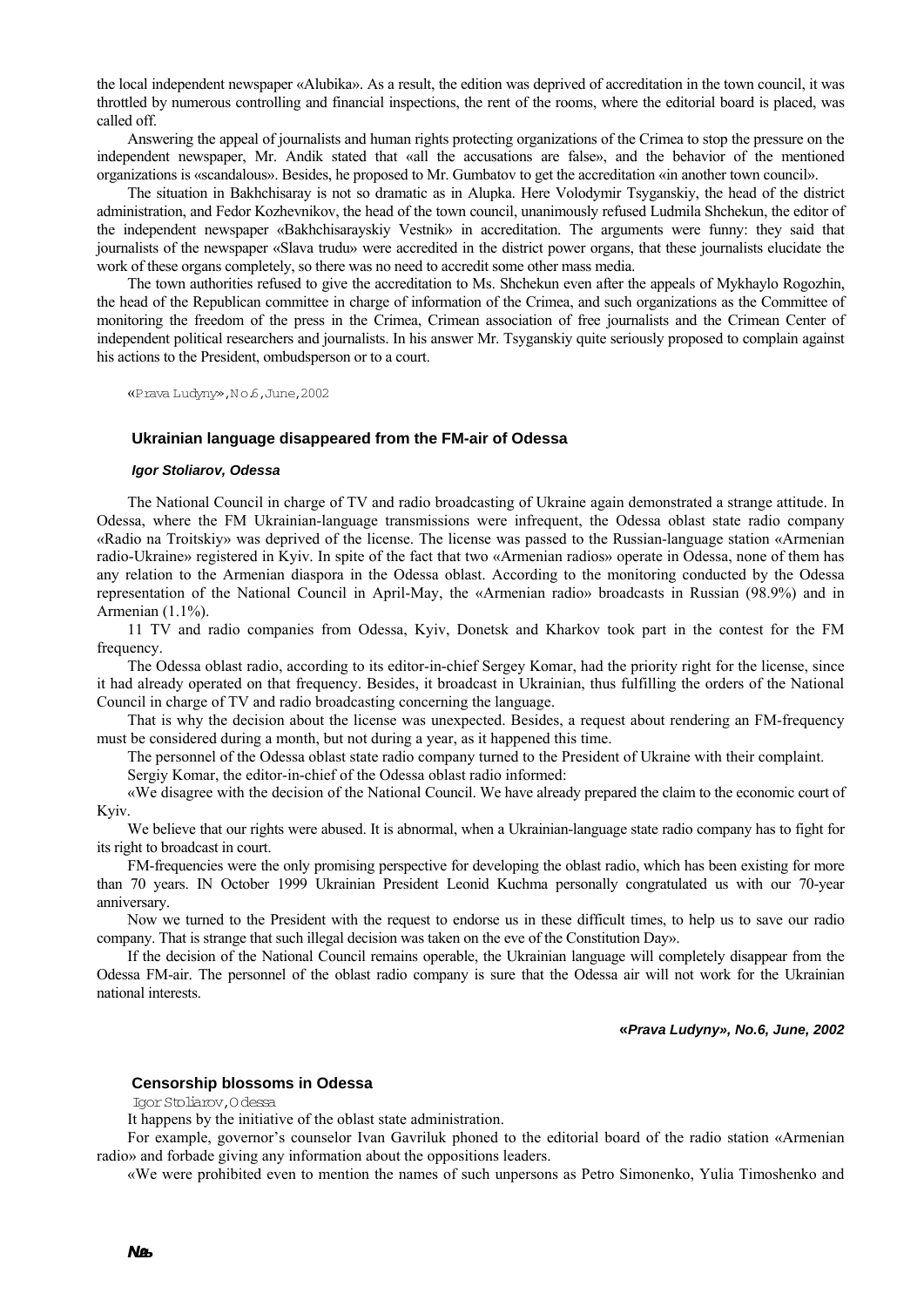Oleksandr Moroz and to speak about opposition actions». This was said to a correspondent of radio «Liberty» by a worker of «Armenian radio», who wanted to stay incognito.

«Armenian radio» is known with its democratic character not only in the air. Along with it, it publishes a very interesting Internet site.

That was «Armenian radio», which, unlike other radio stations, before the March election gave the floor to Eduard Gurvits, a candidate to the post of the Odessa mayor.

«Prava Ludyny»,N o.9,Septem ber,2002

#### **The collective of the UNIAN agency is pressed by the President's team**

In the beginning of September the change of founders occurred in the information agency UNIAN. According to the information given by Korrespondent.net, earlier the control package of shares of the agency, whose founders were the National Union of Journalists of Ukraine, Union of Lawyers of Ukraine, unions «Ukraina» and «Prosvita», belonged to «Privatbank». Yet, as Mykola Tomenko, the head of the Supreme Rada committee in charge of the freedom of speech and information, told during the round table «Political censorship in Ukraine», the control over the agency now passed to the structures close to Social-Democratic Party of Ukraine (united) (SDPU(u)). «Privatbank» administration passed the shares of the UNIAN agency to the top authorities of the SDPU $(u)$  in exchange for the priority in the purchase of the North ore mining and processing enterprise in Krivoy Rog. «The group of politicians decided to concentrate their efforts in the information sphere selling for this the state property», declared M. Tomenko calling this situation «unprecedented». The head of the Supreme Rada committee drew the attention of the head of the state to the disagreement of the operating laws with some President's decrees and resolutions of the Cabinet of Ministers concerning the activities in information sphere, as well as to the full control on the side the SDPU(u) and Viktor Medvedchuk, the head of President's administration, over the distributing of key positions in this sphere and the contents of informational and analytical materials in mass media.

On 1 October the UNIAN made public the appeal of the journalist collective about the internal situation in the agency. In particular, the appeal reads that the agency got under a strong pressure connected with the independent information activities, and that the collective relates this with the appointment a week ago of the new head of information service – executive manager of the UNIAN Vasyl Yurichko, who represents the interests of President's administration.

As Korrespondent.net informed, the collective of the UNIAN agency turned with the open letter to President of Ukraine Leonid Kuchma, Head of the Supreme Rada Volodymir Litvin, Head of the Parliament committee in charge of freedom of speech Mykola Tomenko, ombudsperson Nina Karpacheva, Head of the State committee in charge of information policy, TV and radio broadcasting Ivan Chizh, head of the directorate of information policy of the President's administration Sergey Vasylyev.

The collective of journalists pointed out that during the last week, after Vasyl Yurichko appeared in the agency and was appointed as the executive manager, they began to feel the display of political censorship. They believe that some instructions given by Yurishko concerning the materials, which had to be shown in the information line of the agency, were caused only by the political conjuncture.

For instance, on 1 October the material «People's deputies blackmail the independent press» appeared in the agency line with the personal signature of V. Yurichko. This material stated that MPs Petro Simonenko, Oleksandr Moroz and Yulia Timoshenko were allegedly pressing on the administration of the UNIAN to get the opportunity to conduct their press conference in the conference hall of the agency. In response to this article the «opposition trio» declared their intention to turn to court.

The journalists informed that the information about the intention of the deputies to turn to the court was published on the agency line with the title «The «opposition trio» may turn to court with the claim against the UNIAN administration». Yet, 30 minutes later the information was removed after the oral order of Vasyl Yurichko. This order was given to the editors in presence of the issuing team. Besides, the material «Opposition deputies believe that usurpation of mass media continues in Ukraine», which described the assessments of the above-mentioned situation by Yu. Timoshenko and O. Moroz, also was not published.

«During the last week the UNIAN journalists more than once got the instructions concerning the contents of the information issued on the agency line».

Moreover, V. Yurichko threatened the journalists by sacking in case of not fulfilling his orders about political accents in the materials of the agency.

«The policy carried out by Vasyl Yurichko violates our right for elucidating the events, which occur in Ukraine, as well as the right of our readers, the citizens of Ukraine, to obtain the information».

On 3 October the Internet site of the rebellious information agency UNIAN was closed. Instead of the homepage of the site one could see the message that the resource was temporary inaccessible «because of technical reasons» (in Russian). Later the Ukrainian translation of this message was added. Until this the site was the only place, where one could read about the evolution of the conflict between the journalists and the new administration of the agency.

About 11:40 a.m. it became possible to load the site, but the last news on this site were marked by 9:54 a.m.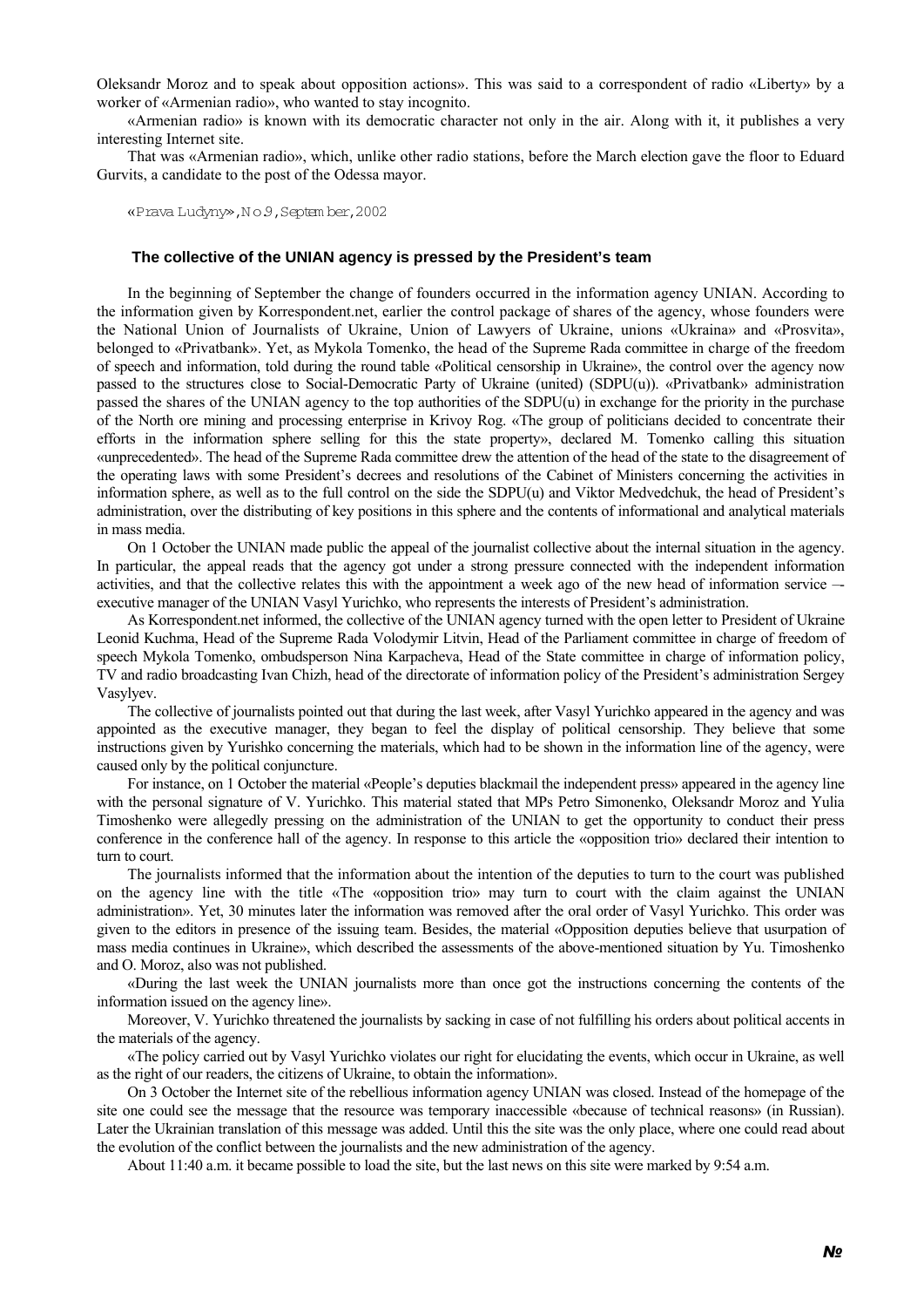At the same time the meeting of the shareholders of the UNIAN was hold in the agency.

As the Institute of mass information communicated, the participants of the meeting discussed the conflict between the journalist collective and their new administration represented by Vasyl Yurichko and Oleg Nalivayko. According to the information of one of the UNIAN journalists, during this meeting Yurichko told that he fired Albina Trubenkova from the post of the editor of the political department and said that he would have no objections against the dismissal of other journalists, who signed the protest letter.

V. Yurichko also informed that the agency site was not working because of his order, since the actions of the journalists, who supplemented the resource, were illegal.

After the meeting acting general manager of the UNIAN Vasyl Yurichko stated that the collective and the administration of the agency came to the agreement that the agency policy would not change and will consist of actual and unbiased elucidation of the activities and positions of all political forces.

Oleg Nalivayko promised to communicate the position of the journalists to the board of shareholders. The both parties of the conflict agreed to continue their dialog after the shareholders' meeting.

The National Union of journalists of Ukraine declared that it supports the appeal of the agency collective, MPs also joined the conflict. The party «Batkivshchina» did not miss the opportunity to meddle into the situation too. Fanning the fire of the conflict the party mentions Yurichko in plural generalizing the bureaucrat from journalism to the level of social phenomena. Other opposition mass media act in the same manner.

On 9 October the conference of Ukrainian journalists «Political censorship in Ukraine» was hold. More than 100 representatives of various mass media and public organizations took part in the conference. They stated that political censorship exists in Ukraine and decided to create the trade union of mass media workers. This is the first case, where not only the eternal question of intellectuals was raised: «What to do?», but it was also decided to create an acting public organization, which, first of all, would organize the strike committee. Although the majority of the journalists acknowledged that the idea of journalists' strike is an extreme method of the struggle, the strike committee will represent the interests of the trade union in all negotiations with the au with the authorities. In what follows we publish the Appeal of the participants of this conference.

> O ur inform ant «Prava Ludyny»,N o.10,O ctober,2002

### **The conflict between Chernivtsi journalists and the power**

Inna Sukhorukova, Kharkiv

The acute conflict between the regional mass media and the head of the Chernivtsi oblast administration reached the culmination. The representatives of the oblast and town mass media had no other way out, but to turn to the President of Ukraine, heads of force structures and ombudsperson Nina Karpacheva.

The journalists insist that the open pressure is exerted upon the journalists and editors of the oblast mass media, that, by the order of the oblast administration, the obedient mass media print the brutal and deceitful materials about those, who does not agree with the policy of governor. The journalists inform the central state power: «As early as in September 2002 editor of the newspaper «Chas» Petro Kobevko was attacked and beaten. The editor was the defendant in a trial held by the claim of governor Teofil Bauer. The attackers have not been found until now, and the public is not informed on the investigation progress.

The direct causes for turning to the President and other top state authorities were the statement of governor Bauer at the press conference on 6 December and the statement of Dmytro Myroniuk, the head of the PR-department of the Chernivtsi oblast administration. These statements contained the undisguised threats against the opposition mass media and journalists. It is a shame that there are such officials in our state organs, who permit themselves the pronouncements of the type: «… the newspapers that regard themselves as opposition, must be closed» (Mr. Myroniuk) or «For this they must be beaten on the head. First, those, who tell, and secondly those, who publish…» (Mr. Bauer). In such a way our country may quickly reach the level even not of Belarus, but of Iraq or former Serbia. Now, after the appeal to the top authorities, they will not be able to pretend that they know nothing about the gerrymanders of the Chernivtsi governor.

It is known that fish rots from the head. The power, which violates laws or allows its officers to do this, becomes illegitimate. At any moment such power may wait some illegal actions on the side of citizens, since namely the power was the first, who abused the social agreement, which is the Constitution.

The messages from the various regions of Ukraine make us to draw the conclusion that the strain in the society grows rapidly. It is strange that the power disregards this situation!

H owever, we hope that the President and other representatives of central power will react at the Chernivtsi journalists'appealwithoutdelay.The facts presented by the journalists underm ine the authority ofthe entire executive power. And if the power is interested in this authority, then the actions of such «keen» officials as Teofil Bauer must be punished quickly and adequately.

«Prava Ludyny»,N o.12,D ecem ber,2002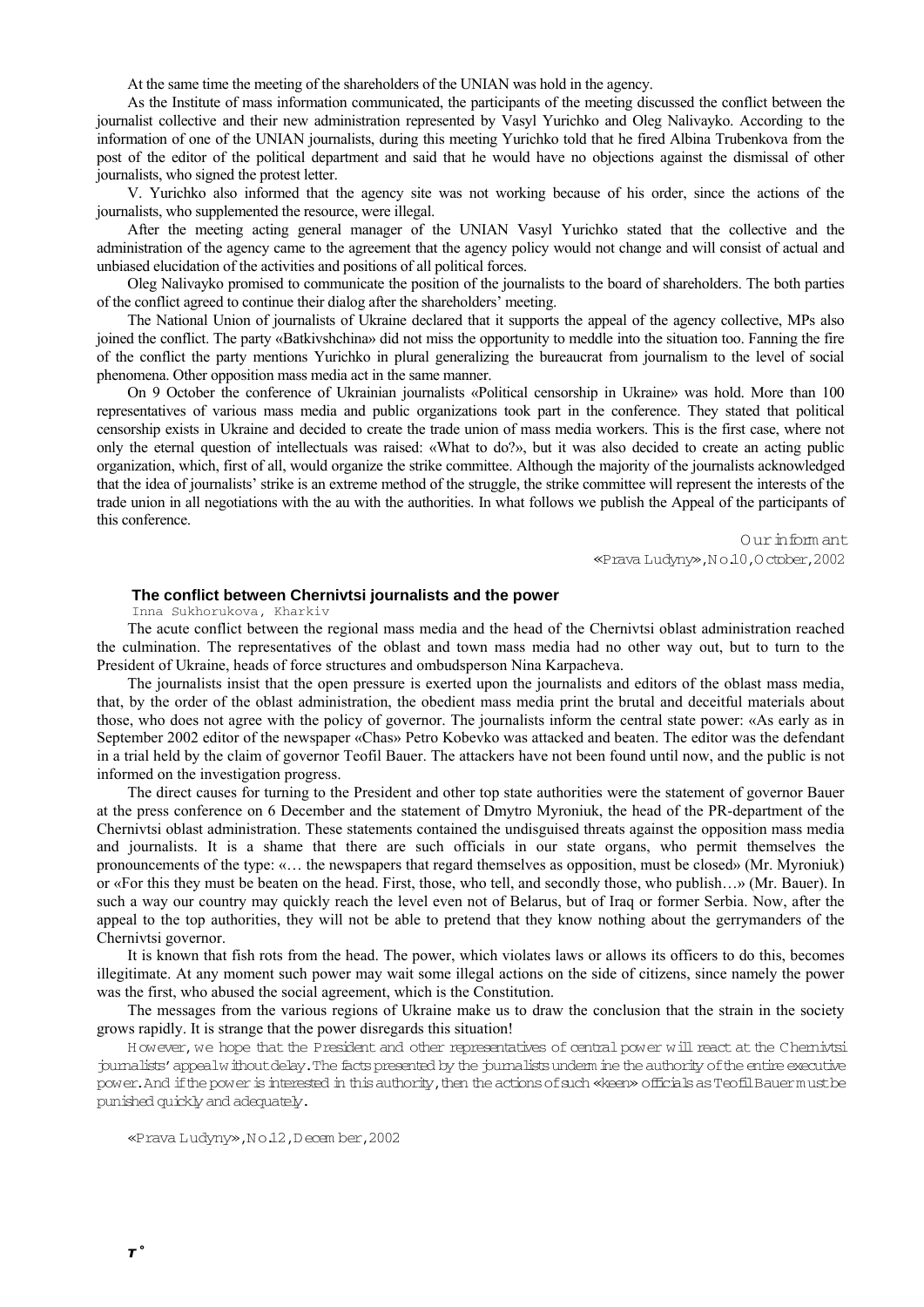# **A private TV company closed in Simferopol**

As Anatoliy Sivachenko, a representative of the National Council in the Crimea, informed that the closure of the TV channel 'ITB' is caused, first of all, by the program 'Grani' of 9 September, in which the topic of the 10<sup>th</sup> anniversary of the Ukrainian independence was discussed.

The National Council regarded as 'anti-state propaganda' and 'subversion of public morals' several remarks within the program, in particular, the speech of Volodymir Klichnikov, the head of the executive committee of the party 'Soyuz', and the plot with the blitz-poll of Simferopol inhabitants. Besides, according to Sivachenko, the company violated a number of license conditions, for one, it broadcasts only 25% of national tele-product instead of 50%, and the programs in Ukrainian make only 5% instead of 30%.

As it became known, the decision about the suspension of the license of the TV company was taken by the National Council as early as on 15 November, but the administration of the company was informed about this only on 25 December. So one may suspect that 'ITB' was plainly ousted from the air just before the election campaign.

In fact, the TV channel belongs to Lev Mirimskiy, a solid Crimean businessman and people's deputy, who is a member of the deputies' group 'Trudova Ukraina'. Answering journalists' question if the decision of the National Council is connected with the election campaign of Mirimskiy, head of 'ITB' Pavel Sukhoruchenkov said: 'All is possible'. At the same time he declared that the company 'would fight, defend its rights and would persecute the National Council in court', since the journalists of company think that the accusations of 'the anti-state propaganda' are absurd.

> Source:www.pravda.com .ua «*Prava Ludyny», No. 1, January, 2002*

# **Yulia Timoshenko blames the power for destroying 'Vecherni Visti'**

The party 'Batkivshchina', headed by Yulia Timoshenko, declared that it assesses the refusal of the publishing house 'Pressa Ukraina' to prolong the contract on printing newspapers 'Vecherni Visti' and 'Slovo Batkivshchiny' as 'the fulfillment of the political order of the criminal-oligarchic regime to destroy the opposition edition'.

The text of the declaration was passed today to ForUm. In its declaration 'Batkivshchina' appeals political parties to protest against the suppression of the freedom of speech and turns to international organizations with the request to consider the situation with the freedom of speech in Ukraine and to assess the anti-democratic activities of the power.

The party 'Batkivshchina' energetically protests against the attack at the freedom of speech started by the criminaloligarchic regime before the parliamentary election. The goal of this attack, they assert, is to deprive the opposition of the opportunity to communicate with the mass media and people, and to conceal the truth about falsifying the results of voting'.

# *Source: rus.for-ua.com/news/2001/12/26/195917.html*  **«***Prava Ludyny», No. 1, January, 2002*

# **A TV channel is under threat of closure in Zaporozhye**

Today one of the most popular and favorite TV channel of Zaporozhye «Hortitsa» is on the brink of closure. The reason is that the channel is said to work without license longer than for a year. Yet, the channel administration reckons that the channel became a prey of the local authorities. O. Mukhin, the manager of «Hortitsa», certainly regards the closure of the channel as «a blow on the freedom of expression». In his opinion, «the absence of the license is only a pretext to liquidate the channel, which did not kow-tow to the local powers».

The administration of the TV channel «Hortitsa» reckons that the channel is not guilty of having no license for broadcasting. The matter is that the previous license expired as early as in 2000, and to obtain the new one, they had to take part in the tender for the right to use this frequency. Yet, during all this time the National Council in charge of TV and radio broadcasting did not open the tender. «Hortitsa» more than once turned to the National Council and got answers that the channel is not guilty of the situation.

«Prava Ludyny»,N o.2,February,2002

#### **Militia pogrom in a Cherkassy printing-shop**

These events occurred neither in Chili, nor in Honduras, nor in any other banana republic. All described below happened in the country, which moves along the road paved with good intentions, allegedly to Europe. At the very moment when the President of this country declared in a voice of thunder: «Democracy is developing step by step in the country, it is evident», brave militiamen attacked a Cherkassy printing-shop and destroyed the run of the newspaper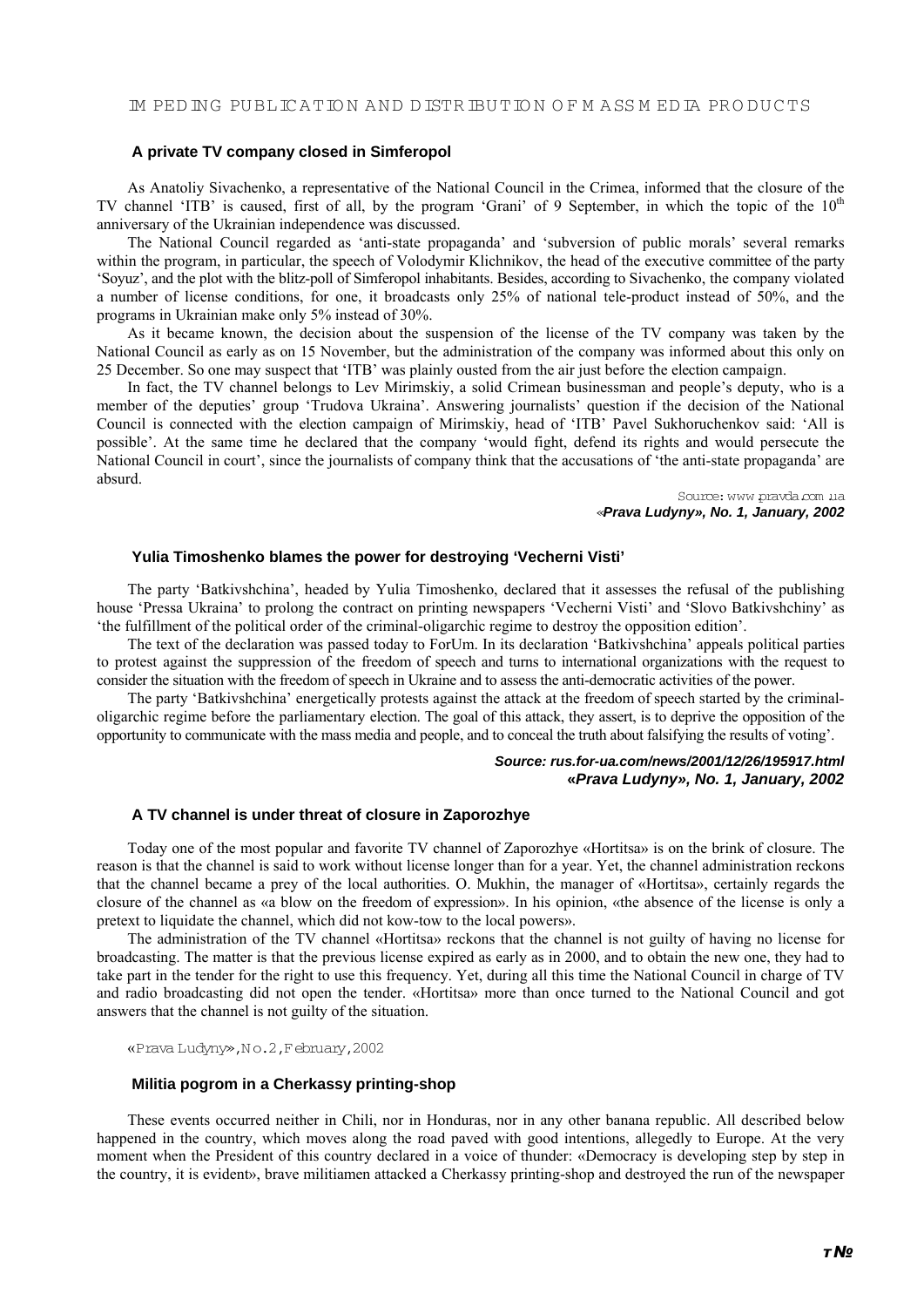«Svoboda» («Freedom»). That was a final touch, the apotheosis of the operation, if to use noble terms. The beginning of the operations was even more shocking. In general, all that happened in Cherkassy in several last days, can be described neither in the terms of law, not in the terms of the common sense. It happened just a week before the election.

On Saturday, about 11 p.m. a truck with the consecutive run of the newspaper «Freedom» moved from the Cherkassy printing shop «Respublika» to Kyiv. On a highway, near the village of Pischanoe of the Zolotonosha district the driver of the truck was blinded with the headlights of a car standing at the roadside. The militia blue flashlight shone on the car roof and a stranger in a luminescent vest of road police made a gesture with his button ordering the truck to stop. «I stopped and reached to the glove compartment for documents», told driver Vadim Yurchenko later: «At this moment somebody jerked the door open and pulled me out. Then they pushed me into a jeep that came up and ordered to be calm. The jeep turned and sped about 400 meters from the place of the boarding. Two men set in the jeep. In 40 minutes they got through the portable radio the command: «All clear. Throw him out».»

They threw Vadim Yurchenko to the ditch, and the jeep, according to his words, started toward Kyiv. «I went to my truck», the driver continued: «Having come to the bridge over the Supoy river, I petrified: packs of newspapers drifted downstream. The truck was standing near the waterfront. The ignition was on. I pulled the keys from the ignition lock, and the inner voice prompted me: stop, you must not drive».

In the morning a peg hammered into ground was found near the truck. This trick is widely used by special troops for mining vehicles. An explosive (e. g., grenade) is attached to the chassis, and the pin is fastened with a length of wire to the peg. It is easy to guess what would happen, if the truck started. And the version will be convincing: the truck exploded near the river and the newspaper fell into the water.

Thank God, this did not happen. The driver hitchhiked to the Zolotonosha road police post and told them about the event. It was half past four in the small hours of the morning… by the arrival of the Zolotonosha militia the truck was mine-freed. The newspapers «Freedom» were drifting downstream.

At this very time the unprecedented operation was developing in Cherkassy. On Sunday morning the prosecutor's office of the Sosnovskiy district of Cherkassy started the blitzkrieg criminal case. You are mistaking, if you think that it concerned the attack at Vadim Yurchenko and the destruction of the run of «Freedom». The case was titled as follows: «On the fact of misuse of power by the administration of the printing shop «Respublika» connected with distributing the confidential information about a state official without the consent of the latter». Do not you want to know, who was this official? His face decorated almost every page of this issue of «Freedom», his surname – Potebenko. The General Prosecutor. Several pages was separated for the deputies' request written by G. Omelchenko and A. Ermak, where they describe in details the mechanism of taking bribes by General Prosecutor Potebenko from Aleksandr Volkov. One more page contains the list of Mr. Volkov's accounts in foreign banks, names of the firms and organizations, through which he laundered his millions. The page also contained the meticulous analysis why Mr. Potebenko refused to obey the decisions of foreign courts about starting criminal case against the oligarch and how the latter shared the money with the General Prosecutor.

«For dessert» (on the last page) the newspaper wrote about the «apartment jugglers» – Mr. Potebenko and his colleagues-prosecutors. It is obvious that such information about the «honest prosecutor» and communist had to be destroyed it any price.

Fortunately, the operation of exploding the truck failed. Several hours later Oleg Liashko, the editor-in-chief of «Freedom», arrived in Cherkassy. Together with Stanislav Zhurilo, the manager of the printing shop «Respublika», he decided to print again 107 thousand copies of the destroyed issue. Yet, the opponents did not sleep. By the moment of the start of printing the building of the printing shop was besieged by militiamen. By the demand of the prosecutor's office judge Dmitrenko (on Sunday!) issued the warrant for searching the printing shop. On which grounds? On the ground of the newly opened case on «spreading confidential information about a state official without the consent of the latter»! Reasonable people were, mildly speaking, shocked. Is it right is journalists must ask a consent of Potebenko to print even not a author's material about him, but an official documents – a request from MPs? And about which «spreading» may one speak if the newspaper spread drifting downstream, and not a single copy was read by public? And the conclusion is: even before the newspaper was thrown into the river, the prosecutor's office already had some copies. Who except robbers could pass the newspapers to the prosecutor's office? This is an open secret. It is obvious that the attack at the driver and all the consequent events are links of the same chain.

2 p.m., Sunday. Stanislav Zhurilo, the manager of the printing shop «Respublika», editor-in-chief of the oblast newspaper «Vechirni Cherkassy» and the head of the oblast headquarters if the political bloc «Our Ukraine», comments these events: «Some people from the prosecutor's office came to us and told that judge Dmitrenko considered the materials of the criminal case (?!) and took the decision to search the printing shop. We just print newspapers regardless of the content. I, as a newspaper editor, always fought with censorship and I will never allow myself to censor others. As to the accusation that we spread the information damaging honor and dignity of citizens, it, firstly, must be proven by a court, and, secondly, no information was distributed yet. Then what are the reasons to open a criminal case? Besides, the new Criminal Code does not contain such article at all. We are shocked by these arbitrary actions!»

Oleg Liashko, the editor-in-chief of the newspaper «Freedom», came to the Cherkassy printing shop hoping to print again the new run of the newspaper. When, some time later, the shop was crowded by prosecutor officers and militiamen headed by Yu. Oleynik, the editor was infuriated. «We published in our newspaper the MPs' request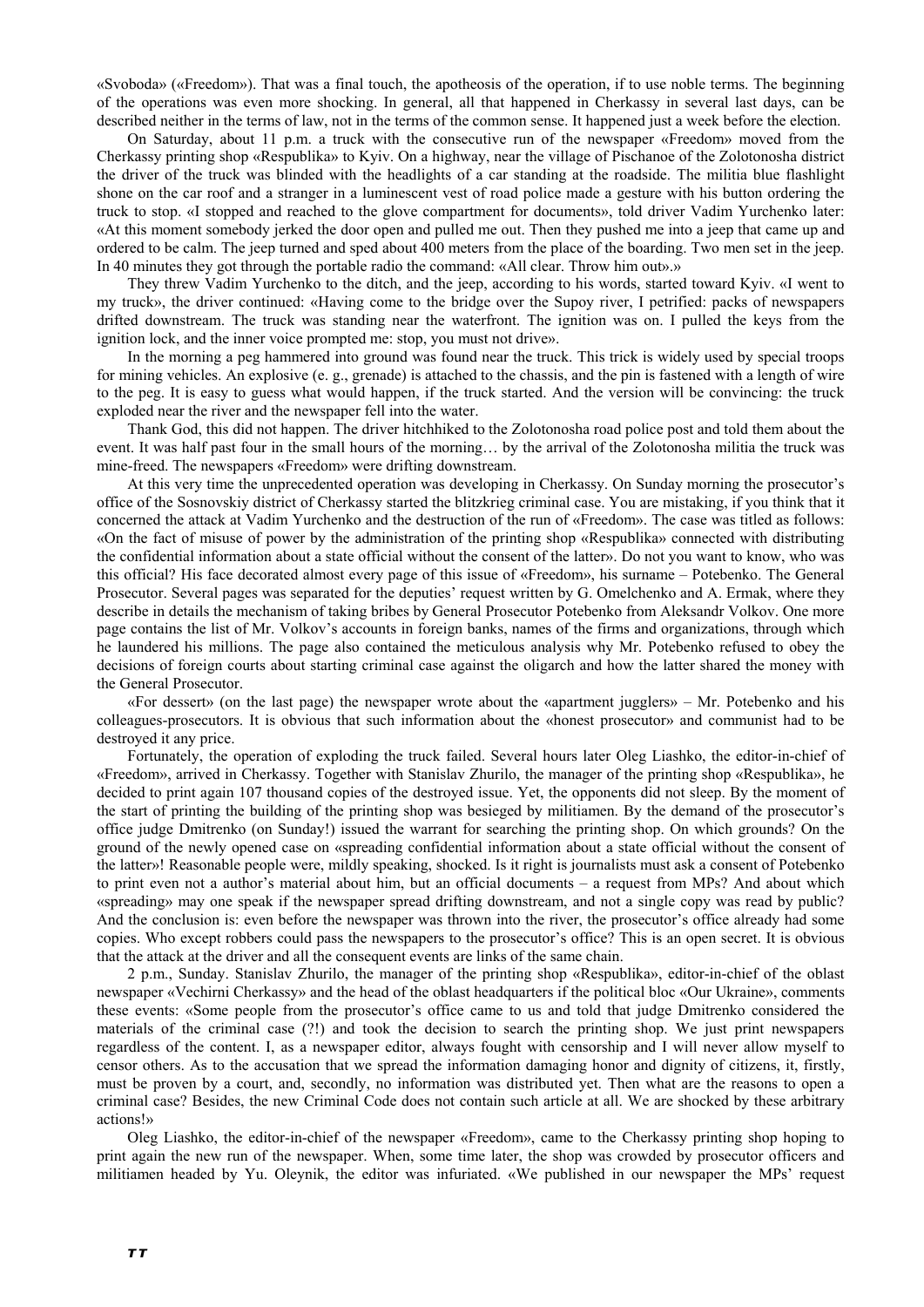reading that Potebenko, in their opinion, took a bribe from Volkov, the former assistant of the President of Ukraine. This is an official MPs' request. According to laws, nobody must be brought to responsibility for publishing documents of state organs and officials. In this case, MPs, the authors of the request, are the officials of the superior organ of state power of Ukraine – the Supreme Rada. The deputies somehow got the documents connected with the bankruptcy of the bank «Ukraine». Volkov then headed the fund «Social protection», his account was in the bank «Ukraine». The provisional commission of the Supreme Rada found two very interesting payment orders. With these orders Volkov and his fund transferred to the General Prosecutor's office 600 thousand UAH. It happened exactly at the time when the General Prosecutor's office received the commission of the prosecutor's office of Belgium to start the investigation concerning Volkov. In Brussels they arrested more than 40 million USD on Volkov's accounts and distrained upon his property. Instead of fulfillment of the commission of the Belgian prosecutor's office, Potebenko took money from Volkov. I, as a lawyer and a newspaper editor, can assess this only as a bribe. As to the today's events – the document presented by Kucherenko, the prosecutor of the Sosnovskiy district of Cherkassy (he came to the printing shop personally. – Author's nope), about confiscating the run of the newspaper is absolutely illegal. I am sure that it was an order of Potebenko. If, at the start I believed that all was dine by gangsters in militia uniform, now I am sure that all the events are links of the same chain. We will not obey the illegal decision. There is an article in our Constitution, which envisages the responsibility no only for issuing, but also for obeying illegal orders. I will defend the Constitution as long as I could…»

But the forces of the editor and the not numerous personnel of the printing shop were obviously insufficient to prevent the real assault of the shop building by about a hundred of militiamen and prosecutor officers. It happened on Sunday evening. Beforehand, at daylight, militia cars appeared near the building. Militiamen sitting inside openly watched everybody coming to and going from the printing shop. S. Zhurilo even had his photo taken near one of these besiegers. At a few minutes after six something improbable started. Perhaps all forces of militia, special troop «Berkut» and… road police were gathered near the printing shop building. Yuri Oleynik, the deputy head of militia directorate of the Cherkassy oblast, commented the situation as follows: «the goal of the militia was to protect the public order during the search conducted by the prosecutor officers in the printing shop». A nice formulation! Not less than ten militia cars blocked the entrance to the printing shop. After this about a score militiamen rushed to the building through the entrance checkpoint. Any resistance was futile, and Oleg Liashko, who is at the same time a candidate to the Supreme Rada in the Pecherskiy electoral district of Kyiv, tried to burst through the encirclement. The prosecutor officers declared that they had the order to detain Liashko, although they had not the slightest grounds for this. After a lasting exchange of harsh words, they let Liashko go. The officers headed by prosecutor Kucherenko began the through search of the printing shop. All the already printed run of «Freedom», as well as the printing plates, were confiscated and loaded to the cars without license numbers. The question about the place of destination of the confiscated property the answer followed that the load would be allegedly taken to a militia precinct, this was written in the confiscation protocol. Yet, in the actual fact, the newspaper run was unloaded in the oblast prosecutor's office.

Journalists of the edition «Antenna», who were present at that time in the printing shop, phoned to Cherkassy mayor Vladimir Oleynik. The mayor came up to the place of the assault, when the militiamen loaded the last truck with the confiscated newspapers. V. Oleynik said that what was happening was an outrageous abuse of morals and laws, but he was unable to stop the robbery.

On Monday morning all the commanding officers of militia and prosecution gathered in the office of governor Lukyanets. Several hours after the sitting the prosecutor's office made a search in the editorial board of the newspaper «Vechirni Cherkassy». That time again militiamen got a search warrant as if by magic.

The building of the printing shop is still surrounded by militia. Several civil cars packed with militiamen stand near the entrance. From a trustworthy source we got the information that, according to the order received, militia and prosecutor's office would do their best to prevent printing any newspaper writing about the «militia pogrom». Since this printing shop is the only one in Cherkassy, the strategic task of militia is rather simple.

> *Olga Shvets, Valeriy Vorotnik ANTENNA.COM.UA, 26 March 2002 «Prava Ludyny», No.3, March, 2002*

# **How they «liberated» people from politics in Poltava**

Ludm ila Kucherenko,Poltava

The war between the two world ideological systems, with the obligatory jamming of «enemy» foreign radio stations, seemed to come to the end. It appeared that it is not so. Ukraine, which only began to look like a democratic society, seems to return abruptly to the regime, when the independent press, rights and freedoms of citizens are trampled and ignored. Sometimes it looks abominable.

The transmissions of the radio station «Free Europe»/radio «Liberty» on the frequency of radio station «Dovira» are very popular among Poltava listeners. Nonetheless, from time to time I receive the complaint that instead of three hours in the evening on weekdays (from 20:00 to 23:00) the topical broadcasts of radio «Liberty» are transmitted during only one or one hour and a half or they are just skipped. Instead they transmit songs, unfortunately not in Ukrainian, or some features, which the announcers of «Dovira» stubbornly present in the Russian language with the Moscow accent.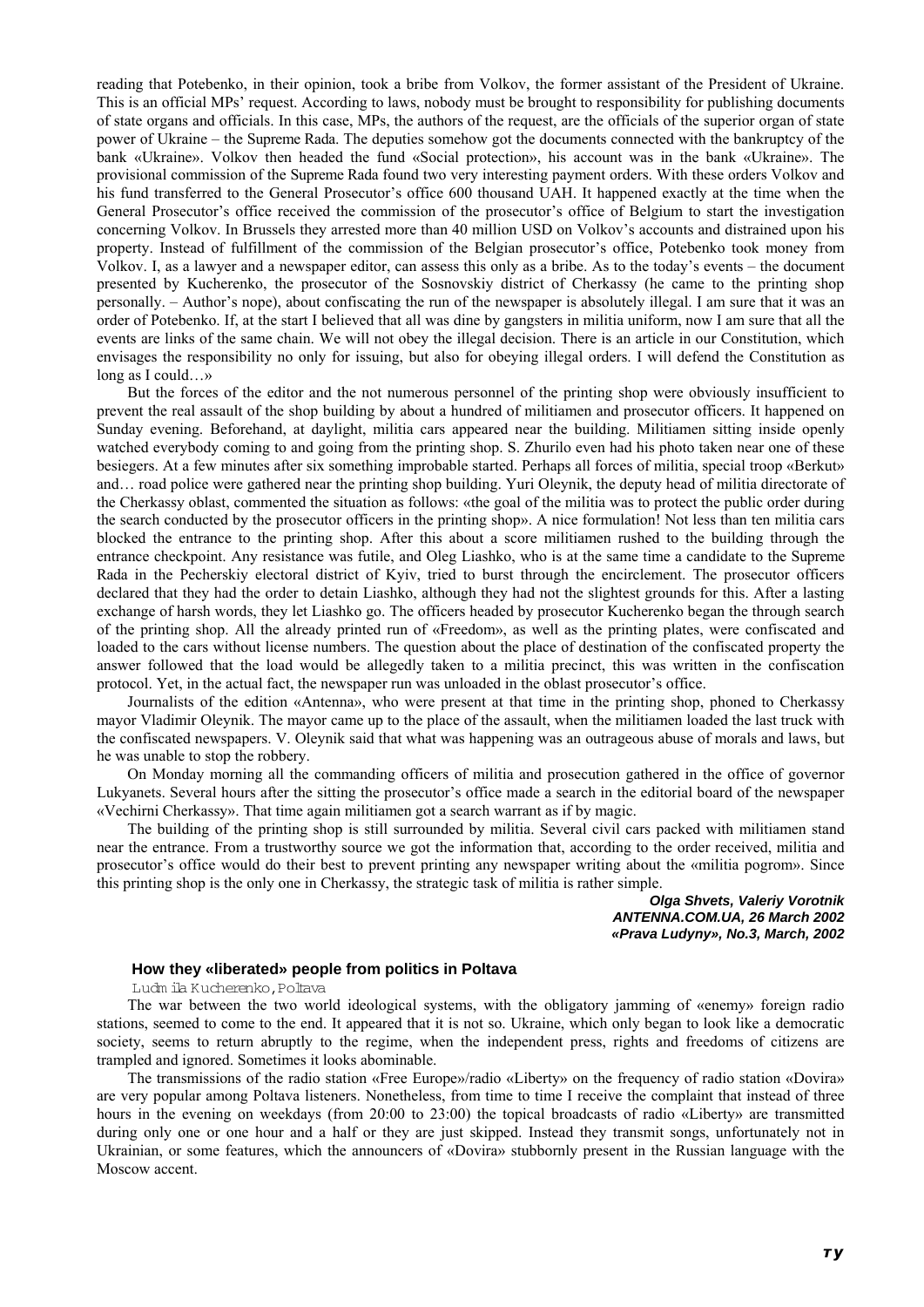This sort of jamming is quite economical, since it does not need expensive jamming stations. An operator just pushes a button and radio «Liberty» vanishes from the air. More than once I heard how, as soon as a presenter in the Kyivan studio of radio «Liberty» announced a topic of a Poltava correspondent, the sound was interrupted immediately.

Such selective, if one can say so, transmission of radio «Liberty» in Poltava started last year. From time to time, when the number of listeners' complaint became too large, I phoned to Irina Ivanova, the head of the Poltava regional representation of radio «Dovira», and listened to her not quite convincing explanations. Such negotiations assisted, but not for long.

This summer the Poltava dwellers again began to complain in mass not only for the reduction of the evening transmissions of radio «Liberty» by 1.5 – 2 hours, but its complete disappearance on some days. Again I had to communicate with I. Ivanova. She explained the reduced broadcasts of radio «Liberty» by technical problems: «Dovira» was passing to the reception of signal from another satellite. Yet, the complaints concerned not several recent days, but many months. The response of Ms. Ivanova was the following:

«In summer we plan to broadcast radio «Liberty» for one hour two times a week. All changes of the schedule I discuss with proper persons. If I reduce the time given to radio «Liberty», I agree it with the main office in Kyiv. And in general I reduce this time in summer, since I believe that people must rest from politics during their vacations».

Sergiy Say-Bodnary, the general manager of radio «Dovira», whom I phoned to learn the truth, told that it is absurd to speak about the reduction of broadcasting of radio «Liberty» depending on the season.

Then a question arises: whose orders to jam radio «Liberty» in Poltava Ms. Ivanova obeys, if she does not get any such orders from her immediate superiors. And who are these enigmatic «proper people», whom she does not dare to disobey, preferring to deceive the general manager of radio «Dovira»?

«Prava Ludyny»,N o.9,Septem ber,2002

# **The authorities continue to persecute the only Crimean Ukrainian-language newspaper**

Volodymir Pritula, Simferopol

The bureaucrats of all levels continue to harass the collective and readers of the newspaper «Krymska svitlytsia», the only Ukrainian-language newspaper in the autonomous republic. For the umpteenth time the officials try to throw away from the office the editorial board of the newspaper.

Only three months ago the collective of «Krymska svitlytsia» celebrated their removal to the new office: by order of President Leonid Kuchma they got several rooms in the Simferopol base «Artek». At their own expense the newspaper staff managed to make some repair, the Media-fund at the USA Embassy in Ukraine helped them to purchase several telephone numbers and to organize their site in the Internet. Now the site of «Krymska svitlytsia» is the best and most popular web-site in the Crimea.

For the first time after 10 years of the existence, owing to the efforts of journalists, authorities, Ukrainian and foreign public, the newspaper «Krymska svitlytsia» got the normal conditions for work. This affected both the quality of the newspaper and the number of the subscribers: the both indices essentially increased. Viktor Kachula, the editorin-chief of «Krymska svitlytsia», says that the journalists are surprised by the position of the presidential administration managing the base «Artek». Half a year ago the Ukrainian President ordered to the central and Crimean authorities to create the proper conditions for the work of the newspaper «Krymska svitlytsia» – the newspaper that cannot be called either pro-power or opposition, the high-quality and objective newspaper. So, the today's situation is caused either by the stupidity of bureaucrats or by the revenge for the honest position of the newspaper. Journalists of the only Crimean Ukrainian-language newspaper sending letters to top state authorities again and again asking for protection and help. They still believe that the power in Ukraine is Ukrainian at least for a bit.

> 10 D ecem ber «Prava Ludyny»,N o.12,D ecem ber,2002

#### COURT PROCESSES, WHERE JOURNALISTS MASS MED IA WERE PLAINTIFFS

#### **Bukovina journalists vs. the oblast information directorate**

The editors-in-chief of four leading Bukovina newspapers 'Chas', 'Molodiy Bukovinets', 'Doba' and 'Chernovtsy' are going to hand a claim against the oblast directorate in charge of the press and information of the Chernovtsy oblast administration and against its head Ivan Vergun for libel and offence of business reputation of the mentioned editions.

Recently the editors of the leading Bukovina mass media, the total run of which is up to 100 thousand copies, turned to the Ukrainian President, the General Prosecutor's office, the State Committee of information and the committee of the Supreme Rada in charge of the freedom of speech and information. The editors made public some documents, which testify of the direct meddling of the oblast executive power to the subscription campaign in Bukovina.

In response to this appeal I. Vergun publicly blamed (on the pages of the newspaper 'Bukovina') the editions 'Chas',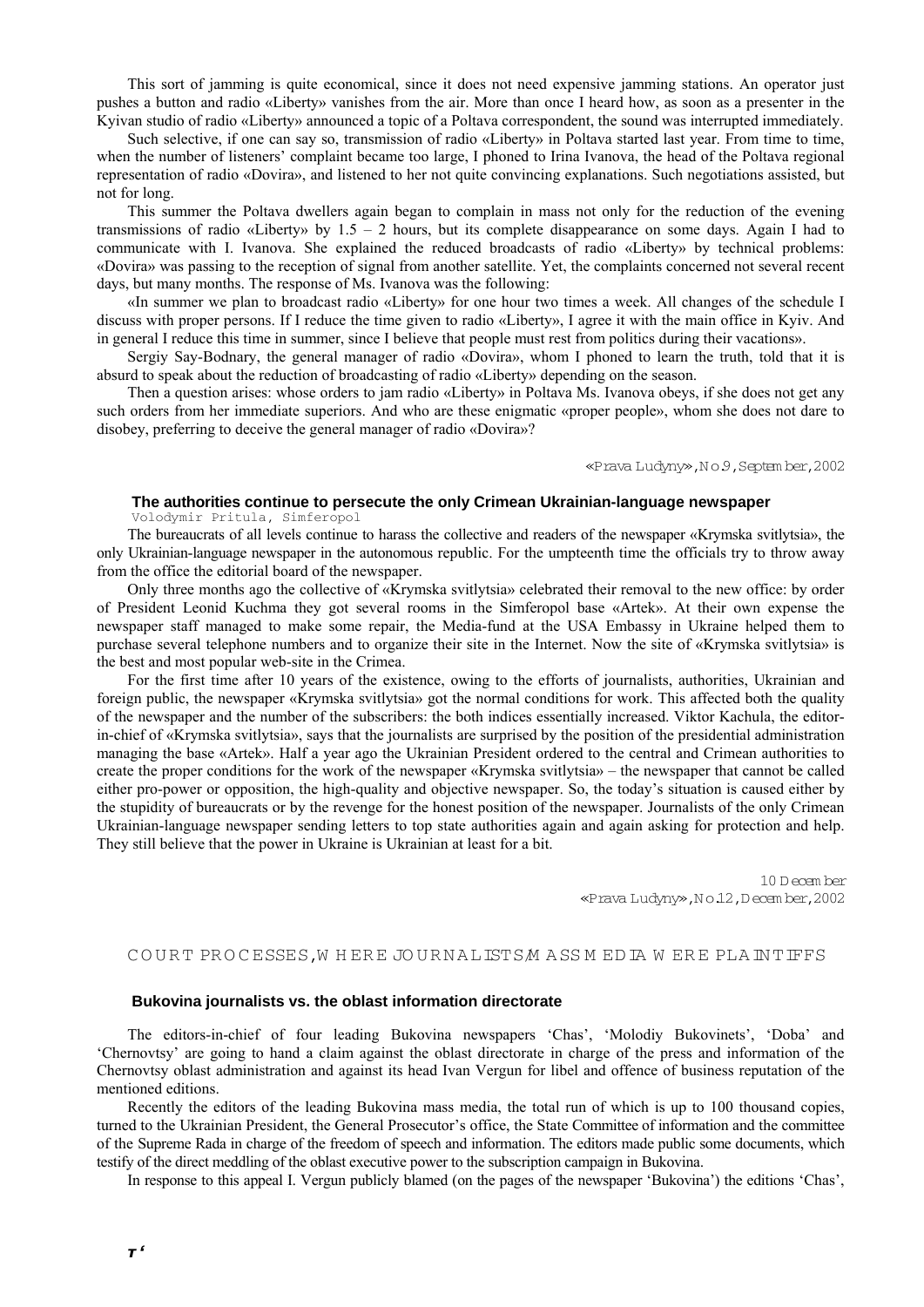'Molodiy Bukovinets', 'Doba' and 'Chernovtsy' for libel, misinformation of the population, prdered materials and destabilizing the public and political situation in the oblast.

As UNIAN informed, referring to Petr Kobelko, the editor-in-chief of 'Chas', the heads of the involved newspapers sent to Vergun the demand to give the needed explanations and to publish the refutation of the information distributed by his directorate. According to Kobelko, after the 10-day expectation of the response the editors intend to turn to court against the directorate and to demand money compensation for the moral damage.

> *Source: mignews.com.ua/scandal/ukraine/bukov\_1227.html*  **«***Prava Ludyny», No. 1, January, 2002*

#### «**Nikopolskie Izvestiya» won in court the right to be printed during the election**

We want to remind our readers that the printing house, whose founder is the Dnepropetrovsk oblast council, refused to print the newspaper «Nikopolskie Izvestiya» from 1 January to 1 May 2002. The printing house explained its refusal by the need to conduct the thorough repairs. On 25 December judge Natalya Troyan approved the decision: to suspend the order of the manager of the printing shop about the refusal to print the newspaper.

Konstantin Liashchenko, the manager of the enterprise «Kanal-5» – the media holding, which publishes «Nikopolskie Izvestiya», informed the Institute of Mass Information that the interests of the publishing house were represented in court by the Dnepropetrovsk Association of advocates. The advocates came to the court session from the distance of 120 kilometers in the car owned by the oblast council (car number 3024 ДНА). «This is a very eloquent fact», said Mr. Liashchenko.

The newspaper «Nikopolskie Izvestiya» has the largest run in the town – about 12 thousand copies. It, as well as another branch of the media holding – the TV channel «Kanal-5», often published interviews with the opposition political figures. «Kanal-5» now has legal proceeding with the National Council in charge of TV and radio broadcasting about obtaining the license for broadcasting.

> *The Institute of Mass Information www.imi.com.ua*

«Prava Ludyny»,N o.2,February,2002

# **For the first time in the Crimea a journalist won the trial against town authorities**

Ragim Gumbatov, the editor of the newspaper «Alubika», won the trial against the mayor of Alupka, a small Crimean town. The journalist's claim concerned his constitutional right for information. The court obliged Alupka mayor Valeriy Andik to accredit the journalist to the town council and to render the journalist all information he needed for his work. In spite of everything, the mayor does not hurry to fulfil the court verdict: Gumbatov is still not admitted to the town council, – the Institute of mass information informs. The conflict between the town authorities and the newspaper «Alubika» lasts already for more than two years. Ragim Gumbatov reckons that the conflict was provoked by the critical materials about the town officials published by the newspaper. It was «Alubika» that told its readers the story how a bus presented to the town was privatized by an individual. The newspaper published the staff list of the town executive committee, which was widened twice for unknown reasons. Yet, the most sensational were the articles about the squander of the precious land of the South Crimea under the condition of the permanent budget deficit. After this, the editor told, many problems fell on the newspaper.

Last year the conflict became apparent, when Valeriy Andik, then a deputy head of the town council, drove Gumbatov away from the sitting of the land commission, attacked the journalist, snatched the dictaphone from his hands and threw it to the wastepaper basket saying: «You elucidate our work lousy in your foul newspaper!» The town power regards Gumbatov's criticism as ungrounded.

In order to protect themselves from the «unjust» criticism the town authorities hastily introduced the accreditation. Ragim Gumbatov was the only journalist, who was refused in the accreditation under the pretext that he had allegedly handed the wrong documents. Gumbatov turned to court.

In spite of the taken court decision, Gumbatov says that his victory was somewhat illusive, since he did not obtain the accreditation all the same. And the town authorities still ignore his informational request.

> 27 D ecem ber 2002 LIG A O N LIN E «Prava Ludyny»,N o.12,D ecem ber,2002

# CA SES WHERE JOURNALISTS AND MASS MEDIA ARE ACCUSED

C IV IL C A SES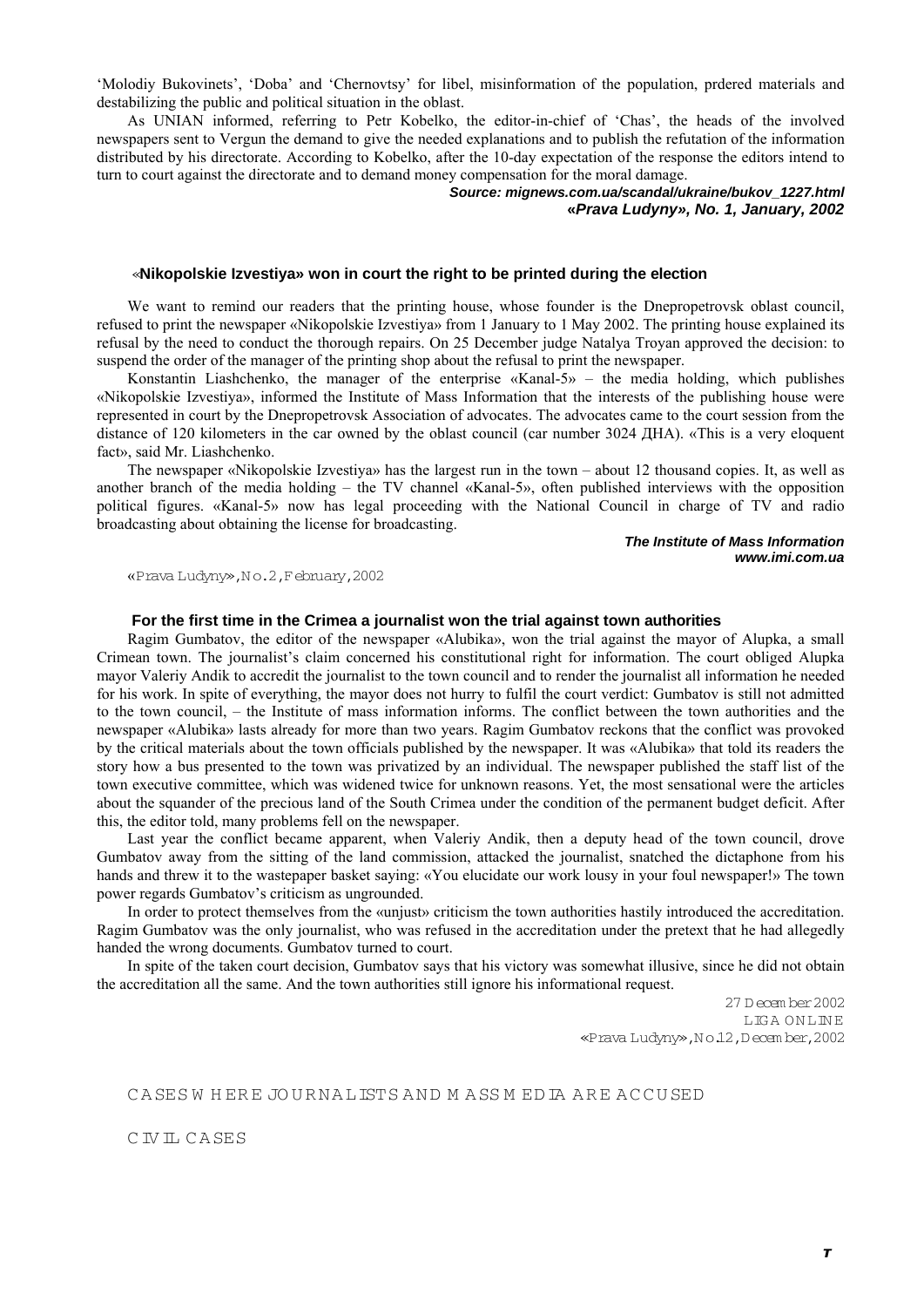# **A Supreme Rada committee decided to clamp down on a TV showman**

Igor Ostash, the head of the Supreme Rada Committee in charge of foreign affairs, promised to send a letter to the profile committee of the Russian Duma concerning the statements of Mykhail Leontyev, a Russian journalist and a showman of the «ORT» TV feature «Odnako» («Yet»), who refused to obey the decision of the Shevchenkivski district court of Kyiv on the protection of honor and dignity of Katerina Chumachenko, the wife of former Ukrainian Prime-Minister Viktor Yushchenko. I. Ostash intends to request the head of the Duma committee to take measures to stop insinuations, which seriously harm Russian-Ukrainian relations». As I. Ostash believes, M Leontyev refused to fulfil the court decision «in an extremely brutal form using cynical and offensive expressions». I. Ostash is sure that, in fact, it was an extreme demonstration of Ukrainian phobia. Leontyev, in particular, said that «such a state as Ukraine does not and cannot exist» and that «Ukraine needs to be protected by a stronger and more cultured state». Mr. Ostash believes that such statements of a journalist, who works on «ORT» channel, which actually is a mouthpiece of the Russian power, must be «sternly punished both by the Ukrainian and Russian politicians». He also pointed out that the insinuations of Leontyev were a queer «introduction» to the Year of Ukraine declared by Russia (2002). He believes that it is «an affair of honor of Russian politicians» to do their best for the fulfillment of the court decision, according to the Convention on legal aid in civil, family and criminal affairs within the CIS signed in 1993, and for the proper political assessment of the Russian journalist's words. Ostash also hopes that the Ministry of Foreign Affairs will issue the proper note in this connection.

> *UNIAN «Prava Ludyny», No. 2, February, 2002*

# **National TV company shall pay Moroz a big libel fine**

On 4 February the Shevchenkivsky district court of Kyiv took the decision, in which the court established that the National TV company presented false information about Oleksandr Moroz, the leader of the Socialist Party of Ukraine, in six issues of the feature «Aktsent» in June 2000. The court ruled to fine the TV company for 50 thousand UAH and hand the money to O. Moroz.

> *UNIAN «Prava Ludyny», No. 2, February, 2002*

«R akurs plus» w as arrested

O leksiy Svetikov,Severodonetsk

According to the information given to us by Mykola Severyn, the editor of the independent newspaper «Rakurs plus», a district court of Lugansk approved of the arrest of ten future issues of the newspaper in order to respond to the claim.

The claim was handed by Volodymir Medianik, a deputy of the Lugansk town council, in the connection with publishing the material «What do «The political kitchen» nourish us with?» in the newspaper issue of 11 September. The claimant demanded the compensation of the moral damage in the size of 100 thousand UAH. The court claims against the newspaper edited by Severyn are conventional. The unusual side is that the deputy desired to secure his claim by way of the arrest of the future issues of the newspaper. And the court approved this, in fact suspending the publication of the newspaper without the corresponding court decision.

The newspaper is published almost in 10 thousand copies, is partly distributed by subscription.

The Lugansk oblast organization of the Voters' Committee of Ukraine appeals to human rights protecting organizations to render the newspaper their immediate aid. The telephone of the editorial board: (0642) 531 155.

«Prava Ludyny»,N o.9,Septem ber,2002

# **Lugansk journalists ask the Supreme Rada to save them from the unfair claims**  *Galina Sinarevska*

Lugansk journalists turned to MPs with the proposition to introduce changes into the laws regulating the informational activities. The cause for this appeal was the closure of the newspaper «Rakurs-plus».

After the newspaper published the material describing how Volodymir Medianik, a deputy of the local council, refused to render aid to the teachers of town school No. 5, the deputy felt himself insulted and turned to the court with the claim about protecting his honor, dignity, business reputation and demanded the compensation of the moral damage equal to 100 thousand UAH.

As Mykola Severin, the editor of the newspaper «Rakurs-plus» informed, the Leninskiy district court of Lugansk arrested the property of the editorial board and ten future issues of the newspaper even before the beginning of the consideration of the case.

The next morning the court officers came to the newspaper office to arrest the property. They did not manage to do this only owing to the newspaper staff, although the officers blamed them for impeding the fulfillment of a court resolution.

Severin added that he did not agree with the court resolution and would protest against it. In spite of this, the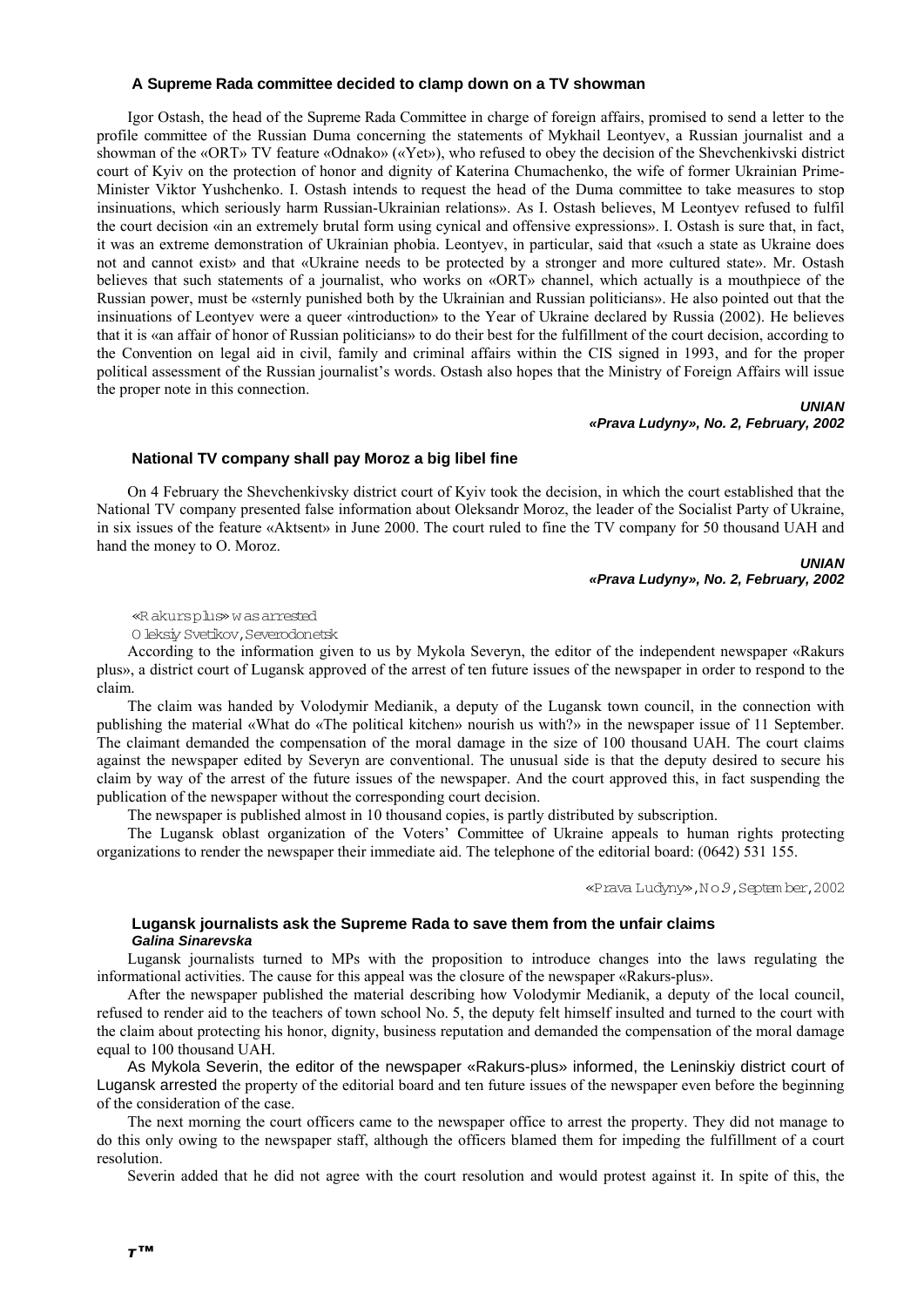publishing of the newspaper will be actually blocked until the end of the year.

### CRM NAL CASES

# **'This system, in the framework of the operating laws, enables officials to misuse their power'**

#### *Volodymir Pritula, Simferopol*

On 10 January the Zaliznichny district court of Simferopol approved the decision about conditional pre-term release of Sergey Potamanov, the former editor of the radio company 'Feniks' situated in the Leninskiy district of the Crimea. The Crimean journalist was released only next night, when all, who came to meet him – relatives, friends and colleagues – dispersed. S. Potamanov was condemned to 5 years of incarceration in December 2000 and spent 18 months behind the bars. He declared that he would fight for the complete court acquittal. The journalist had been accused of crimes according to 4 articles of the Criminal Code of Ukraine, including spiteful hooliganism and storage of firearms and ammunition. Potamanov himself considers that his case was falsified by the initiative of the local authorities, whom he acutely criticized in his articles. According to him, the court disregarded the numerous proofs of his innocence, as well as the mitigating circumstance that he has five minor children. After public protests the prosecutor's office of the Crimea suspended this decision and the Supreme Court of the Crimea diminished the prison term down to three months.

Now the appeal of Sergey Potamanov is being considered in the appellation court and the European Court of human rights. The journalist told that he would do his best not only for his rehabilitation, but also to achieve some changes in the Ukrainian penitentiary system, which does not satisfy the norms of a civilized democratic country. 'I see two actual problems. The first is to cancel the verdict because of the procedural violations made in the court. The second problem is to start active fighting against violations in the work of the existing penitentiary system, since my consciousness and journalist's dignity will not permit me to stand aside', Sergey Potamanov said.

According to his words, the state of the Ukrainian penitentiary system is abhorring: 'This system, in the framework of the operating laws, enables officials to misuse their power. Being at large I never could fancy that such situation can exist, and if someone told me about this, I would not believe. But after I experienced all this on my own skin, I can prove that. I want to do my best to change the entire system – both as a journalist and as a human rights protector. I intend to do this until I succeed'.

> *Radio 'Liberty' «Prava Ludyny», No. 1, January, 2002*

#### **Antonik's case may be falsified**

The journalists, who investigated and described in the press the case of Ruslan Antonik, the manager-editor of the People's TV company of Ukraine, assert that this criminal case was falsified. Antonik is accused of murdering businessman P. Tychynsky.

As a UNIAN correspondent informs, during the press conference held in the National union of Ukrainian journalists, journalist Natalya Okolitenko told about a number of facts that, in her opinion, directly testify about Antonik's innocence.

First, she told, the time of the murder, which, as experts determined, occurred two hours before the body was found, does not coincide with the time, when R. Antonik came to the Maryinsky park. In particular, the body was found about 20:00, and Antonik, as it is shown by a check exhibited in court, at 19:30 ordered coffee, 50 grams of vodka and mineral water in the cafe 'Tarasik' on the corner of Institutska St. and Kripostny lane. Ms. Okolitenko is sure that R. Antonik was not in the park at the time of the murder.

N. Okolitenko also pointed out that the testimony of the only eyewitness of the crime, being logically analyzed, also serves as Antonik's alibi. By the way the witness, Volkovsky, according to medical expertise, is oligophrenic with traits of debility.

Okolitenko said that she 'does not assert that Antonik is not the murderer, but this case is so fuzzy that the decision of the Pecherskiy district court, which found Antonik guilty, cannot be well-proven'. Besides, she considers strange that the court decided to destroy all the exhibits concerning this case. By the way, among these exhibits there was not a single one, which directly pointed at Antonik as guilty, in particular the knife, which served as a tool of the murder was absent.

As Tatyana Yablonska, a member of the Ukrainian-American bureau of human rights protection, the case against R. Antonik was falsified in order to close it as soon as possible. She is sure that 'Antonik was framed in order to report about the successful investigation of the murder'. T. Yablonska said that 'the main reason of so fast reaction of law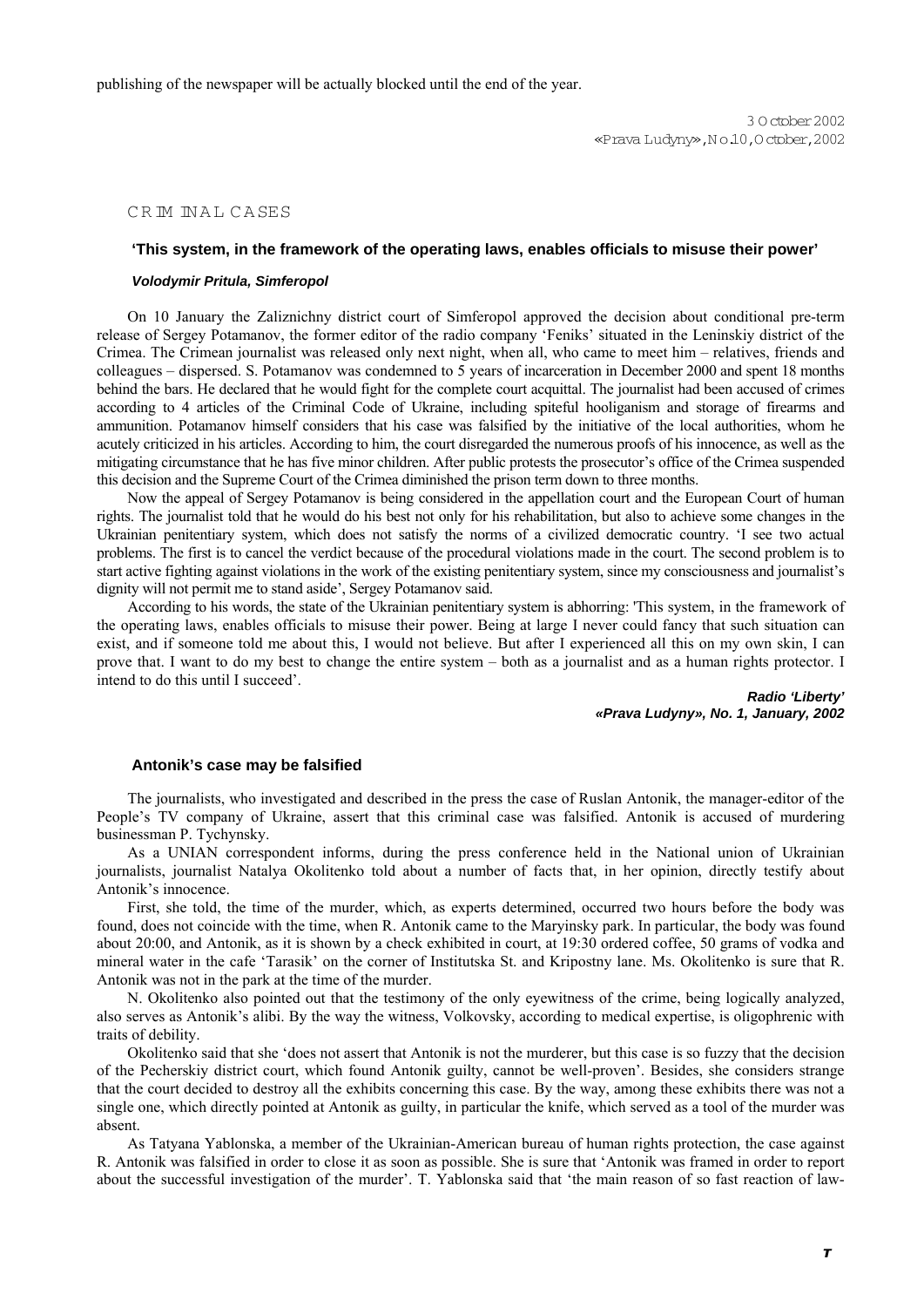enforcers is the fact that P. Tychynsky was a relative of a top official'. Ms. Yablonska refused to name this official, but said that she knew that Tychynskiy, on the day of being murdered, 'had a business appointment in the park with a man in dark trousers. This is known to the witnesses, whom the court refused to interrogate'. Meanwhile, she said, Antonik wore white trousers this day.

T. Yablonska also informed that Antonik's case will be considered by all means by the European Court of human rights. Yet, 'for Ukraine it will cost too much'.

All journalists, who investigated this case, stressed that Antonik's confession was made after he was cruelly beaten by his cellmate in the preliminary prison. Later Antonik denied his confession.

On 3 January 2002 the Supreme Court of Ukraine will have to consider the cassation appeal of Antonik's advocates.

UN IAN rem inds the reader the circumstances of the case.

On 28 December 2000 the Pecherskiy district court of Kyiv City found Ruslan Antonik, the manager-editor of the People's TV company of Ukraine, guilty in the murder of P. Tychinsky and condemned him to 13 years of incarceration in a colony of strengthened regime.

Antonik's advocate Sergiy Kryzhanivski stated that, taking the decisions, judge Yulia Ivanenko did not take into account the arguments of the defense that proved the innocence of the accused.

R. Antonik was blamed for stabbing seven times businessman P. Tychynsky, who died in the result. Antonik categorically rejected these accusations and assessed the criminal case against him as a provocation on the side of lawenforcing organs caused by his work with the series of TV features 'Affair of the al-Ukrainian scale'. The feature was broadcast on his channel and criticized the activities of the Federation of trade unions of Ukraine. Immediately after the first feature went into air, one of the heads of the Federation phoned to the editorial board with threats to 'mince' Antonik. Advocate Kryzhanivski tells that Antonik has the well-proven alibi. The main proof of the defense is the check from the cafe, where R. Antonik stayed during the murder of Tychynsky. Yet, the court disregarded this exhibit. The advocate said his client was 'psychologically pressed' by militiamen with the aim to force him to confess.

*UNIAN «Prava Ludyny», No. 1, January, 2002* 

# **A partner of the publishing house «Taki spravy» is still staying behind the bars**

On 21 December the judicial chamber in charge of criminal cases of the Appeal court of Kyiv considered the complaint of advocates Bogdan Ferents and Valeriy Kornilov against the verdict of the Solomenski court of Kyiv concerning Valentin Romanov, a partner of the publishing house «Taki spravy». The court satisfied the complaint partly. «We are not contented with the decision of the Appeal court», said V. Kornilov, «and we are going to lodge the cassation. In our appeal complaint we asked to change the verdict by closing the criminal persecution of V. Romanov according to Articles 27 part 5, 212 part 3, 336 part 2 and 205 part 1 of the Criminal Code of Ukraine because of the absence of corpus delicti». The court decided that Romanov's actions were committed after the preliminary agreement with a responsible representative of the publishing house «Taki spravy». «This is an absurd. This court decision will be the basis for the retrial», V. Kornilov stated.

V. Romanov was condemned to six and a half years of incarceration. His advocates believe that the verdict of the district court contradicts the demands of Article 323 of the Criminal-Procedural Code, is illegal and groundless. It happened because of the narrowness and imperfection of the investigation, discrepancy between the actual context of the case and the conclusions of the court, serious violations of the criminal-procedural laws, incorrect use of the criminal legislation, disproportion between the gravity of the offence and the imposed penalty.

> 22 January 2003 LIG A O N LIN E «*Prava Ludyny», No. 1, January, 2002*

#### INFORM ATION SECURITY AND INTERNET

# **The Sevastopol USS suspended the work of the Internet provider «Alfa-Telecom»**

Roman Romanov, Sevastopol

On 20 August at 19:00 the work of the Internet providing company «Alfa-Telecom» was suspended by the order of A. Lasitsa, a detective of the special squad for fighting corruption and organized crime functioning at the USS Directorate of Sevastopol. The equipment was switched off, the rooms of the company were sealed. The USS officer confiscated the accounting and other documents of «Alfa-Telecom», Ltd., as well as 17 system blocks including the mail server. The law-enforcer justified his actions with the Resolution on the arrest and seizure of the equipment, goods and documents of 20 August 2002 and item 4 Article 12 of the Ukrainian Law «On organizational and legal foundations of fighting the organized crime». The confiscation of the equipment was based on the materials of case No. 53 on obtaining great income with violating the license rules. The act on the seizure and arrest was compiled.

At 14:00 on 20 August 2002 the State Inspection of telecommunications of the Autonomous Republic of the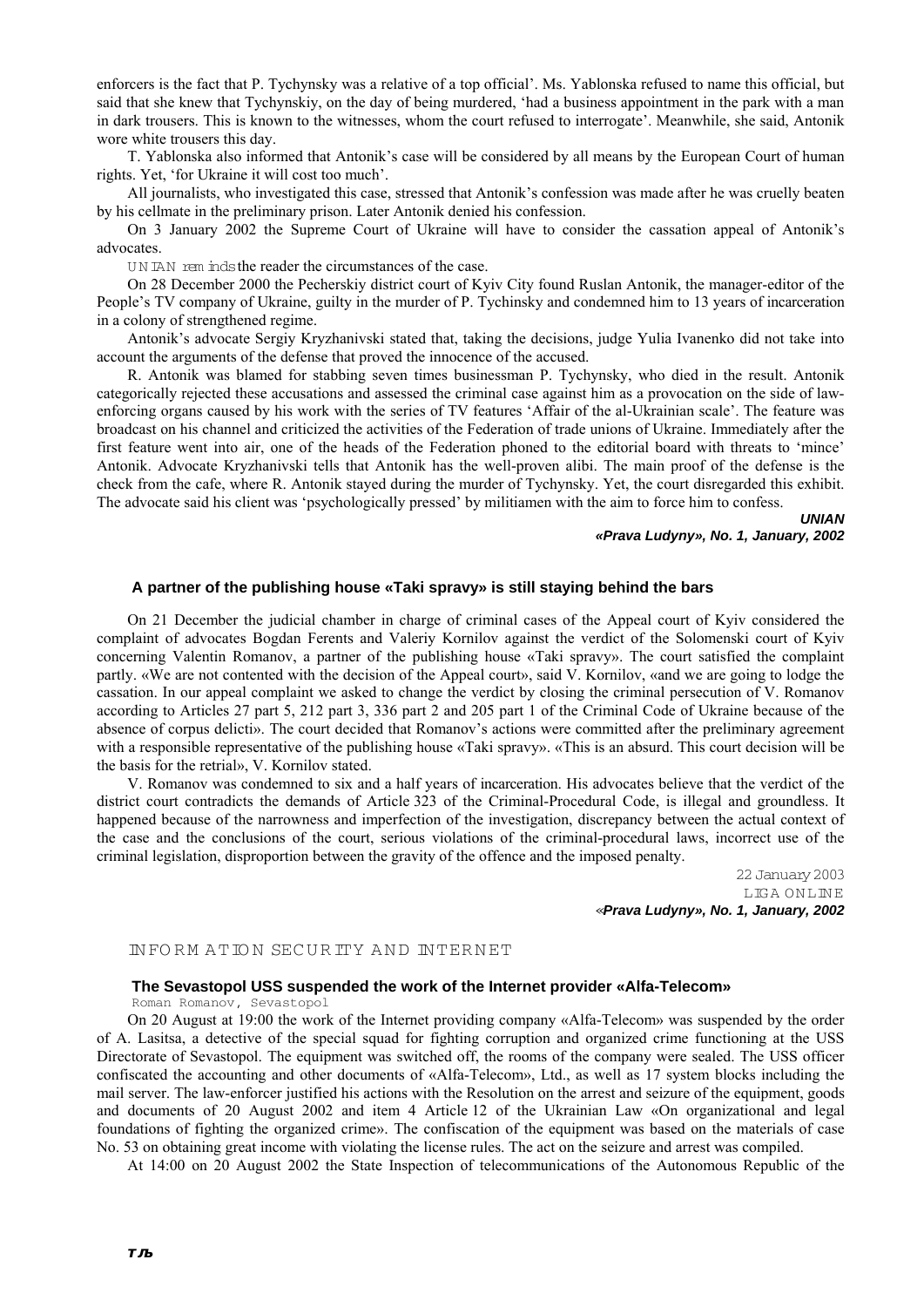Crimea and the city of Sevastopol conducted the check of the equipment belonging to the Internet providing company «Alfa-Telecom». Senior inspector V. Viaziantsev compiled the report about the inspection and the Protocol on violating the rules of the production, purchase, installation, building and exploitation of radio electronic means and the use of radio frequencies. The Protocol reads that the inspection discovered the radio transmitting equipment without the permissions for its building and exploitation given by the State committee in charge of frequencies. Thus, «Alfa-Telecom» violated Article 16 of the Law «On radio frequency resources of Ukraine» and item 1 Article 146 of the Administrative Code of Ukraine.

The company «Alfa-Telecom», Ltd. provided the services of radio Ethernet. The administration of the company turned to the State Committee of communications of Ukraine to obtain the needed license and paid the full price of this license, but the question was not solved for a long time. The officials of the Committee more than once confirmed orally that the license would be issued in the nearest future. To accelerate the process of getting the license «Alfa-Telecom» turned to the Supreme Rada and the Cabinet of Ministers. Prime Minister of Ukraine Anatoliy Kinakh directed the letter to the State Committee of communications, in which he appealed to expedite the process of issuing the license to «Alfa-Telecom», Ltd.

On 21 August 2002 «Alfa-Telecom» handed the complaint to the General Prosecutor's office of Ukraine, the prosecutor's office of Sevastopol and the USS. The complaint concerned the illegal actions of the officers of the special department for fighting the corruption and organized crime at the USS Directorate of Sevastopol.

On 11 September 2002 the response was received from V. Ratsiuk, the head of the Main Directorate for fighting the corruption and organized crime at the USS. In his letter V. Ratsiuk informed that the arrest of the equipment of «Alfa-Telecom» was imposed for the term of 10 days in the connection with the revealed violations. The investigation department of the Sevastopol USS Directorate and the city prosecutor's office organized the check of the facts of violating the procedure of conducting business activities and legalizing money by «Alfa-Telecom» and, as a result, started the criminal case for investigating the crimes described by Articles 202 part 1 and 209 part 1 of the Criminal Code of Ukraine. The case was started on 10 August 2002.

On 20 September 2002 the company received the letter from S. Gura, the senior deputy of the city prosecutor, who wrote that the equipment that was seized contained the information concerning the financial activities of the company. On 28 August all confiscated documents and equipment were passed from the special squad to the investigation department of the USS.

As a result of the actions of the USS more than 4.5 thousand clients of the Internet provider «Alfa-Telecom» have no connection with the Internet since 20 August, they lost the access to the mail server and web-hosting. The USS officers got the codes and passwords of the cards for the anonymous access to the network, and now they may control the Internet traffic of the users and their electronic messages.

«Alfa-Telecom», Ltd. is one of the largest Internet providers in the Crimea. At the expense of the credit given by the European bank of reconstruction and development the company purchased the equipment for transmitting the data through the satellite communication system. For the access to the Internet they used the external channels of their business partners in Norway. The providers planned to widen their activities throughout the Crimea.

Other Internet companies, who provide the services of radio-Internet without the license of the State committee in charge of frequencies, continue to work in Sevastopol.

Up to now the confiscated equipment has not been returned to «Alfa-Telecom», and the company is on the brink of bankruptcy.

In the connection with the above-described events the Sevastopol human rights protecting group turned with the appeal to the General Prosecutor's office of Ukraine, the prosecutor's office of Sevastopol, the USS and the ombudsperson.

\*\*\*

To the General Prosecutor's office of Ukraine To the prosecutor's office of Sevastopol To the USS To the ombudsperson 10 October 2002

On 20 August the USS Directorate of Sevastopol suspended the work of the Internet providing company «Alfa-Telecom», Ltd. The computer equipment was switched off and arrested. As a result of the actions of the USS more than 4.5 thousand clients of the Internet provider «Alfa-Telecom» since 19:00 of 20 August cannot obtain the paid-up Internet services, they lost the access to the mail server. The USS officers got the access to the codes and passwords of the cards for the anonymous connection to the network, to the Internet traffic of the users and their electronic messages.

The financial damage was inflicted to the scores of Sevastopol enterprises that used the Internet in their business activities; thousands of private persons – clients of the company «Alfa-Telecom» could not receive and sent their messages, their right for privacy of correspondence was violated.

We think that the meddling in the work of «Alfa-Telecom» was inadequate: the damage inflicted to the interests of physical and juridical persons, to their rights and freedoms are noticeably greater than the abuses discovered during the check of the company.

We believe that the behavior of the USS violate Article 31 of the Constitution of Ukraine (privacy of correspondence),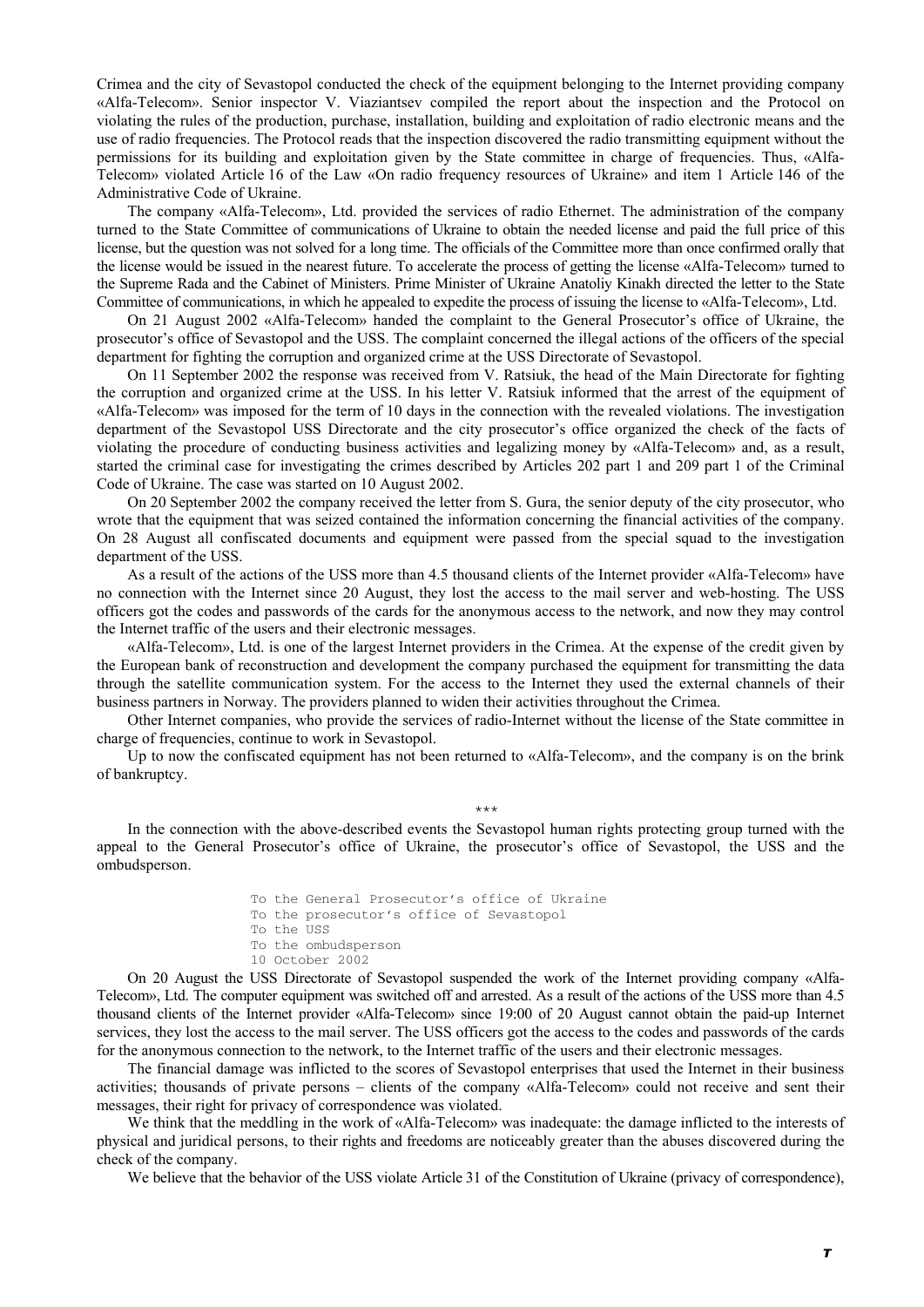since the law-enforcers acted without court decision and did not apply any other methods preventing the massive and brutal violation of human rights.

Thus, in our opinion, the principles of non-interference in the private life stipulated by Article 30 of the Ukrainian Constitution and Article 8 of the Convention for the protection of human rights and fundamental freedoms were abused. The actions of the USS violate the privacy of correspondence, telephone talks, telegraph and other correspondence that are passed by means of communication facilities or through computers. These actions form the corpus delicti envisaged by Article 163 of the Criminal Code of Ukraine.

R.Rom anov, the executive m anager of the Sevastopolhum an rights protecting group The Kharkov Group for human rights protection supports their colleagues from Sevastopol and appeals to other human rights protecting organizations to spread the similar letters.

«Prava Ludyny»,N o.11,N ovem ber,2002

### ROM AN ROM ANOV BALSHOY TEKST

### SELF-R EG U LA TIO N

### **Journalists do not want to be tools in the hands of black PR agents**

The Commission of journalist ethics regards publishing the «cassette materials» as the act of PR manipulations.

«Using the illegal methods of obtaining information, biased nature and unbalanced presentation of information enable us to perceive this activities as those having nothing in common with professional journalism», this thesis is contained in the statement of the Commission.

The statement about publishing the phone dialog between Viktor Yushchenko and Aleksandr Omelchenko by Dmitriy Ponamarchuk, a member of the Popular Rukh, also contains the idea that «the beginning of 2002 became the first stage of new tests for the Ukrainian society and Ukrainian mass media».

Journalists believe that «with the beginning of the so-named «cassette scandal No. 2» the election campaign with the application of black PR technologies has really started». The Commission representatives regard that it was mass media that became weapons in this war.

In the opinion of the authors of the appeal, «using journalists as weapons in the PR battles, on the one hand, and the readiness of the journalists themselves to be used as weapons, on the other hand, may become a very explosive mixture».

«What is understood as an exception in a civilized society, may become (and, in fact, is already becoming) a norm in Ukraine», reads the Commission appeal.

Election-2002, in the opinion of the Commission, «may become the test for survivability for the independent Ukrainian journalism». «We appeal to the Ukrainian journalists to do their best to pass this test with banners flying».

The Commission of journalist ethics unites the representatives of about 300 Ukrainian mass media. Journalists themselves remark that they «acutely feel their responsibility for the role of mass media in conducting the just and free election in spring-2002, for presenting to voters the information sufficient in size for taking responsible decisions, for honest observance of professional and ethical norms».

#### *Source: www.pravda.com.ua/ru/*  **«***Prava Ludyny», No. 2, February, 2002*

### **Journalists refuse to discuss the film «PR»**

#### *(Journalists' appeal)*

On 27 March the TV channel «1+1» will show the film «PR» by Peter Powel and Charles Clover with the further discussion of the film. This film, which is allegedly devoted to investigating the murder of Georgiy Gongadze and the sources of the «cassette scandal» in Ukraine, was already twice shown on the TV channel ICTV. In our opinion, the film is an example of sly journalism, where the facts are fitted to one version out of several, and the chosen version is full of contradictions. The viewer cannot obtain complete and exhaustive information about the situation in Ukraine and about the death of G. Gongadze. At the same time the goal of this film is transparent and obvious: to compromise certain political forces. We also could not ignore the statements of some personages of the film that their words were distorted in the quotations given in the film. That is why we find impossible to participate in the advertisement of the film on the all-Ukrainian channel. The advertisement, which seems rather doubtful several before the election.

Our decision not to participate in the discussion was also influenced by the prohibition to invite our colleague Olena Pritula. We believe that this prohibition testifies that the «discussion» will be a form of agitation, which was already demonstrated on the TV channel ICTV. We refuse to put a finger into such technologies.

# *Journalists Natalia Ligacheva, Yuliiaa Mostova, Mariia Pirozhuk, Sergey Rakhmanin*

Telekrytyka,27 m arch 2002 «Prava Ludyny»,N o.3,M arch,2002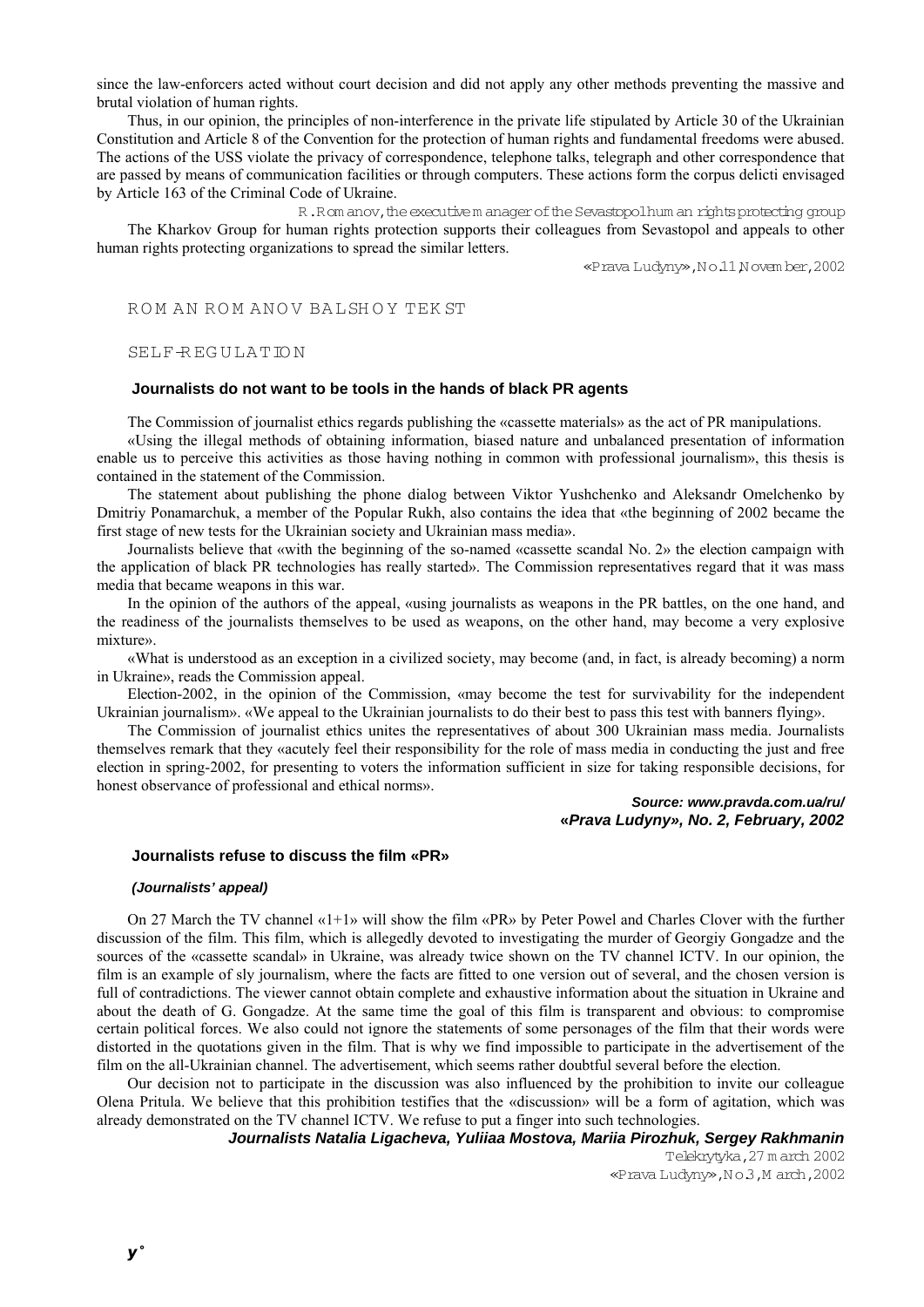#### **Power-endorsing mass media are the main abusers of ethical norms**

The norms of the professional ethics are most frequently neglected by the journalists of the printed mass media, which endorse the power, — stated Vladimir Mostovoy, the head of the Ukrainian Commission in charge of journalists' ethics, the editor-in-chief of the weekly «Zerkalo nedeli» («The Weekly Mirror»).

«Such mass media are needed by any power, and it would stimulate their activities», he told on Sunday at the congress of mass media representatives, who signed the appeal «Journalists for fair election». «Until the situation changes, there would be the grounds to call journalism a second ancient profession», added Mr. Mostovoy. According to his words, the most frequent violations are presenting information without «the necessary balance and objectivity», ungrounded and unproved accusations against the participants of election process. The head of the Commission told that the newspaper «Kievskie Vedomosti» became absolute leader by the quantity of such violations, since «from issue to issue» the newspaper tries to present in negative light those political groups and figures, who «are really competitive with its patrons». At the same time, he pointed out, the facts were not uncovered of publishing illegally obtained information, reprinting from other mass media without referring, using bad language, threats or blackmailing anybody.

Besides, he remarked, during the last two weeks before the election the topic of «the attempts of the West to influence the election in Ukraine» was the main one for many mass media, and this unanimity was not accidental. A good example of abusing the norms of professional ethics, V. Mostovoy believes, is the article «Reconciliation of Viktors is a hope for women» published in «Kievskie Vedomosti» on 12 March 2002. «On the eve of the election such an appeal to Viktor Yushchenko and Viktor Medvedchuk may be regarded only as a provocation», he said. Mr. Mostovoy thinks that in the case of such reconciliation Yushchenko would be blamed for political weakness, and, since he did not do this, there appeared the pretext to blame him for the unwillingness to unite the efforts of the two politicians «for the sake of happy future» of Ukraine. Mostovoy also reckons that the fact that many journalists, who were candidates of various levels, were not elected testifies that «voters do not trust journalists and mass media as a whole». «To disprove the negative opinion on their profession and to attach to journalism the real status of the fourth power would be possible only if journalists struggle for purity and professionalism together with NGOs», he declared.

Commission in charge of journalists' ethics is a corporative institute of the civil society, which considers the conflict ethical and professional situations emerging in journalists' environment, as well as conflicts between journalists and public connected with fulfilling by journalists their duties. The Commission was founded on 16 September 2001 at the journalists' conference devoted to the one-year anniversary of Georgiy Gongadze's disappearance. Next Sunday the Congress of the Commission will be held, where the commission members and administration will be reelected.

> Correspondent.net 15.04.2002

«PRAVA LU D YN Y»,NO.5,M AY,2002

#### **The Appeal of the conference of Ukrainian journalists «Political censorship in Ukraine»**

We, representatives of various mass media, the journalist community and public organizations, state that political censorship does exist in Ukraine.

First of all, on the side of the Administration and the President, organs of the executive power and financial business structures supporting them.

In the appendix of this Appeal we give the definition of political censorship.

With the aim to oppose the political censorship as an anti-Constitutional phenomena, which impedes journalists to fulfil their professional duty to present the unbiased and truthful information, with the aim to protect the rights of journalists and the Ukrainian citizens' right «to know», we decided:

To create the Independent trade union of journalists (ITUJ), which will protect the possibility to fulfil the professional journalists' duties properly and the rights of all people, who signed or will sign «The manifesto of the Ukrainian journalists concerning political censorship» or was included in the list of the participants of the conference «Political censorship in Ukraine».

By the consent of those, who voluntarily joined the above-mentioned list, to regard the fact of signing the manifesto or inclusion in the list of the participants of the conference as the application about joining the ITUJ.

This procedure will be valid until the process of registering the trade union is finished. Later the procedure of the acceptance to the trade union will be defined in the state documents of the union.

To elect the Organizational committee for solving all organizational problems of creating the ITUJ. The composition of the committee: Evhen Glibovitskiy, Boris Grivachevskiy, Sergiy Guz, Oles Kovalchuk, Igor Kulias, Nataliya Ligachova, Roman Skrypin, Albina Trubenkova, Viktor Ukolov, Andrey Shevchenko and Danilo Yanevskiy.

To create the Strike committee that will have the duty and right to present the demands of the ITUJ conferences to the power and other subjects of political relations in the country, to carry on negotiations and, by the agreement of the majority of the ITUJ members, to initiate the journalists' actions of civil disobedience.

To include to the composition of the Strike committee the following persons: Volodymir Aryev, Evhen Glibovitskiy,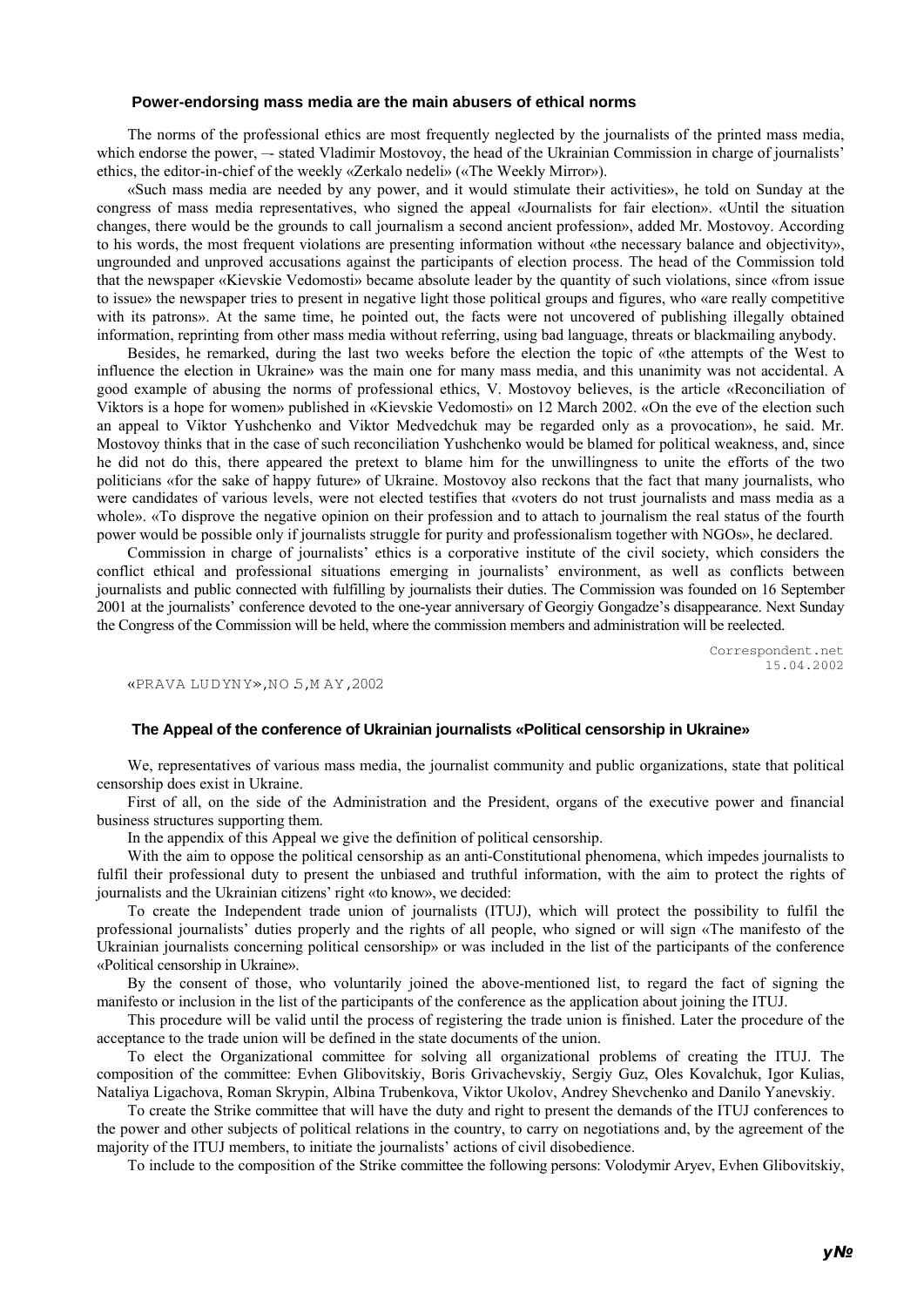Boris Grivachevskiy, Oleksandr Krivenko, Yulia Mostova, Olena Pritula, Sergey Rakhmanin, Roman Skrypin, Taras Strilchyk, Albina Trubenkova and Andrey Shevchenko.

To give the Strike committee the errand to begin the negotiations with the power and to proclaim our first demands addressed to:

The Supreme Rada: to conduct in a month the Parliamentary hearings on the problems of political censorship with the participation of MPs, the President of Ukraine, representatives of the executive power, Presidential Administration, public organizations and journalists including the members of the ITUJ. To profile committee of the Supreme Rada in charge of the freedom of speech and information: to regulate legislatively the concept «political censorship» and the responsibility for using the censorship;

The owners and founders of mass media of all forms of property: to proclaim the moratorium for fire of journalists because of political reasons until the question about political censorship is regulated legislatively, but not less than for six months:

The General Prosecutor's office: to start the criminal cases for violating Article 171 of the Criminal Code, which envisages the responsibility for premeditated impeding to the professional activities of journalists;

The General Prosecutor's office: to initiate the court process and punishment of the actual guilty of the death of our colleagues – Georgiy Gongadze and Igor Aleksandrov.

The participants of the conference of the Ukrainian journalists inform about their demands the Supreme Rada, MPs, President of Ukraine, Head of the Presidential Administration, Parliamentary Assembly of the Council of Europe, international and Ukrainian public, owners, founders and managers of mass media of all forms of property.

The appeal was signed by 91 participants of the conference of Ukrainian journalists «Political censorship in Ukraine».

THE APPENDIX TO THE APPEAL OF THE CONFERENCE «POLITICAL CENSORSHIP IN UKRAINE».

We belive that, according to Article 5 of the Law «On information», Articles 2 and 6 of the Law «On printed mass media (press) in Ukraine», Article 2 of the Law «On TV and radio broadcasting» and our personal experience of the work in various mass media, the following activities may be regarded as political censorship:

The demand to agree beforehand the materials and informational messages, as well as the prohibition to publish the materials and messages on the side of the state organs, enterprises, establishments, organizations or unions of citizens (political parties), excluding the cases, where the official is the author of this information was interviewed;

The prohibition on the side of the above-listed subjects, as well as owners and founders of mass media, to elucidate certain political and economic topics or the activities of the political and public figures, which violates the citizens' right for obtaining from mass media the unbiased and truthful information;

The pressure on the owners, founders and editors of mass media on the side of the above-listed subjects with the aim of dictating the character of interpretation of facts and events, with the aim of manipulation with information and public opinion and with the aim of impeding mass media to obey the principles of ideological and political pluralism;

The psychological pressure upon a journalist on the side of the above-listed subjects, as well as owners, founders and managers of mass media with the aim to made the journalist to refuse from the publication of his material;

The attempts of the above-listed subjects to monopolize (by economic, political and forceful methods) the informational space, to dictate to the great number of mass media the unified standard of the information policy;

The attempts of the above-listed subjects, as well as owners, founders and managers of mass media to impede the professional activities of journalists, which are stated in Article 26 of the Law «On printed mass media (press) in Ukraine».

We are sure that there are very distinct criteria to distinguish the Editorial Policy of an edition from Censorship.

The Editorial Policy must meet all the demands of the operating laws of Ukraine and the Constitution. It may and must be openly announced by owners, founders and editors of mass media.

All other forms and methods of influencing the mass media activities and the content of published information is Censorship.

> Kyiv,05 O ctober 2002 «Prava Ludyny»,N o.10,O ctober,2002

#### **A new British initiative in the sphere of mass media**

The project «Media reforms» approved by the British government is aimed to change the attitude to the freedom of speech and the independent mass media in the Ukrainian society. The main attention is paid to those professional groups, whose activities are directly connected with the information sphere: journalists, MPs, businessmen, state officers, judges, advocates, leaders of public organizations, etc. For the cooperation with these professional groups the Center of media reforms will be created at the National university «Kyivo-Mogilianska Academy».

The organizers of the project «Media reforms» believe that, in spite of the positive changes that occurred in Ukraine during the last ten years, the further movement of our country towards the creation of law-abiding state and the development of civil society is impossible without the freedom of speech, independent mass media and professional independence of journalists. In the opinion of Sergey Kvita, the manager of the center of media reforms, the concept of the freedom of speech lies in the sphere of the national interests of Ukraine and is very important both for forming the international image of Ukraine and for the prospects of the further development of the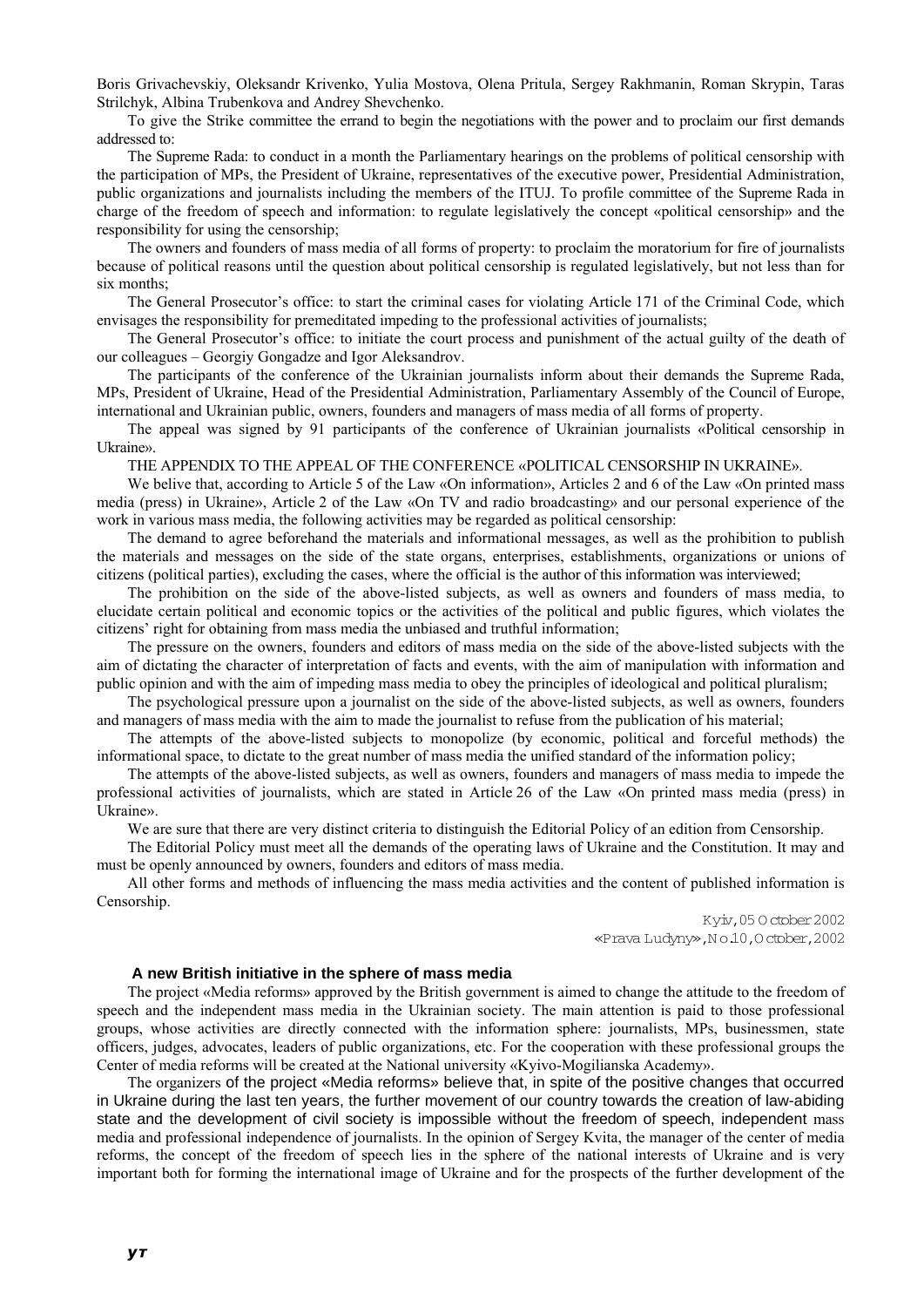democratic processes in our state.

The participants of the project «Media reforms» from the Ukrainian side is the National university «Kyivo-Mogilianska Academy» (the School of journalism), on whose base the center of media reforms is created, the independent association of announcers, the magazine «Teleradiokuryer» and «Internews-Ukraine» (the Internet edition «Telekritika). The British side is presented by the firm TADS, Leeds University and the number of independent British media experts. The project will be realized by the permanently acting press club of media reforms, as well as through the publishing, organizational, educational and research activities and lobbying.

The British Ministry in charge of the international development realizes this project in the framework of the British support of the Ukrainian democratic reforms. The more detailed information can be obtained in the National University «Kyivo-Mogilianska Academy».

«Prava Ludyny»,N o.10,O ctober,2002

# **The Poltava officials allege that the political censorship in the oblast is invented by opposition journalists**

The free mass media helped many great states to become great. Yet, the Ukrainian, and, in particular, Poltava authorities do their best to suppress and even to obliterate completely the free press. They do not disdain any methods to protect their own corporative interests.

This question was discussed at the conference «Society, mass media, power: the freedom of speech and censorship in the Poltava oblast». The conference was held in the framework of the preparation to the parliamentary hearings devoted to the problems of the freedom of speech, which will be conducted in the beginning of December in the Supreme Rada. The conference was initiated by the Poltava oblast media club. This public organization of journalists realizes the pre-court and court defense of journalists and mass media, carries out the permanent monitoring of the freedom of speech in the oblast and plans to publish the book «White book of Poltava journalism» next year. About fifty journalists, political figures, representatives of power structures and «the third sector» took part in the conference.

The results of sociological research showed that the Poltava oblast occupies the  $22<sup>nd</sup>$  place among 25 oblasts of Ukraine by the level of the freedom of speech; it got only 2.1 balls out of possible 5.

The participants of the conference gave a great number of blatant facts connected with the violation of the citizens' right for objective information, with impeding journalists in the access to the information sources and with harsh treatment of those journalists and mass media, who fulfil their professional duties honestly. The methods used by the authorities are timeproved: all printing shops refused to print the newspapers «Informbulleten», «Myrgorodska pravda», «Novy den», «Pryvatna sprava», «PoltavaRukhinform»; there were attempts to dismount the transmission antenna of the TV and radio company «UTA»; the activities of the loyal mass media are encouraged and the activities of those mass media that dare to criticize the power are hindered; the journalists of the opposition mass media are not admitted to the sessions of local councils, their informational requests are ignored; the prosecutor's organs do not react to the complaints about impeding the professional activities of journalists; the courts satisfy the claims about enormous compensations; producers are privately prohibited to place their advertisements in the disobedient newspapers and salesmen are prohibited to spread such newspapers, etc.

When a round table on the problems of the freedom of speech was held in Kharkov, E. Kushnarev, the head of the oblast state administration, took part in this action. Yet, the top authorities of Poltava and the Poltava oblast, such as Tomin, Shemet, Grishko and Mykhayliuk, ignored the conference conducted in their town, although the heads of the oblast organizations of the political parties evaluated the conference as very important event in the life of the oblast. Ivan Ulitko, the head of the directorate of the internal policy of the oblast administration, and Yuri Dmitrenko, the head of the oblast directorate of the press and information, did their best to repudiate the obvious facts of the political censorship in the Poltava oblast, exciting the righteous indignation of the participants of the conference.

The speech of Yu. Dmitrenko became the apotheosis of absurd and the visual demonstration of the real image of the power. He probably forgot the topic of the conference and began, for some reason, to tell how many times the directorate of the press and information was reformed during the years of independence. He also read out the lengthy list of the newspapers, to which his agency sent the recommendations to remove the violations of the election laws. Then O. Rusin, the first secretary of the Poltava town committee of the socialist party, asked whether they sent such recommendations to the propower newspapers «Zoria Poltavshchiny», «Poltavski visnyk» and «Vechirnia Poltava», who already for half a year deceive their readers calling MP A. Kukoba the town mayor. Yu. Dmitrenko answered the question in the manner of our President: «Oh, damn, we overlooked them!»

The heated discussion that lasted for four hours finished with the approval of the resolution that, in particular, recommends to restore in the oblast the permanent deputy commission in charge of mass media, which E. Tomin «forgot» to create when became the governor, to conduct the deputy hearings on the state of the freedom of speech in the oblast and to organize the public reporting of the heads of the most influential state and communal mass media that are maintained at the expense of tax payers: the newspapers «Zoria Poltavshchiny», «Poltavski visnyk» and the TV and radio company «Ltava». The resolution also recommends to introduce into the composition of the editorial boards of the communal mass media the representatives of the opposition parties, who got not less than 68% of votes at the last election in the oblast, and to institute the quotes for representing the local branches of the Parliamentary parties in the state and communal mass media.

The public committee for protecting the freedom of the press was created at the Poltava oblast media club. The